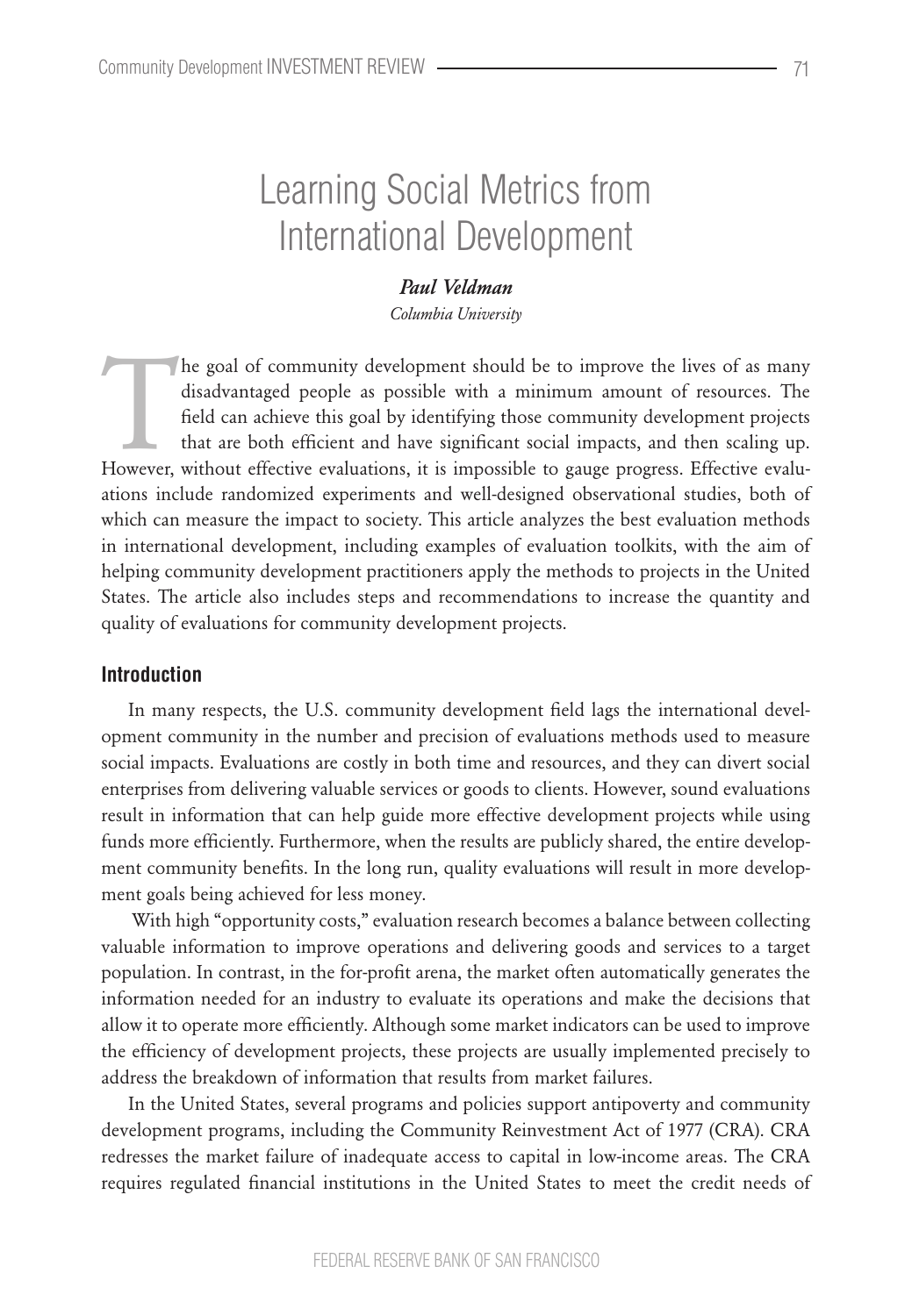the local communities where they do business. The CRA investments are often funded in conjunction with nonprofits and federal, state, and local governments.

CRA investments have allocated billions of dollars to community development projects across the United States. However, the social impact of these investments is rarely evaluated. Those evaluations that have been done are generally so poorly executed that it is difficult to assess whether the goals of the program are being addressed, let alone achieved. Declaring that an investment has allowed a school to build new classrooms reveals nothing about whether school attendance has increased, test scores have increased, or graduation rates have improved. Even if the goals are met, a proper evaluation is still needed to determine whether other, less-expensive and more efficient interventions would have achieved the same outcomes. Rigorous evaluation also reveals the reason why a certain project or policy succeeded or failed, which is valuable information for future development practitioners.

To date, evaluations in U.S. development projects have been underfunded, for a variety of reasons. Many government departments and institutions, for example, do not require them. Evaluations are technically complex and can raise questions of data accuracy and bias in reporting. Further, it is difficult to standardize evaluations, which reduces the ability of third parties to understand and use the data. Evaluations can also be politically damaging, particularly if the results are negative. Methodologically, quality data are often unavailable;<sup>1</sup> it is sometimes difficult to account for externalities; and selection biases in funding can confound results. Finally, there is a general lack of consideration for long-term analysis, and there are few incentives to develop new tools needed for evaluations.<sup>2</sup>

A further problem with evaluations is that practitioners want rapid feedback, both to make managerial decisions and to appease donors. However, researchers often need much more time to collect and analyze data. It can sometimes take years before certain social impacts from a program can be measured. This "myopia bias"—the tendency for short-term impacts to be more readily studied than long-term impacts—inevitably leads to the funding of development projects that provide short-term results, which are often less effective.<sup>3</sup>

In addition, the market does not accurately value the public benefits—positive externalities—of evaluations. Practitioners would benefit from more data because they could design more effective development projects when using the results from the evaluation of other projects. This added value is often not considered sufficiently important to incur the costs for the evaluation. Also, evaluation research is underfunded because development impacts are difficult to identify and measure. Most development projects have spillover effects that

<sup>1</sup>  Judy L. Baker, Evaluating the Impact of Development Projects on Poverty: Handbook for Practitioners (Washington, DC: LCSPR/PRMPO, The World Bank, 2000). See also Lisa A. Hagerman and Janneke Ratcliffe, "Increasing Access to Capital: Could Better Measurement of Social and Environmental Outcomes Entice More Institutional Investment Capital into Underserved Communities," Federal Reserve Bank of San Francisco, *Community Development Investment Review*, vol. 6, Issue 1, (2010).

<sup>2</sup>  Martin Ravallion, "Evaluation in the Practice of Development," (New York: World Bank, March 2008). *The World Bank Research Observer,* vol. 24, no. 1 (February 2009)

<sup>3</sup>  Ibid.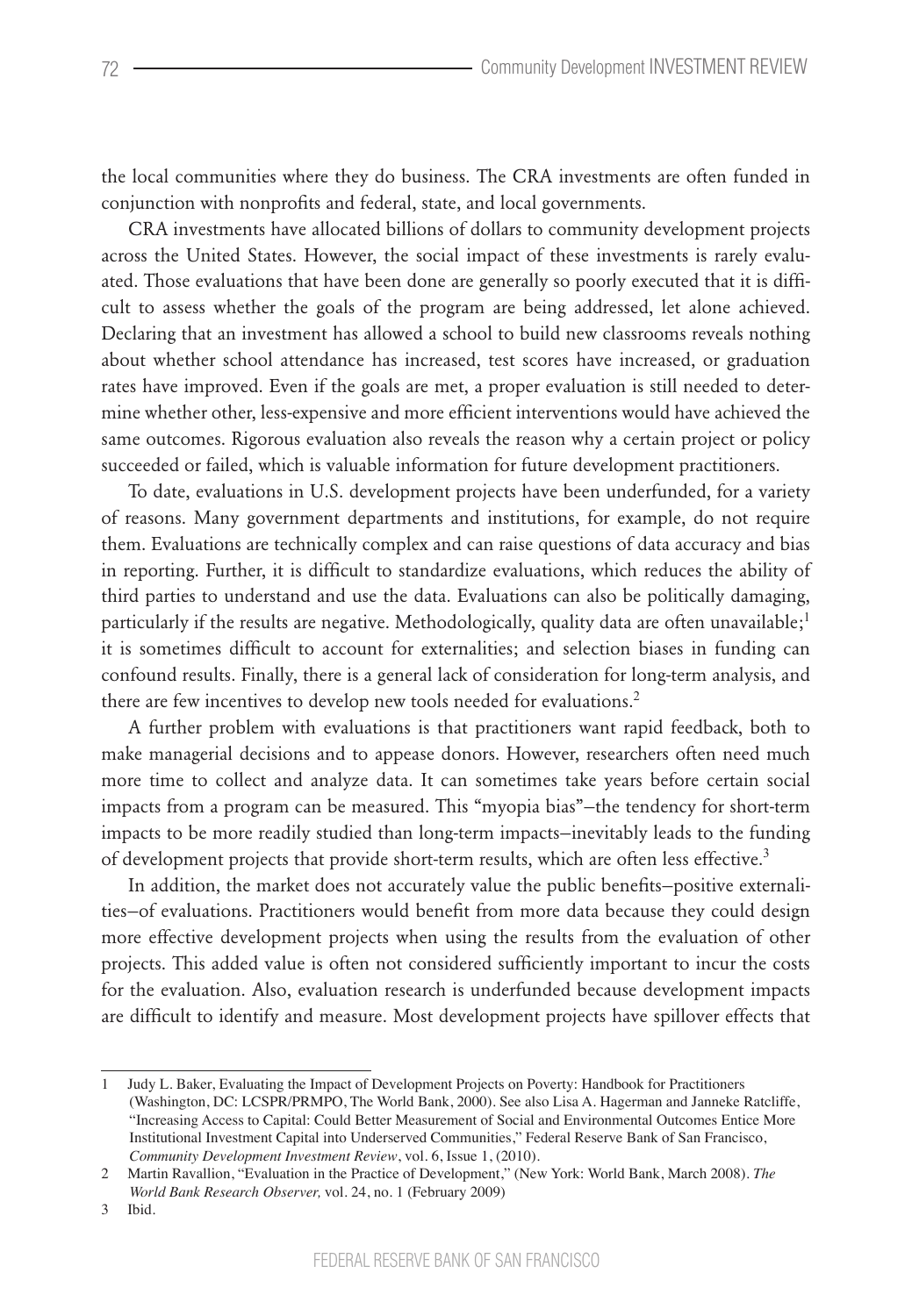affect the surrounding community. These effects are often unintended and not measured. More focused development projects, with well-defined beneficiaries, are more likely to be thoroughly evaluated. The evaluation field is further complicated by the tendency of development practitioners to disguise advocacy information as evaluation research. They often only highlight successful projects and ignore failures for the purpose of attracting donors.<sup>4</sup>

However, attitudes are changing. Nonprofits, government agencies, foundations, and social entrepreneurs are realizing the benefits of evaluation and the need to address obstacles to evaluation. The various groups have developed several cost-effective evaluation methods and toolkits, some more rigorous than others. This paper discusses five methods of effective evaluation: randomized evaluation, observational evaluation, cost-benefit analysis, citizen participation, and process evaluation. Before discussing these methods in more detail, I discuss several aspects that all well designed evaluations share.

#### **Best Practices of Evaluation Methods**

Evaluation research provides greater value when it demonstrates causality. Causality is the relationship of an intervention to a change in a society, where the change in society is a consequence of the intervention. In other words, the intervention is directly responsible for the change. It is isolating this causality that is difficult, if not impossible, and usually expensive. Isolating causality requires controlling for a large number of variables, which is difficult when analyzing a community or society.

A development project creates a chain of events, referred to as the "results hierarchy."<sup>5</sup> Each part of the chain can be evaluated to provide information on the effects of the project. The sequence of the hierarchy is:<sup>6</sup>

- 1. Inputs—the resources employed to implement activities.
- 2. Activities—the actions taken by an organization.
- 3. Outputs—the direct and early results of the activities.
- 4. Outcomes—the intermediate observable and measureable changes that serve as progress toward an impact for the target population.
- 5. Impacts—the ultimate sustainable changes sometimes attributed to an action or combination of actions.

Evaluation research is designed to measure these various factors. The challenge is that researchers must collect enough data and control for enough variables to demonstrate the causality of a project. Furthermore, the value of the research is enhanced if the findings can be applied to other projects and policies. However, as the focus of a development project

Ibid.

<sup>5</sup>  Fay Twersky, Amy Ratcliffe, Jodi Nelson, Phillip Setel, and Lance Potter, "A Guide to Actionable Measurement" (Seattle: Bill and Melinda Gates Foundation, 2010).

<sup>6</sup>  Ibid.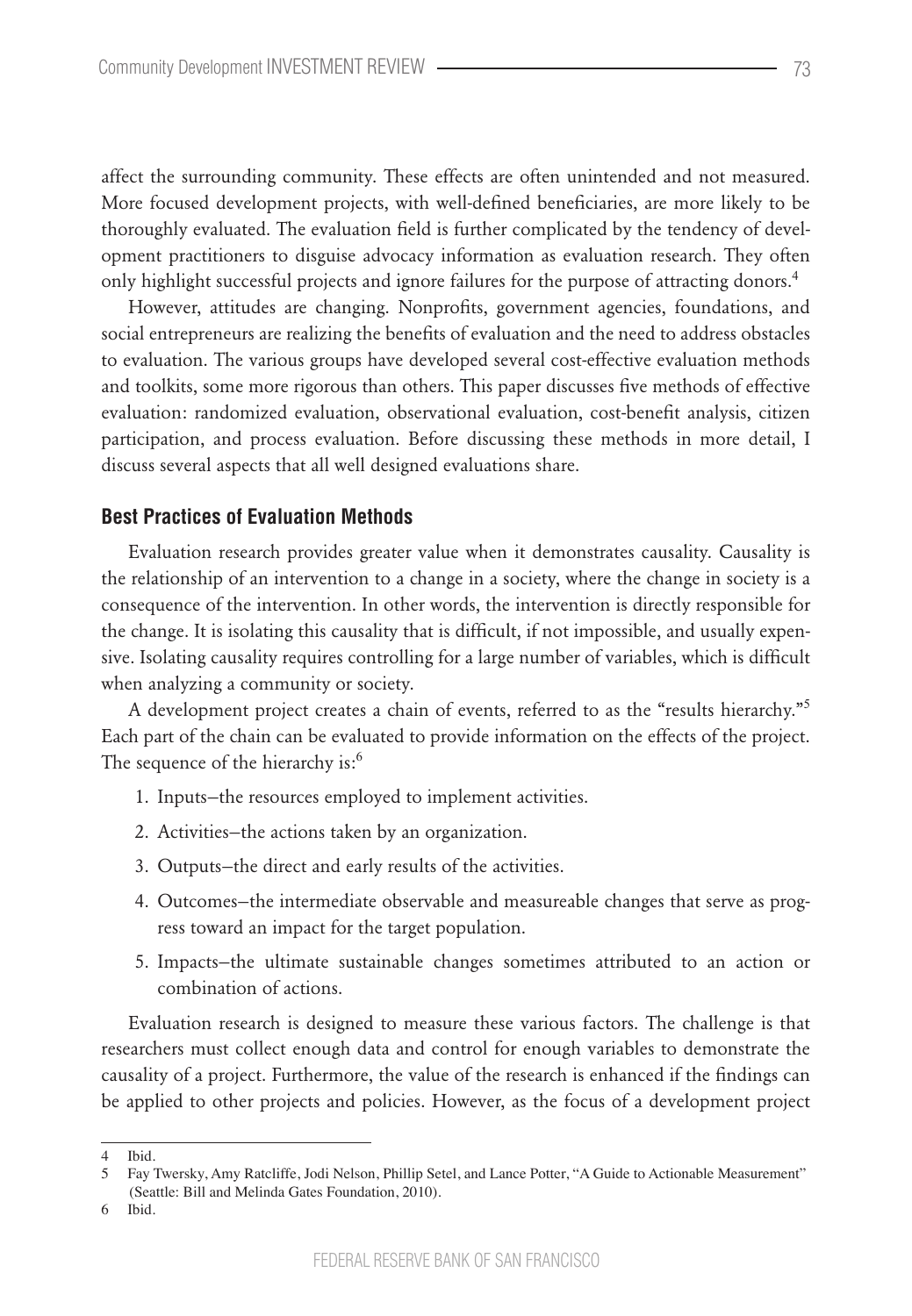narrows in order to control for variables and to generate more accurate evaluation research, the less applicable the project intervention is for development projects in other communities.

The five methodologies we review here share five components that are necessary to address in a thorough evaluation: time horizon, sample size, transparency, third-party evaluation, and counterfactuals. These are of special importance because they are the components that are most often ignored or not properly incorporated into evaluations.

*Time Horizon.* An evaluation should be adjusted for the appropriate timeline of a project. Ideally, the evaluation methodology also should include periodic monitoring that will provide updated information about the social impacts of a project. Designing the timeframe poses problems as some projects can take years or even decades for the social impact to reach the point where it can be measured. For example, the evaluation of a project that improves a community's drinking water will have a much shorter timeframe then an early childhood development program.

*Sample Size.* The Social Development Family of the World Bank analyzed 60 evaluations of community-driven development (CDD) projects. The majority of the evaluations, the assessment found, suffered from limited scale, meaning that the evaluations lacked the sample size necessary to generate statistically significant results.<sup>7</sup> A mathematical formula that uses population size and variance should be used to determine a sample size that is sufficiently large for the analyses to be sensitive enough to detect statistically significant results.

*Transparency.* Transparency includes not only disclosing the results of the evaluation but also clearly describing the methodology used to collect and analyze the data. This includes explaining the rationale behind all assumptions made, equations used, social indicators measured, sample population selected, time period analyzed, counterfactuals used, and so forth. Transparency is a key component to any thorough evaluation. First, it allows other development practitioners to identify which interventions did and did not work, and often why. Second, it allows the data and analysis to be verified. Third, it allows evaluations to be accurately replicated when applied to other similar projects. Fourth, transparency provides the opportunity for practitioners to identify flaws in an evaluation and to improve later implementations.

*Third-Party Evaluation.* A third-party evaluation increases validity. It helps ensure that the data are accurately collected and not influenced by any conflicting interest of the organization being evaluated. However, third-party evaluations are usually more expensive. A less costly option is to have a third party audit a self-conducted evaluation of an organization.

*Counterfactuals.* To isolate the impact of a development project, it is necessary to estimate the counterfactual; that is, what change, if any, would have occurred if the project were never implemented. For example, presume the income of an individual participating in a

<sup>7</sup>  Paul Wassenich and Katherine Whiteside, "CDD Impact Assessments Study: Optimizing Evaluation Design Under Constraints" (New York: Social Development Family, World Bank, February 2004).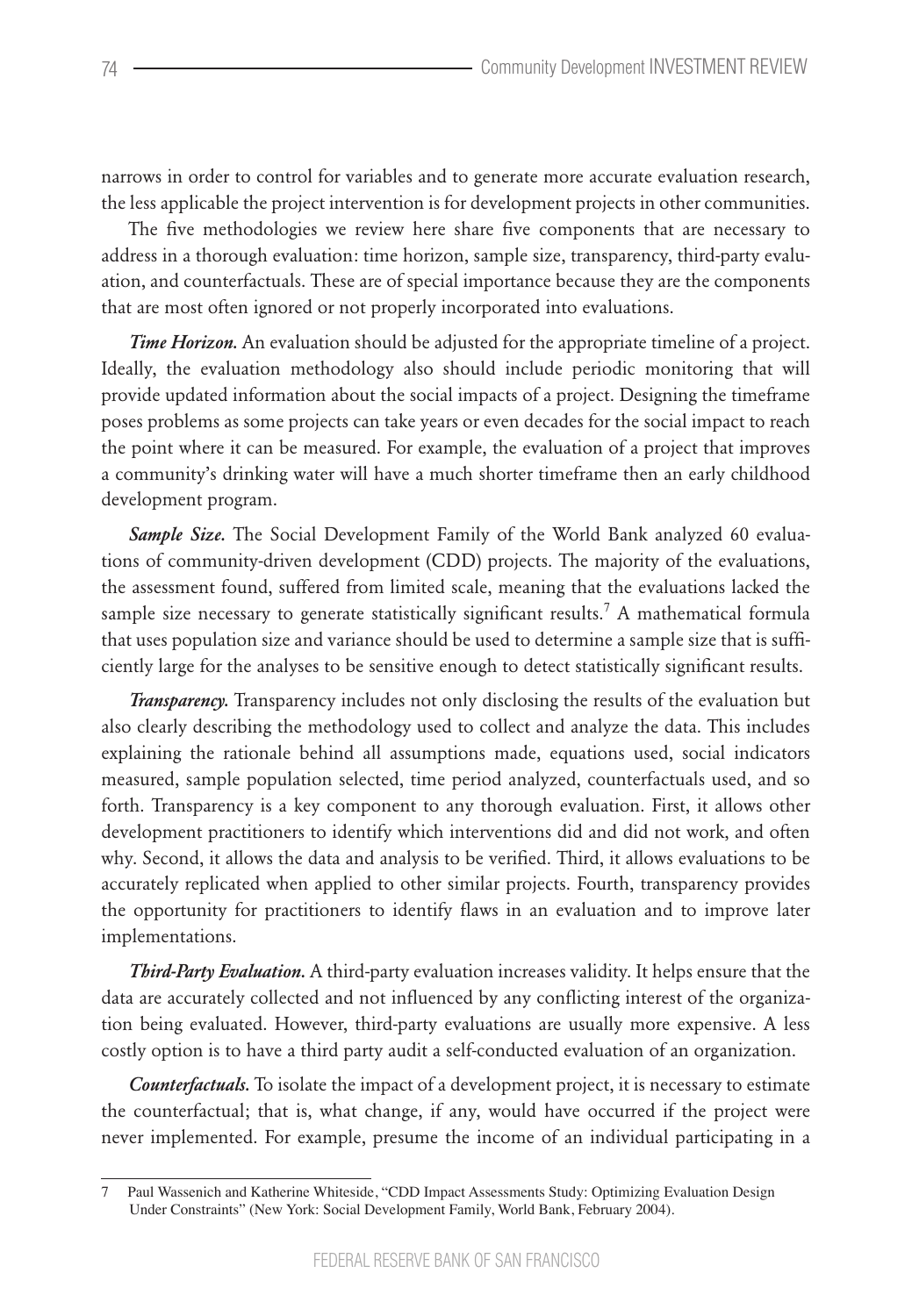microfinancing program increases. Is this increase because of the microfinancing program or factors in the community, such as a newly constructed road linking the community to new markets? To identify the counterfactual, it is necessary to "net out" the effect of the intervention from other variables. This is accomplished by comparing control groups (those that do not participate in the intervention) with treatment groups (those that do participate in the intervention). $8$  Although counterfactuals are necessary to estimate the true impact of a development project, they are often ignored. Setting up, monitoring, and evaluating counterfactuals requires time and resources that could otherwise be used for delivering services or goods.<sup>9</sup> In addition, donors and investors typically prefer that their funds be allocated to operational activities and not to analyzing counterfactuals that do not directly benefit the clients or beneficiaries. Additionally, it could be unethical to withhold a program to the counterfactual if resources are available.

The world of international development evaluations is a complex one, and as with many complex topics, an extensive spectrum of tools has been developed to shed light on the subject. This is not surprising when considering that evaluations must control for a seemingly infinite number of variables, in thousand of locations around the world, and do so with varying budgets. I have categorized these evaluation tools into the five types of evaluations noted above with the aim of helping the field better understand how they work, what they can tell us, when they should be used, and how difficult and costly they are to implement.

I begin with the most rigorous technique, randomized evaluations. Starting with the "gold standard" will be helpful in understanding the other categories of evaluation if this method proves too costly or logistically infeasible. Randomized evaluations are important because they isolate causality.

#### **Overview of Evaluation Tools Used Internationally**

#### *Randomized Evaluations*

In this method, researchers randomly assign participants (the sample) to a treatment group or a control. The treatment group receives the intervention and the average impacts are compared with those in the control group. This method bypasses several weaknesses of other methods. If the sample size is large enough, the attributes of the sample will represent the attributes of the entire population. In other words, what is true for the sample size is most likely true for the entire population. In addition, when individuals are randomly assigned to two groups of sufficient size, they are considered statistically identical to the larger population and to each other. This provides an ideal counterfactual, as one group known (treatment group) receives development interventions and the other group (control group) does not. All other variables are controlled for, meaning they will have equal influence on the outcomes

<sup>8</sup>  Baker, Evaluating the Impact of Development Projects on Poverty.

<sup>9</sup>  Claire Brown, "Developing an Effective-Efficient Assessment Template for Social Enterprises" (forthcoming, early manuscript provided to the author, June 2010).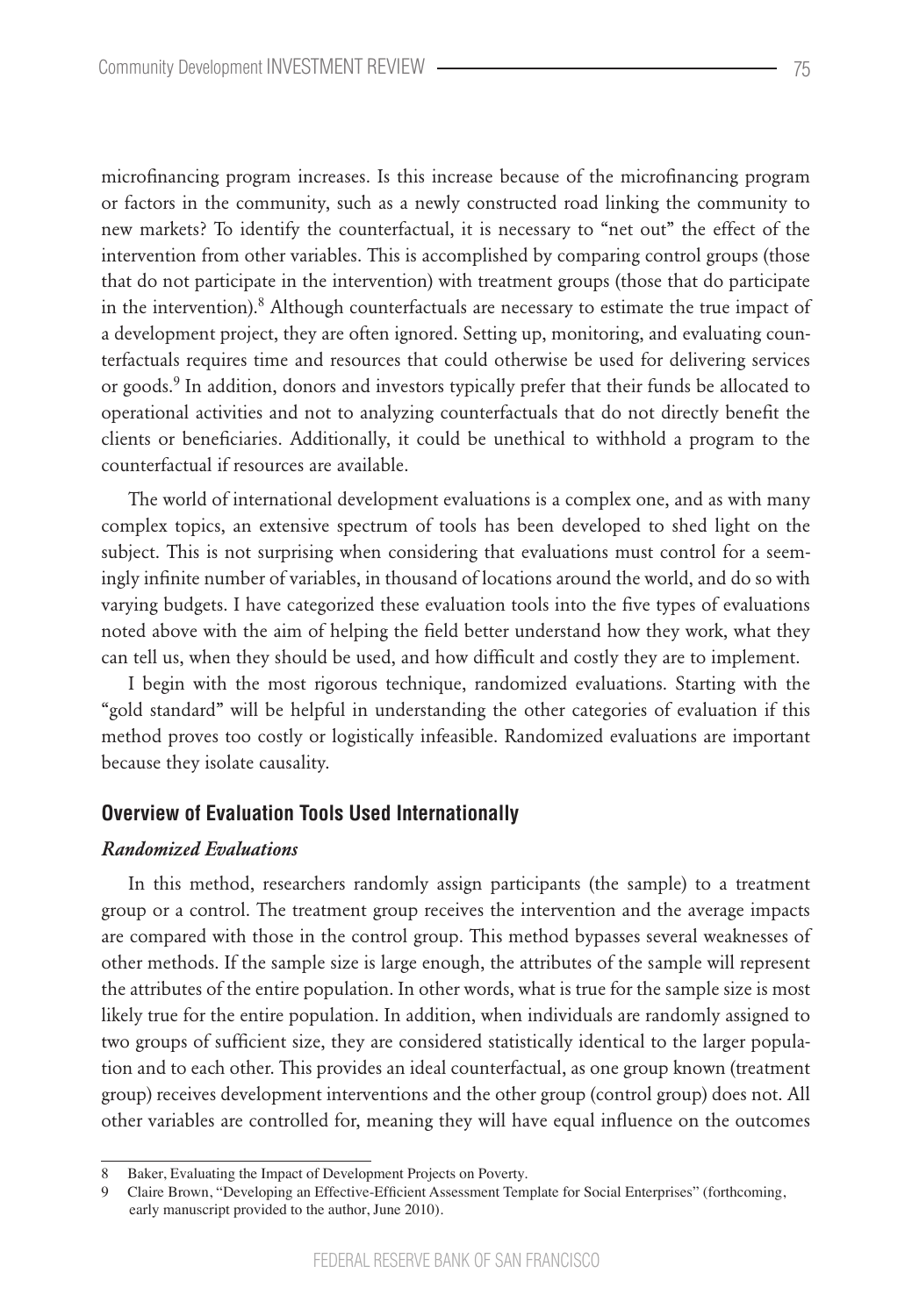and thereby the effects of the intervention are isolated. The impact is then determined by measuring the differences in outcomes between the control group and the treatment group for a period of time after an intervention.

 In the international development field academic organizations such as Massachusetts Institute of Technology's Abdul Latin Jameel Poverty Action Lab (J-PAL), and University of California, Berkeley's, Center for the Evaluation of Global Action (CEGA) lead the field in using randomized testing. In addition, other organizations, such as the Bill and Melinda Gates Foundation and the William and Flora Hewlett Foundation, are realizing the importance of randomized evaluations and are allocating more resources to such evaluations.

A widely cited success in randomized evaluation is CEGA's Primary School Deworming Project (PSDP). The PSDP evaluated school-based mass treatment with deworming drugs in Kenya. The evaluation phased in the program in three stages at three sets of randomly selected primary schools. The evaluation found that the program reduced absenteeism and increased school performance in treatment schools by 25 percent, and the program was much cheaper than alternative methods for boosting school participation, such as purchasing new textbooks.<sup>10</sup> The program also had sizable "spillover" effects. The health and school participation improved for children who were not taking part in the experiment in both the treatment schools and neighboring schools owing to fewer instances of worms being transferred among students.<sup>11</sup> In this example, not only can randomization accurately show program impacts, but also it can reveal seemingly unlikely solutions to difficult problems. This opens doors for creative development solutions to be tested.

Randomization has its limits, however. First, this method can be costly. It can also require modification to the implementation plan, and sometimes these adjustments are deemed unacceptable. Third, some programs are so idiosyncratic that conducting a randomized evaluation would not generate useful, widely applicable information. Fourth, some programs and sectors do not have a large enough control population or a large enough sample size.<sup>12</sup> Finally, it might be unethical or politically infeasible to deny a program to a control group.<sup>13</sup>

Randomized evaluations must be specifically designed for each development project, and therefore there are no existing general toolkits that can be applied to every randomized evaluation. However, J-PAL provides an abundance of material and information describing randomized evaluation methodology and best practices, including information on planning, implementing, obtaining results, and how to draw policy conclusions from randomized evaluations.<sup>14</sup>

<sup>10</sup> David Leonhardt, "Making Economics Relevant Again," *New York Times*, February 20, 2008.

<sup>11</sup> Edward Miguel and Michael Kremer, "Worms: Identifying Impacts on Education and Health in the Presence of Treatment Externalities," *Econometrica*, 72 (1) (January, 2004).

<sup>12</sup> Franck S. Wiebe, Millennium Challenge Corporation, "Working Paper: Aid Effectiveness: Putting Results at the Forefront" (Washington, DC: Millennium Challenge Corporation, October 27, 2008).

<sup>13</sup> Abdul Latif Jameel Poverty Action Lab, "When is Randomizing (Not) Appropriate?" (Cambridge, MA: Massachusetts Institute of Technology, 2010), available at www.povertyactionlab.org/methodology/when/whenrandomization-not-appropriate.

<sup>14</sup> Abdul Latif Jameel Poverty Action Lab, "Methodology: Overview" (Cambridge, MA: Massachusetts Institute of Technology, n.d.), available at www.povertyactionlab.org/methodology.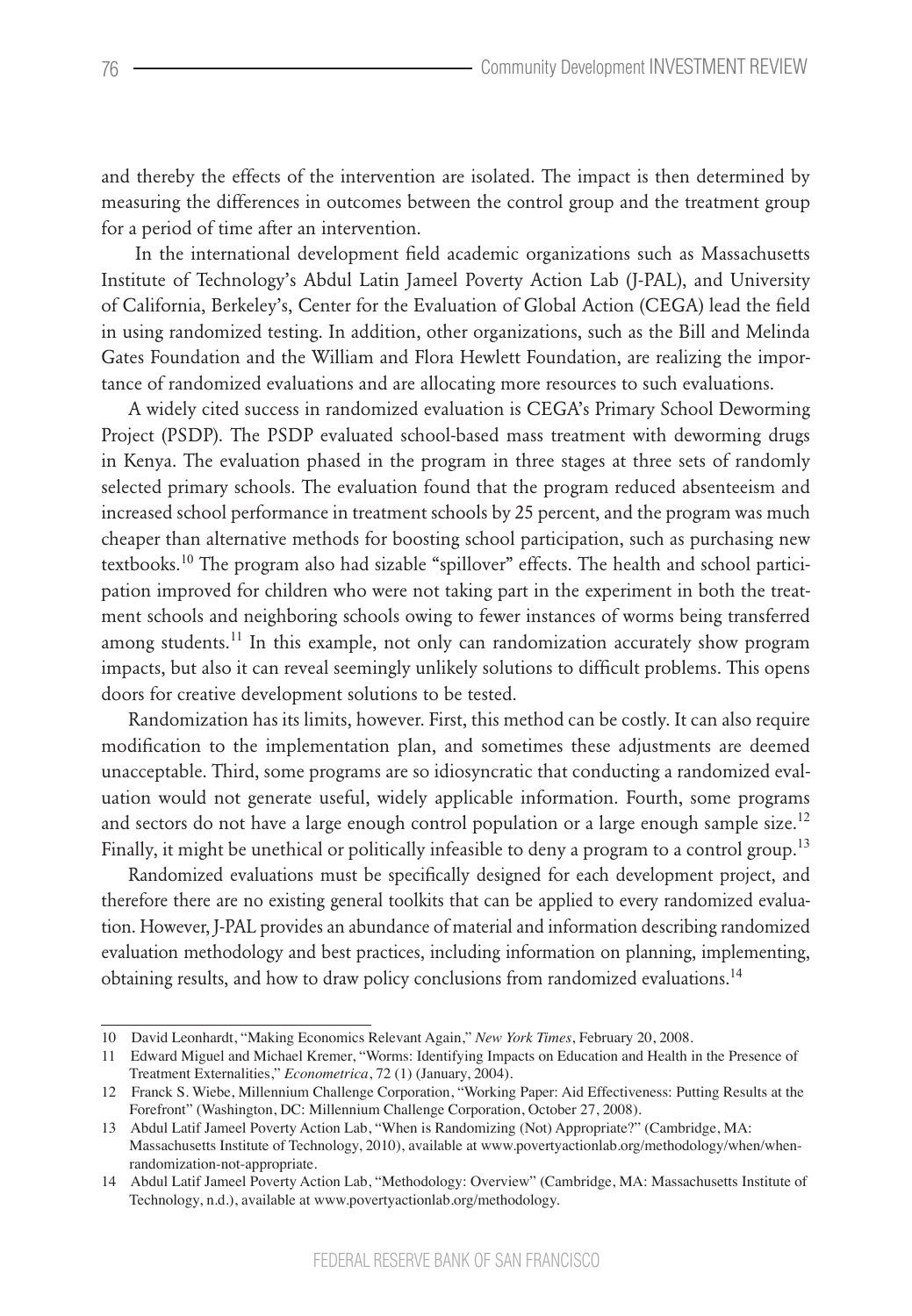Randomization is the most accurate way to create a counterfactual but other methods are available. These methods of creating a comparison group can provide useful insight, but they rely more on assumptions. It is usually impossible, and always difficult, to ensure that all the assumptions are true, and it is these assumptions that usually cause debate about a project's claimed social impact.<sup>15</sup>

#### *Observational Evaluations*

If proving causality is not feasible, the next best thing is to illustrate correlation between a particular action and a set of outcomes.<sup>16</sup> This is what observational evaluations can provide. Observational evaluations can illustrate, for example, that distributing mosquito nets is highly correlated with fewer malaria cases. It is still not known how much the mosquito nets contributed (or if it even did) to the reduction of malaria given that other variables could simultaneously be influencing the malaria rate. However, the higher the correlation, the more likely it is that the mosquito nets are having an impact. What must then be decided is if the correlation is high enough to justify spending resources to distribute mosquito nets. This can only be determined by conducting a cost-benefit analysis (see below).

There are three main types of observational evaluations, also referred to as quasi-experimental evaluations. The simplest compares the same group before and after an intervention, also referred to as pre-post evaluation. This method requires the assumption that the intervention was the only factor (or at least the major factor) influencing any changes in the measured outcomes over time.

A second method uses a cross-sectional approach and compares the treatment group with a similar group that exists elsewhere and that is not created through randomization.<sup>17</sup> This approach can be further divided into what is called either simple difference or differences in differences. Simple difference is the measure of difference after the intervention is implemented between those who receive an intervention and those who do not. This requires the assumption that nonparticipants are identical to participants except for the intervention, and that both groups were equally likely to receive the intervention before it was implemented. Differences in differences measures the improvement over time of those who received an intervention relative to those who did not. The assumption of this method is that if the program did not exist, the two groups would have identical trajectories over the specified period.<sup>18</sup>

 As mentioned above, these nonrandomized evaluations cannot provide proof of causality, but they can provide evidence of correlation between an intervention and a change in a social outcome. To revisit the example used above, supplying mosquito nets to a community could be correlated with a decline in malaria cases, but this could be attributed to other variables

<sup>15</sup> Abdul Latif Jameel Poverty Action Lab, "When is Randomizing (Not) Appropriate?"

<sup>16</sup> Examples of observational evaluations can be found in Appendix A.

<sup>17</sup> Paul Brest and Hal Harvey, "Money Well Spent: A Strategic Plan for Smart Philanthropy" (New York: Bloomberg Press, 2008).

<sup>18</sup> Abdul Latif Jameel Poverty Action Lab, "When is Randomizing (Not) Appropriate?"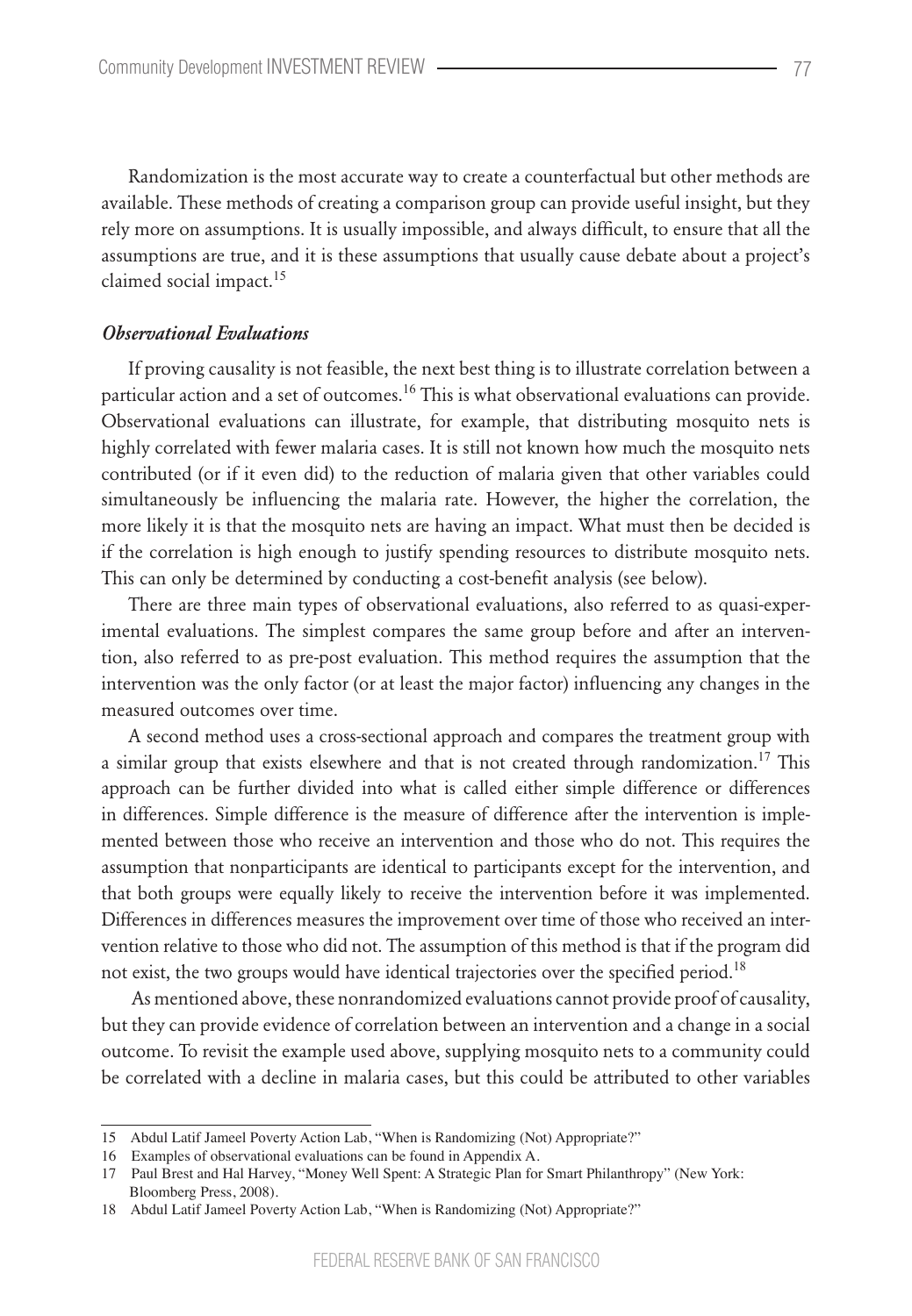that are not accounted for in the evaluation, such as a decline in the mosquito population. However, observational evaluations do provide useful information and can illustrate if an organization is heading in the right direction with its interventions. Correlation combined with one's knowledge of how the world works, perhaps gained from more thorough evaluations of similar interventions, can at least hint strongly at causation.<sup>19</sup>

Observational evaluation methods rely heavily on the collection of baseline data. Baseline data allow for the comparison of social indicators before and after a development project is implemented. This provides additional information about how a project has affected a target population. However, comparing baseline data with results after the project's implementation does not necessarily provide an accurate measure of the project effect owing to confounding variables that can influence the target population. A counterfactual would be needed to eliminate or reduce the possibility that other variables may be affecting a target population. Nevertheless, baseline data are valuable in comparisons, particularly between various development projects that target populations with different characteristics or that live in other geographic locations.

Baseline data provide information on the level of education, infrastructure, income, and other factors, all of which are necessary for designing an effective development project. A given development project might have been successful with one target population, but the results could be very different in a community with other characteristics. The more baseline data collected, the better the understanding of how various development projects affect different populations. Again, this data collection takes time and money, and the feasibility of collecting the data must be considered in the design of the evaluation.

 There is another category of observational evaluations that includes a subset of models that rely on regression analysis to determine correlation between interventions and outcomes. Regression analysis includes techniques for modeling and analyzing the correlation of one or more variables (independent variables) with a specific outcome (dependent variable). This type of analysis provides insight on how the value of the dependent variable changes on average when any of the independent variables are varied. The independent variables can be further categorized as control variables and noncontrol variables. The control variables are included to isolate the noncontrol variables' correlation with the dependent variable and to exclude their impacts from the measured changes in the dependent variable. The inclusion of control variables assists in isolating the correlation and influence of an independent variable of interest relative to the dependent variable.

For example, with a sufficiently large sample size, a regression equation could be calculated where the dependent variable is the number of malaria cases and the independent variables are the number of mosquito nets distributed, average rain fall for the year, community population, and average level of education. The average rainfall is used to control for the number of mosquitoes that exist which is largely based on amount of rainfall, population size controls for the ease of malaria to be transmitted from one person to another, and the

<sup>19</sup> Brest and Harvey, "Money Well Spent."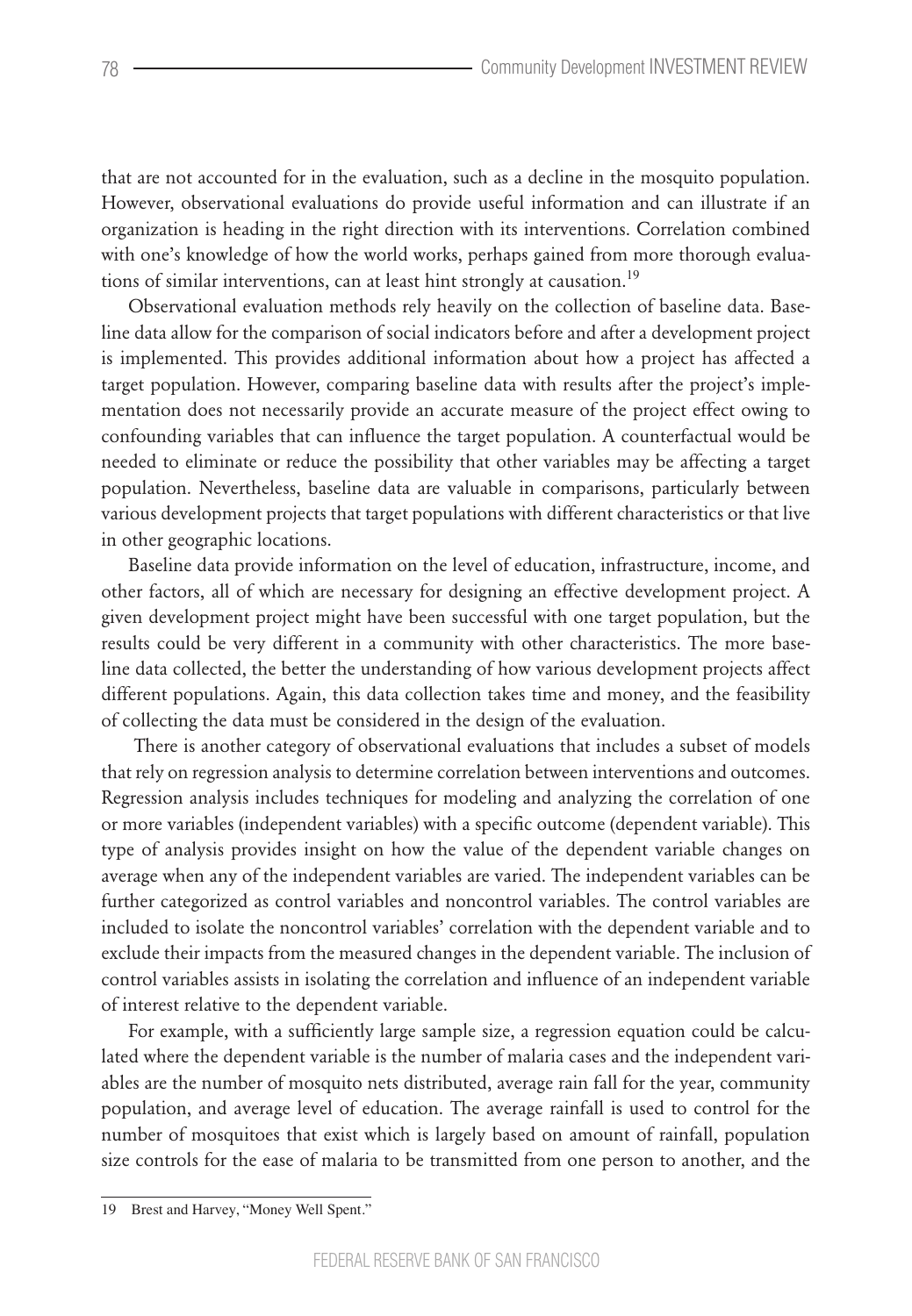level of education is used as a proxy for the level of understanding of how malaria is transmitted. Creating such a regression equation allows an evaluator to say something similar to "on average, a distribution of 100 additional mosquito nets is associated with a decrease of 50 malaria cases a year, holding the average rainfall, population size, and level of education constant." The larger the sample size and the more relevant the controlling variables added to the equations are, the greater the accuracy of the correlation will be between the dependent variable (number of malaria cases) and the independent variable of interest (number of mosquito nets distributed). However, as with all observational evaluations, regression analysis does not prove causality, but it can illustrate high levels of correlation that suggest causality.

Regression analysis can be extremely technical and be used in a variety of ways. Some of the subcategories of regression analysis used to analyze development work include multivariate regression, regression discontinuity design, statistical matching, and instrumental variables (see Table 1).

Multivariate regression compares individuals who receive treatment against those who do not, and other factors that might explain differences in the outcomes are accounted for with control variables. This method requires that information for both participants and nonparticipants be collected before and after the intervention.

Regression discontinuity design ranks individuals on the basis of specific measurable criteria. A cut-off is created that determines whether an individual is eligible to participate in a program or not. The comparison group is composed of individuals who are close to the cut-off point, but who fall on the "wrong" side of that cut-off and therefore do not receive the program. The experiment group consists of those who were close to the cut-off point, but who fall on the "right" side. This allows for criteria variables to be very similar between the participants and nonparticipants, and therefore these variables are somewhat controlled.

Statistical matching uses regression analysis to compare individuals in the treatment group with similar individuals in the control group. This is achieved by either matching participants from each group who have exactly the same selected characteristics, or who have a mix of characteristics that predict that they would be as likely to participate in the program.

Instrumental variables analysis uses an almost random factor (instrumental variable) that is uncorrelated with the outcomes other than the fact that it predicts an individual's participation. The control group is composed of individuals who, because of this close to random factor, are predicted not to participate (and possibly as a result) do not participate. For example a researcher may attempt to estimate the effect of smoking on health from observational data by using the tax rate on tobacco products as an instrument variable for smoking in a health regression. If a tobacco tax only affects health because it affects smoking (holding the other variables in the model constant), correlation between a tobacco tax and health is evidence that smoking causes changes in health.<sup>20</sup>

<sup>20</sup> Jonathan Gruber and Botond Koszegi, "Tax Incidence When Individuals Are Time-Inconsistent: The Case of Cigarette Excise Taxes" *Journal of Public Economics*, 88 (nos. 9-10) (August 2004): 1959-1987.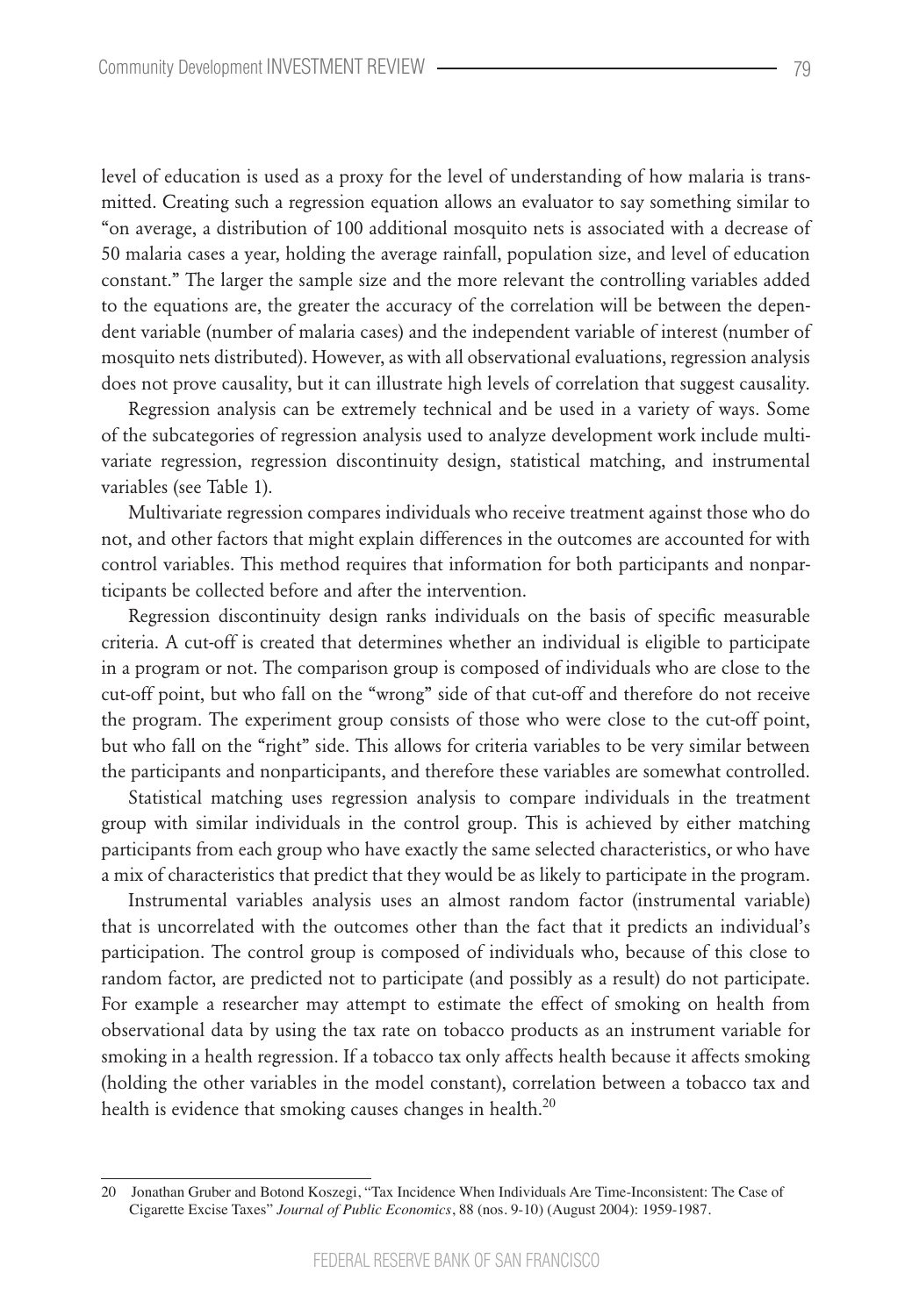Table 1. Experimental Evaluation Methods *Table 1. Experimental Evaluation Methods*

|                            | Methodology        | <b>Description</b>           | Who is in the Comparison<br>Group? | Required Assumptions            | Required Data                  |
|----------------------------|--------------------|------------------------------|------------------------------------|---------------------------------|--------------------------------|
|                            | Pre-Post           | Measure how program          | Program participants               | The program was the only        | Before and after data for      |
|                            |                    | participants improved (or    | themselves-before                  | factor influencing any          | program participants.          |
|                            |                    | changed) over time.          | participating in the program       | changes over time.              |                                |
|                            | Simple             | Measure difference           | Individuals who didn't             | Non-participants are identical  | After data for program         |
|                            | Difference         | between program              | participate in the program         | to participants except for      | participants and non-          |
|                            |                    | participants and non-        | (for any reason), but for          | program participation, and      | participants.                  |
|                            |                    | participants after the       | whom data were collected           | were equally likely to enter    |                                |
|                            |                    | program is completed.        | after the program.                 | program before it started.      |                                |
|                            | Differences in     | Measure improvement          | Individuals who didn't             | If the program didn't exist,    | Before and after data for both |
|                            | <b>Differences</b> | (change) over time of        | participate in the program         | the two groups would have       | participants and non-          |
|                            |                    | program participants         | (for any reason), but for          | had identical trajectories over | participants.                  |
|                            |                    | elative to the improvement   | whom data were collected           | this period.                    |                                |
|                            |                    | (change) of non-             | both before and after the          |                                 |                                |
|                            |                    | participants.                | program.                           |                                 |                                |
| Quasi-Experimental Methods | Multivariate       | Individuals who received     | Individuals who didn't             | The factors that were           | Outcomes as well as "control   |
|                            | Regression         | treatment are compared       | participate in the program         | excluded (because they are      | variables" for both            |
|                            |                    | with those who did not, and  | (for any reason), but for          | unobservable and/or have        | participants and non-          |
|                            |                    | other factors that might     | whom data were collected           | not been measured) do not       | participants.                  |
|                            |                    | explain differences in the   | both before and after the          | bias results because they are   |                                |
|                            |                    | outcomes are "controlled"    | program. In this case data is      | either uncorrelated with the    |                                |
|                            |                    | for.                         | not comprised of just              | outcome <u>or</u> do not differ |                                |
|                            |                    |                              | indicators of outcomes, but        | between participants and        |                                |
|                            |                    |                              | other "explanatory" variables      | non-participants.               |                                |
|                            |                    |                              | as well.                           |                                 |                                |
|                            | Statistical        | Individuals in control group | Exact matching: For each           | The factors that were           | Outcomes as well as            |
|                            | Matching           | are compared to similar      | participant, at least one non-     | excluded (because they are      | "variables for matching" for   |
|                            |                    | individuals in experimental  | participant who is identical on    | unobservable and/or have        | both participants and non-     |
|                            |                    | group.                       | selected characteristics.          | not been measured) do not       | participants.                  |
|                            |                    |                              | Propensity score matching:         | bias results because they are   |                                |
|                            |                    |                              | non-participants who have a        | either uncorrelated with the    |                                |
|                            |                    |                              | mix of characteristics which       | outcome or do not differ        |                                |
|                            |                    |                              | predict that they would be as      | between participants and        |                                |
|                            |                    |                              | likely to participate as           | non-participants.               |                                |
|                            |                    |                              | participants.                      |                                 |                                |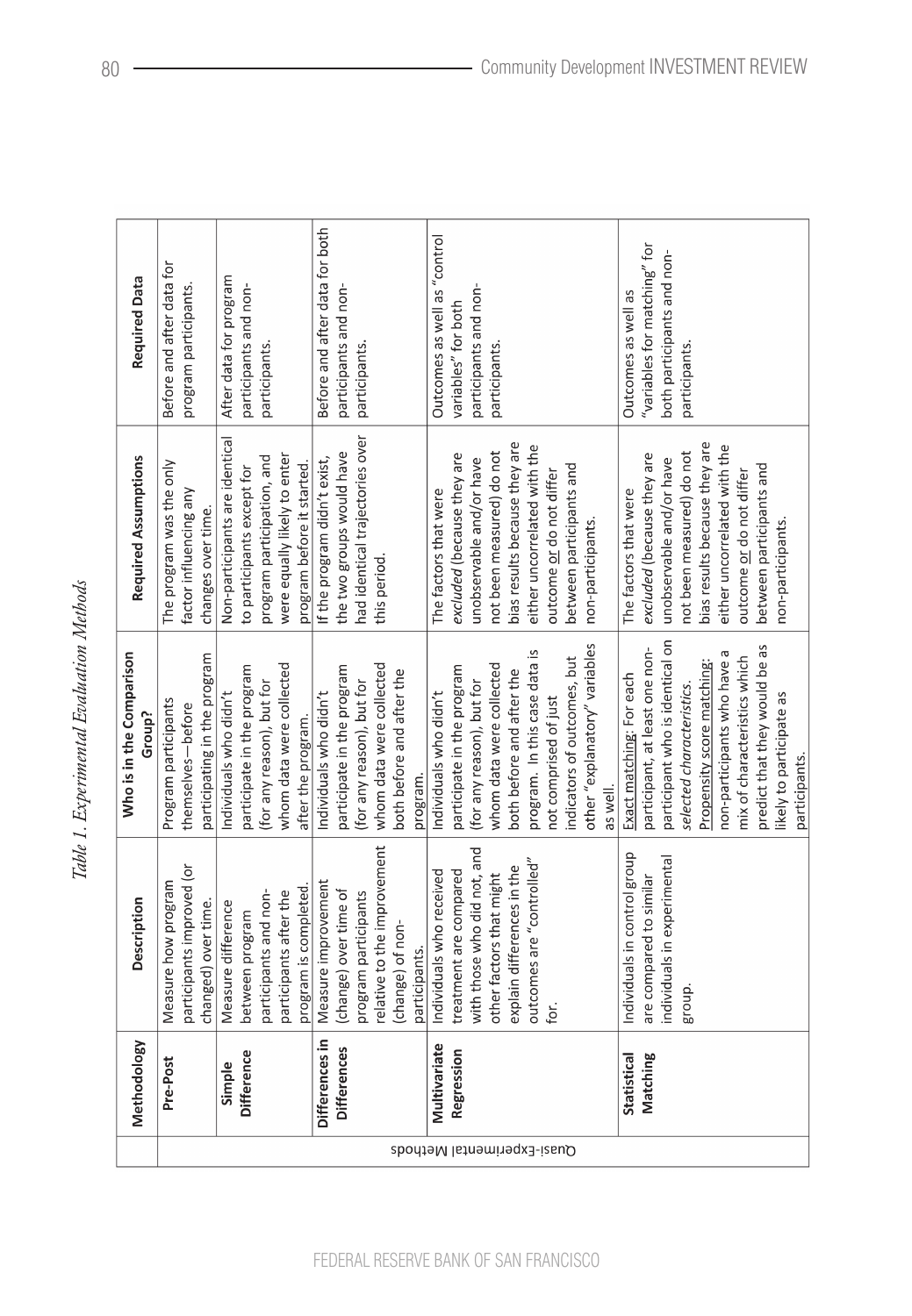| Discontinuity<br>Design |                                | After controlling for the       | Outcomes as well as           |
|-------------------------|--------------------------------|---------------------------------|-------------------------------|
|                         | the cutoff, but fall on the    | criteria (and other measures    | measures on criteria (and any |
|                         | "wrong" side of that cutoff,   | of choice), the remaining       | other controls).              |
|                         | and therefore do not get the   | differences between             |                               |
|                         | program.                       | individuals directly below and  |                               |
|                         |                                | directly above the cutoff       |                               |
|                         |                                | score are not statistically     |                               |
|                         |                                | significant and will not bias   |                               |
|                         |                                | the results. A necessary but    |                               |
|                         |                                | sufficient requirement for this |                               |
|                         |                                | is that the cutoff criteria are |                               |
|                         |                                | strictly adhered to.            |                               |
| Instrumental            | Individuals who, because of    | If it weren't for the           | Outcomes, the "instrument,"   |
| Variables               | this close to random factor,   | instrumental variable's ability | and other control variables   |
|                         | are predicted not to           | to predict participation, this  |                               |
|                         | participate and (possible as a | "instrument" would              |                               |
|                         | result) did not participate.   | otherwise have no effect on,    |                               |
|                         |                                | or be uncorrelated with, the    |                               |
|                         |                                | outcome.                        |                               |
| Randomized              | Participants are randomly      | Randomization "worked."         | Outcome data for control and  |
| Evaluation              | assigned to the control        | That is, the two groups are     | experimental groups. Control  |
|                         | groups.                        | statistically identical (on     | variables can help absorb     |
|                         |                                | observed and unobserved         | variance and improve          |
|                         |                                | factors).                       | power."                       |
|                         |                                |                                 |                               |
|                         |                                |                                 |                               |
|                         |                                |                                 |                               |

Source: Abdul Latif Jameel Poverty Action Lab, available at www.povertyactionlab.org/sites/default/files/documents/Experimental<br>percent20Methodology percent20Table.pdf. Source: Abdul Latif Jameel Poverty Action Lab, available at www.povertyactionlab.org/sites/default/files/documents/Experimental percent20Methodology percent20Table.pdf.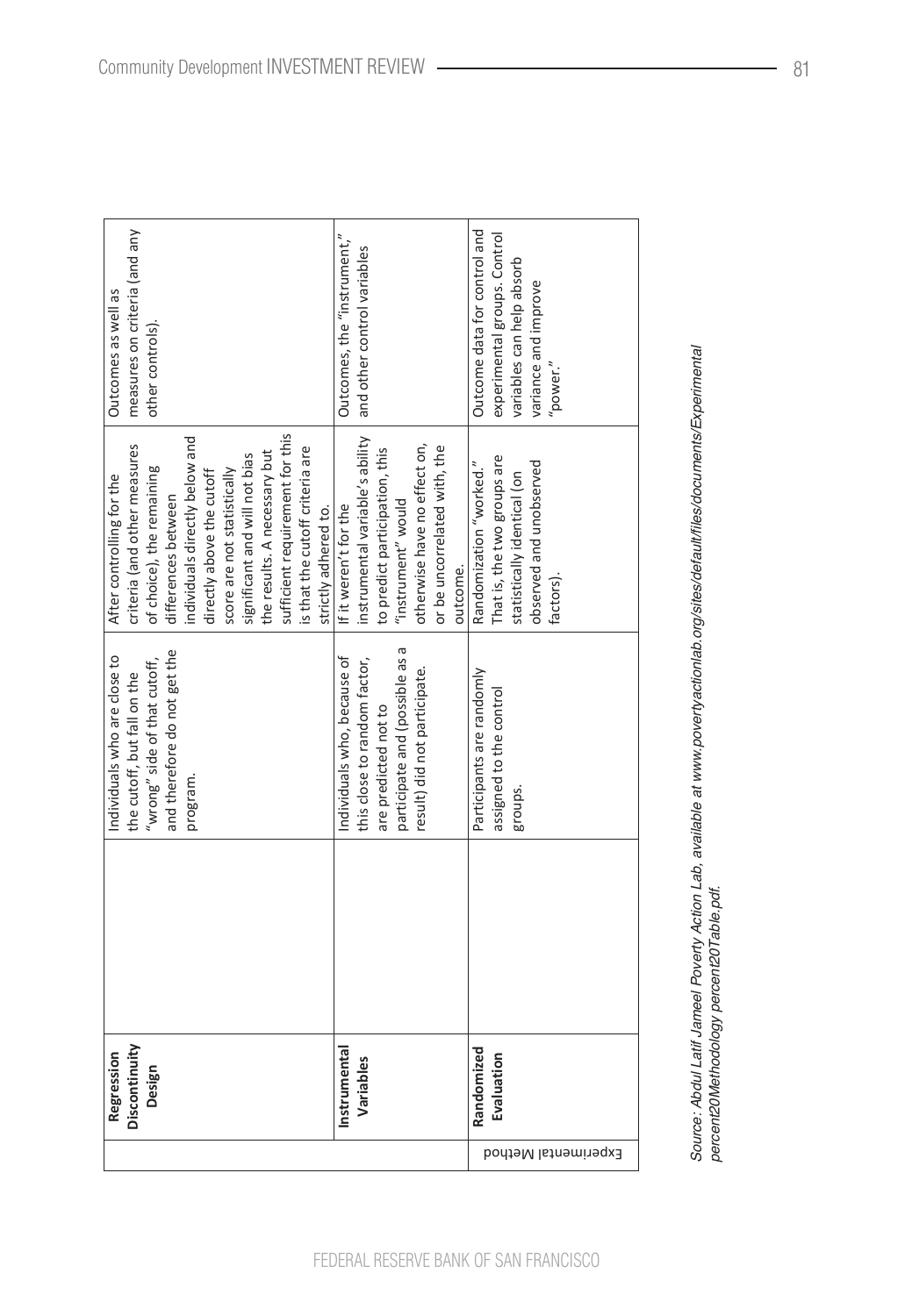Appendix A describes a number of internationally used toolkits that are used to measure observational data from development projects. These examples provide creative and useful techniques that could be adapted to measuring domestic community development projects.

## *Cost-Benefit Analysis*

Although cost-benefit analysis is not mutually exclusive from randomized and observational evaluations, it stands as its own category as well.<sup>21</sup> Both randomized and observational evaluations should include some sort of a cost-benefit analysis because it answers the question "what development impact does \$1 of spending achieve?" It is only when this question is answered that the efficiency of a development program can be understood, and can, consequently be gauged against other development projects.

It is very difficult to quantify social impacts in monetary terms, mainly because these determinations are often subjective. This subjectivity can result in debates over the accuracy of measurements. Cost-effectiveness analysis can make this process clearer. This method divides the impact of a program (e.g., the increase in the number of students attending school) by the cost of the project. However, it is still difficult to compare different projects that are addressing various aspects of development.<sup>22</sup> For example, which is more valuable to society, 50 job placements or one more high school graduate?<sup>23</sup>

In a study prepared for the Bill and Melinda Gates Foundation, analysts compared eight integrated cost approaches to measuring or estimating social value. In reviewing these different methods Paul Brest, President of the William and Flora Hewlett Foundation, stated that, in essence, all the methods are about expected return:

## Expected Return = (Outcome or Benefit x Probability of Success) **Cost**

As the study notes, the above simplification is useful, but each of the methodologies (REDF SROI, Robin Hood Foundation Benefit-Cost Ratio, Acumen Fund BANCO Ratio, Hewlett Foundation Expected Return, Center for High Impact Philanthropy Cost per Impact, and Foundation Investment Bubble Chart) answers the following questions differently:<sup>24</sup>

- How are the outcomes or benefits estimated?
- How are the costs calculated?

<sup>21</sup> Examples of cost-benefit analysis can be found in Appendix B.

<sup>22</sup> Abdul Latif Jameel Poverty Action Lab, "When Cost-Benefit/Effectiveness/Comparison Analysis" (Cambridge, MA: Massachusetts Institute of Technology, n.d.), available at www.povertyactionlab.org/methodology/whatevaluation/cost-benefit/effectiveness/comparison-analyses.

<sup>23</sup> Michael M. Weinstein, "Measuring Success: How Robin Hood Estimates the Impact of Grants" (New York: Robin Hood Foundation, November 12, 2007).

<sup>24</sup> Melinda T. Tuan, "Measuring and/or Estimating Social Value Creation: Insights Into Eight Integrated Cost Approaches" (Seattle: Bill and Melinda Gates Foundation, December 15, 2008).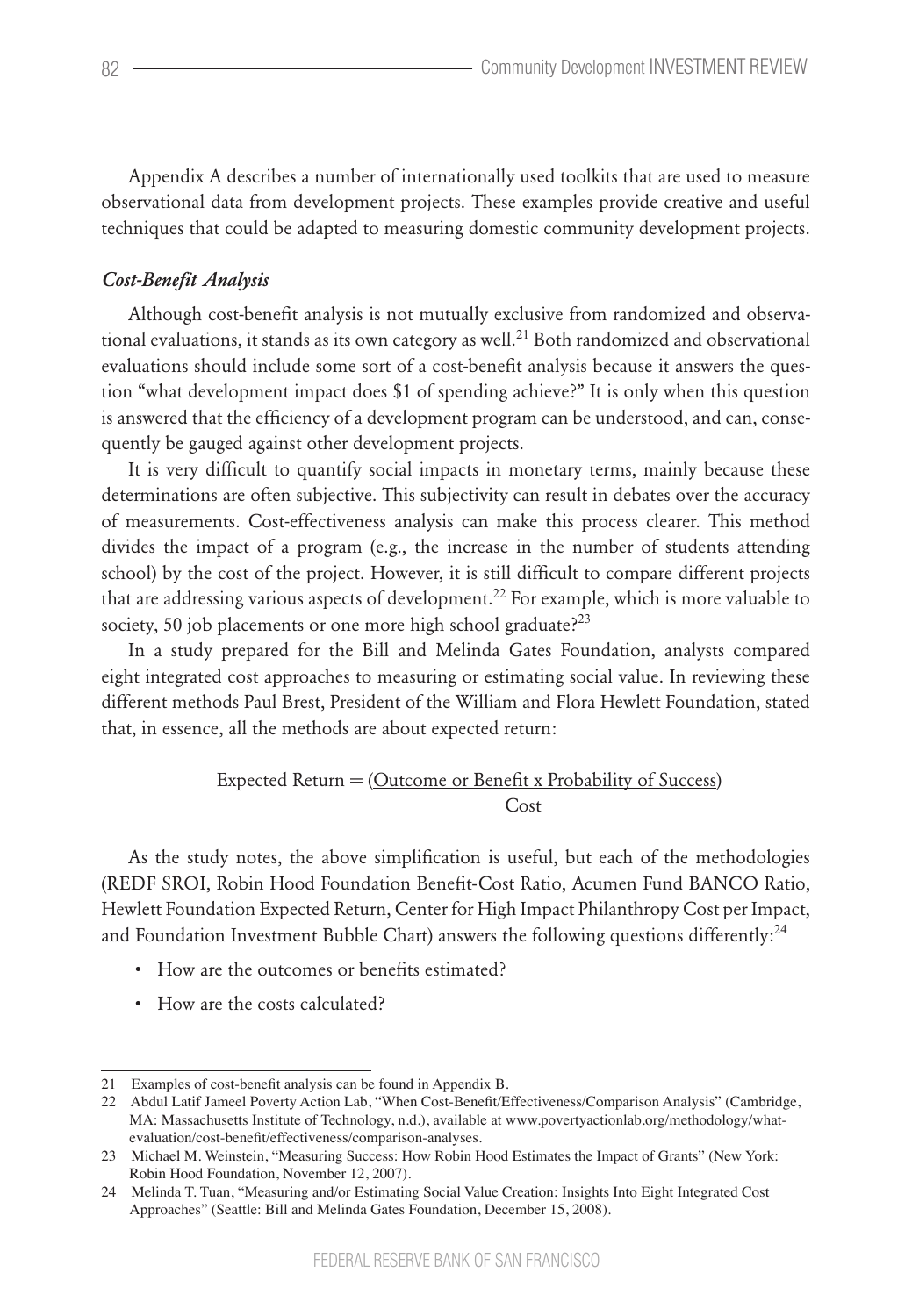- How are uncertainties and partial attribution of result accounted for?
- How are the outcomes or benefits translated into natural units or monetized?

These cost-benefit evaluations attempt to create a counterfactual by estimating what would have happened to the beneficiaries of a program if they did not receive the program. For example, in estimating the cost-benefit of a job training program, the cost of the program is the dominator, and the number of beneficiaries who achieved job placement (the numerator) are multiplied by the their expected lifetime income, minus the average income they would have received if they had not received the job training. However, unlike randomized evaluations, this method does not consider the possibility that some beneficiaries could have become employed without the training. This issue can be somewhat addressed by subtracting an estimated percentage of the beneficiaries who would likely found a job without the training. However, as with many aspects of cost-benefit analysis for social impacts, this introduces assumptions that are vulnerable to credibility questions.

These cost-benefit evaluations also must make assumptions in order to estimate the present value of future benefits. The social impact of a program on a beneficiary should be estimated over his or her lifetime. However, estimating this amount can be difficult because the dollar value of a benefit received in the future is less than the dollar value of a benefit received today. This is because people in general prefer to receive something now as opposed to in the future and therefore, future costs and benefits must be discounted to present value. In financial terms this is referred to as the "discount rate." However, there is no agreed upon method of estimating the discount rate for the many different social impacts.<sup>25</sup>

Another assumption is applying a dollar value to the outcomes of social programs. This is referred to as the "shadow price." Sometimes the shadow price is relatively easy to estimate; for example, the expected lifetime increase of attaining a job can be calculated by multiplying the average salary increase from the job placement by the average number of years that individual will most likely work. However, some impacts are more difficult to estimate. For example, there is no market value for the cost of crime to a victim. Similarly, value judgments must often be made. For example, is it better to save or improve the life of a 30-yearold as opposed to a 70-year-old?<sup>26</sup>

Yet another aspect of social impacts to consider is that of interdependencies—when the outcomes of one or a series of interventions are dependent on other interventions. Interdependencies have an important influence on social impacts, yet they are very difficult to measure. For example, the increase in income levels from a microfinance program is also dependent on the level of infrastructure improvements, such as new roads. The success of an intervention will depend on many factors that are not addressed by the intervention. The number and influence of these interdependencies increases as the timeframe of the projected benefits increases<sup>27</sup>

27 Ibid.

<sup>25</sup> Weinstein, "Measuring Success."

<sup>26</sup> Tuan, "Measuring and/or Estimating Social Value Creation."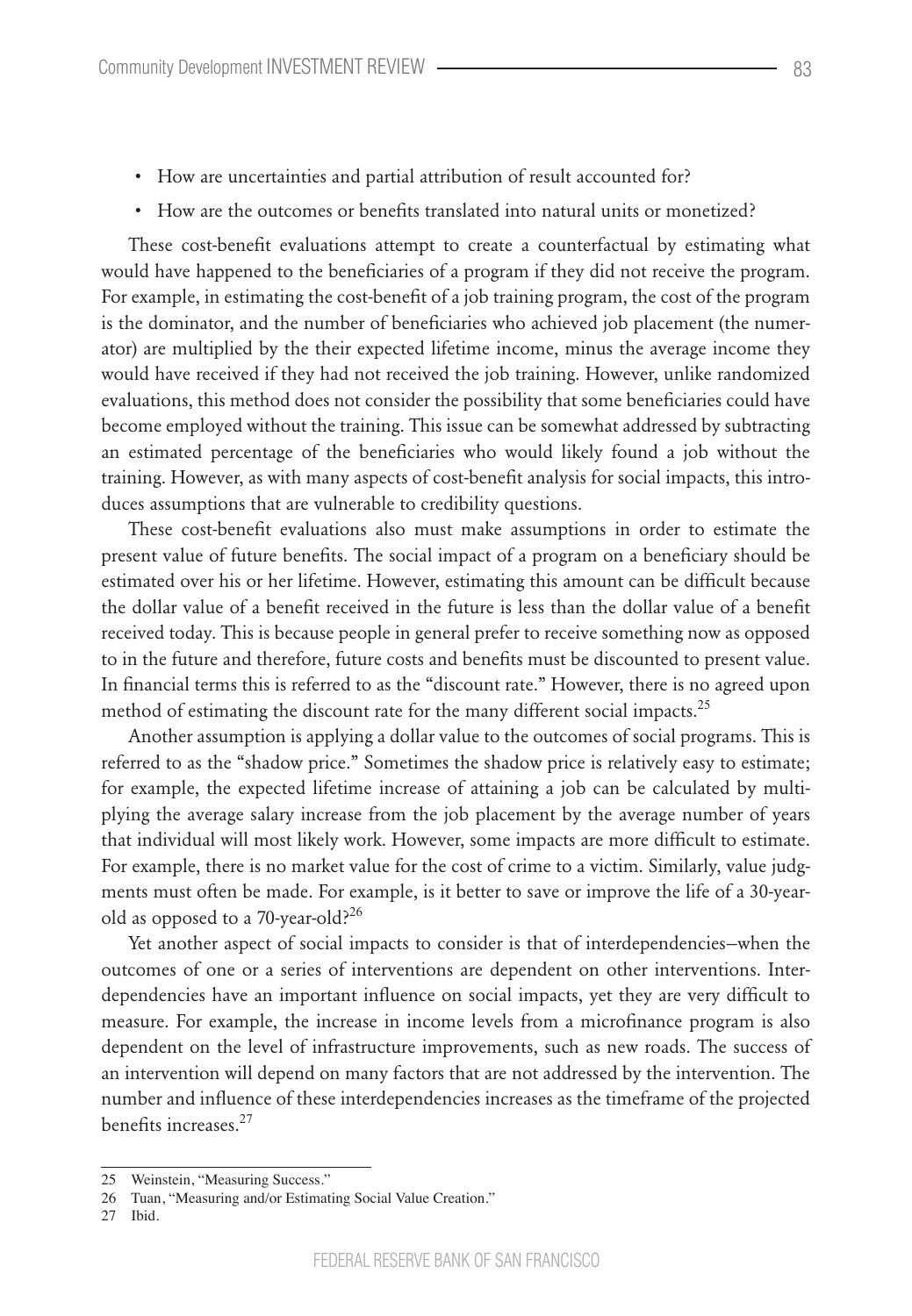Even with all the above-mentioned assumptions and susceptibility for debate, cost-benefit analysis is useful and important tool for social impact evaluations. As Paul Brest, Measuring and/ or Estimating Social Value Creation: Insight Into Eight Integrated Cost Approaches, explains, "You're putting in a lot of incredibly speculative numbers, but 'doing the numbers' presses program officers to test their intuitions, and that's likely to sharpen them."<sup>28</sup> For cost-benefit analysis to be understood and used, it is important that the assumptions are clearly explained.

Appendix B provides six summaries of cost-benefit analysis methods used by leading non-profits and foundations. Each of the examples has their own method to address the difficulty of measuring and monetizing the social impacts from development interventions.

#### *Citizen Participation*

Yet another category of international development evaluation tools is evaluations that focus on citizen participation. These methods rely on the citizens, who ultimately are the beneficiaries of the development projects, to act as the evaluators. Asking citizens how development projects have affected them or which aspect of their lives they would like to improve can reduce the time and resources spent trying to answer these particular questions.

Several methods provide citizens with a greater opportunity to express their opinions on how public funds should be allocated. Two methods that have received international attention are participatory budgeting and citizen report cards.

*Participatory budgeting*. Participatory budgeting (PB) is a democratic process in which citizens meet to decide how to allocate a portion of a municipal or public budget and to identify, discuss, and prioritize public spending projects. PB attempts to improve both the performance and accountably of a bureaucracy that is not effectively representing the people and is underperforming. PB creates opportunities for engaging, educating, and empowering citizens. Also, PB addresses corruption by including citizens in the budget process, which promotes transparency and increases the accountability of government agencies. PB programs have typically involved individuals with low incomes and low levels of formal education, and as a result PB offers individuals from historically marginalized and excluded groups the opportunity to determine how resources are allocated. This typically results in funding being allocated to infrastructure and services that are more relevant to the communities they serve.<sup>29</sup>

The first full PB process was developed in Porto Alegre, Brazil, in 1989. The World Bank's evaluation of the program concluded that the PB led to direct improvements of facilities such as sewer and water connections. The program also resulted in an increase in the number of citizens who were participating in the budgeting process over the 10-year period of the study. In addition, the percentage of the budget that was allocated to both

<sup>28</sup> Paul Brest to Melinda Tuan, "Re: Hewlett Foundation's Return Methodology" (April 24,2008) as cited in Tuan, "Measuring and/or Estimating Social Value Creation."

<sup>29</sup> Anwar Shah, ed., Public Governance and Accountability Series: Participatory Budgeting (New York: World Bank, June 9, 2010).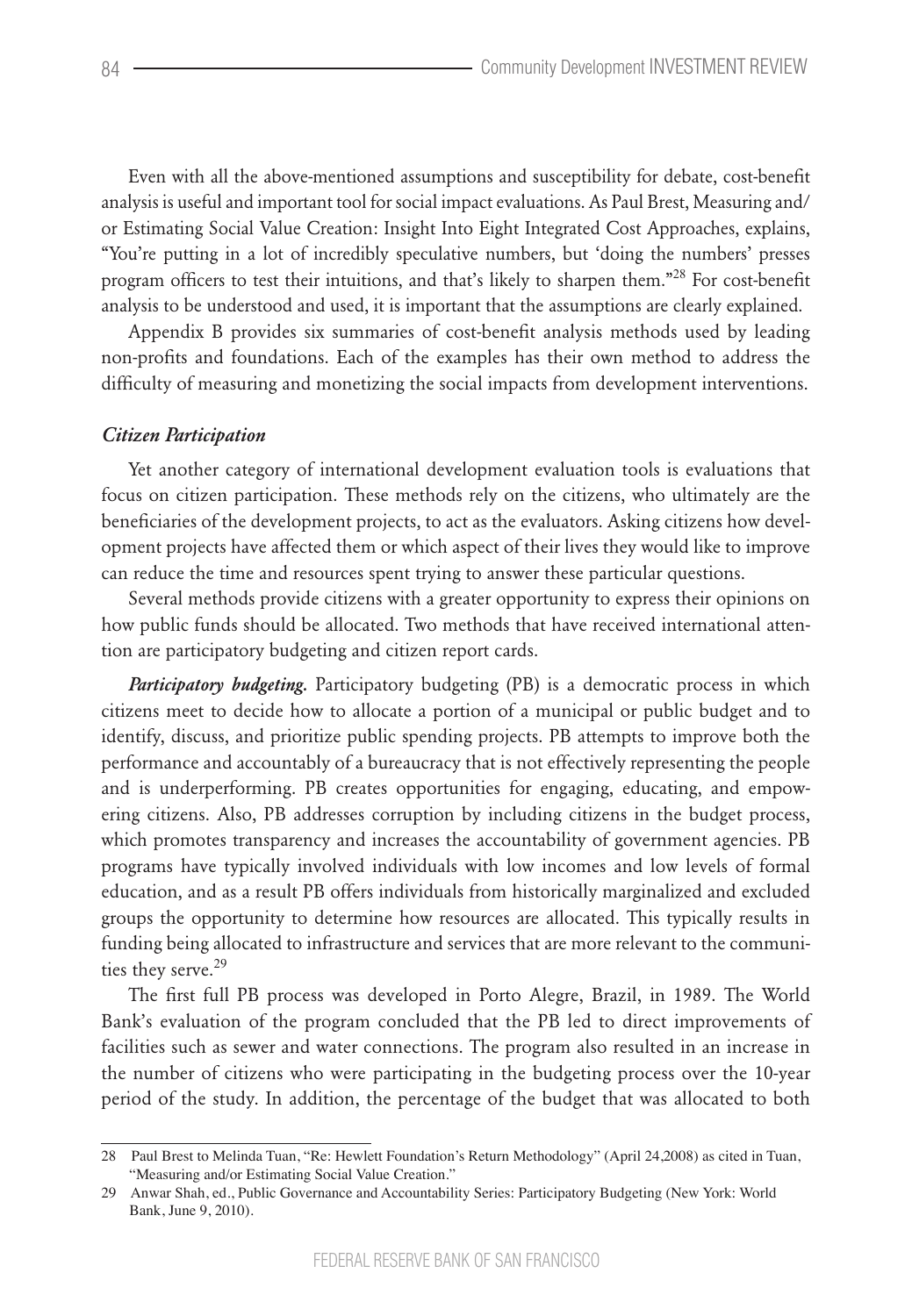health and education increased substantially, from single digits to greater than 70 percent. These successes led to more than 140 (about 2.5 percent) of the 5,571 municipalities in Brazil adopting PB programs.<sup>30</sup>

PB is now practiced in countries around the world, including Canada, which has implemented PB for public housing, neighborhood groups, and public schools, and in the United States in Chicago.<sup>31</sup>

*Citizen report cards.* Citizen Report Cards (CRC), like PB, provide an opportunity for marginalized and excluded citizens to voice their opinion about their underserved and neglected communities. The CRC process begins with a survey sent to a random set of citizens in a particular community, asking them to rate various public services and facilities. CRC not only provides accountability for government spending, which leads to more transparency and less corruption, but it also strengthens civil society through increased citizen influence over political decisions. CRC were first implemented in Bangalore, India, in 1993. Analysis of the subsequent CRCs reveals a decrease in corruption and a substantial increase in citizen satisfaction for most government agencies. $32$ 

#### *Process Evaluations*

A final method for performing evaluations focuses on measuring an organization's internal management systems, processes and procedures, and incentives.<sup>33</sup> This methodology focuses on evaluating inputs and processes as opposed to outcomes. The logic is that if stakeholders can identify key elements or processes within organizations that result in successful development projects, then those key elements can be evaluated instead of project outcomes.<sup>34</sup> Measuring such indicators is usually less costly and time-consuming than trying to measure a variety of outcomes. This process has led to various certification and scoring systems for organizations.

One organization that has developed such an evaluation process is CGAP, with its SmartAid methodology.<sup>35</sup> Although SmartAid was developed for the micro-financing industry, its process can be applied to other sectors of development. As David Roodman of the Center for Global Development explains it:

<sup>30</sup> Ibid.

<sup>31</sup> In Canada see, "Participatory Budgeting – Working Together, Making a Difference" (Toronto: Toronto Community Housing, n.d.), available at http://www.torontohousing.ca/participatory\_budgeting. In Chicago, PB is initiated in the city's 49th ward. See Alderman Joe Moor, 49th Ward Participatory Budgeting Initiative http:// www.ward49.com/participatory-budgeting/, accessed July 27, 2010.

<sup>32</sup> Suresh Balakrishnan and Sita Sekhar, "Holding the State to Account, Citizens Voice Through Report Cards in Bangalore" (Bangalore: Public Affairs Centre, February 2004).

<sup>33</sup> Examples of process-based evaluation can be found in Appendix C.

<sup>34</sup> World Economic Forum, "Philanthropy Measures Up," Global Leaders Tomorrow, Benchmarking Philanthropy Report, 2003.

<sup>35</sup> CGAP is an independent policy and research center dedicated to advancing financial access for the world's poor. Housed at the World Bank, CGAP evaluates micro-financing institutions and provides market intelligence, promotes standards, develops innovative solutions, and offers advisory services.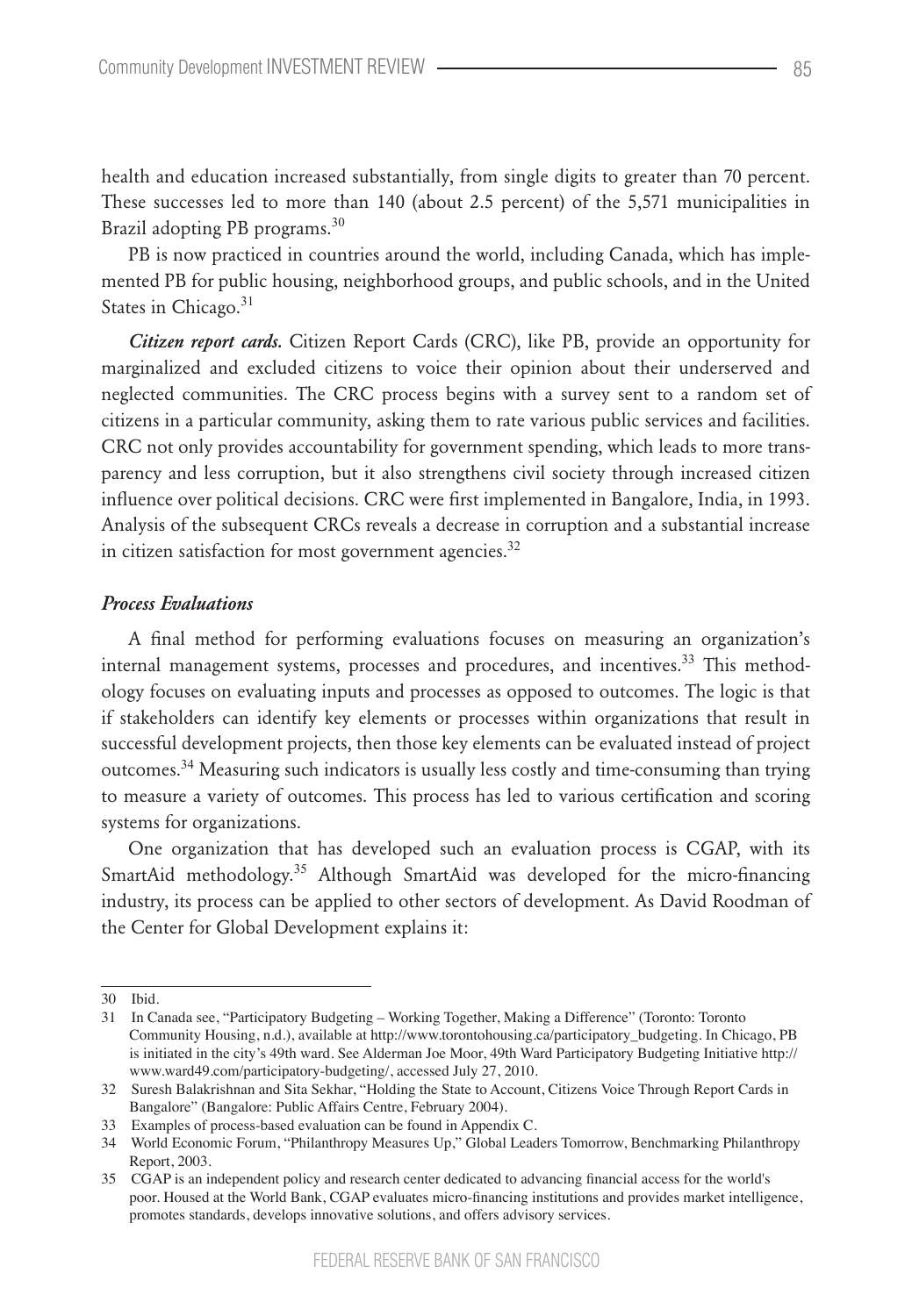How do you know a high-quality aid agency when you see one? Is it one that learns from past projects, or that rewards employees for subtle blend of results and risk-taking? Measuring such characteristics is hard, especially when the agencies being measured fund your budget. But that is exactly what CGAP has done, in the realm of aid for microfinance, using extensive surveys and interviews.<sup>36</sup>

As a result of a peer review that analyzed the systems, procedures, and incentives of 17 of the most important microfinance donors, CGAP developed the SmartAid framework. The framework includes five measurable elements for evaluating micro-financing institutions (MFIs). The analysts selected nine weighted indicators to measure the five key elements and to assign organizations an overall score.

Another valuable aspect of this approach is that it allows an organization to determine where it has a comparative advantage in its field. Understanding which management and process elements an organization scores well in allows it to focus on its strengths and its comparative advantage. Similarly, such evaluations can provide insight into which organizations should forge partnerships. Forming a partnership with an organization that has complementary strengths can increase the overall effectiveness of the two organizations.<sup>37</sup>

The United Nations Capital Development Fund (UNCDF) developed a similar evaluation that evaluates the processes as an indirect way to measure the outcomes of their programs.<sup>38</sup> One of the missions of UNCDF is to develop inclusive finance programs. To evaluate these programs, it has developed the "inclusive evaluation matrix." The matrix asks a series of questions about the management, design, and process of a program. For example, questions include, "To what extent are the financial service program providing appropriate services and opportunities to women?" To measure this, the following indicators could be used 1) the number of women in senior management positions, including the board, and 2) percentage of active clients who are women. For each question, the matrix provides a list of indicators that can be used to answer the questions, methods on how to collect the data, and sources for finding the information.

Appendix C provides examples of process evaluation methodologies that are used by international organizations. Many of these methods are less costly than evaluating project impacts and therefore, many of these methods could be adopted by domestic community development organizations.

<sup>36</sup> CGAP, "What Is Smart Aid?" (Washington, DC, CGAP, n.d.), available at http://www.cgap.org/p/site/c/template. rc/1.11.7956/, accessed August 9, 2010.

<sup>37</sup> Brigit Helms and Alexia Latortue, "Aid Effectiveness Initiative: Microfinance Donor Peer Reviews, Elements of Donor Effectiveness in Microfinance: Policy Implications" (Washington, DC: CGAP, April 2004).

<sup>38</sup> United Nations Development Programme, "Annex 3. Evaluation Terms of Reference Template and Quality Standards," in *Handbook on Planning, Monitoring and Evaluating for Development Results* (New York: United Nations, 2009), available at www.undp.org/evaluation/handbook/Annex3.html#62.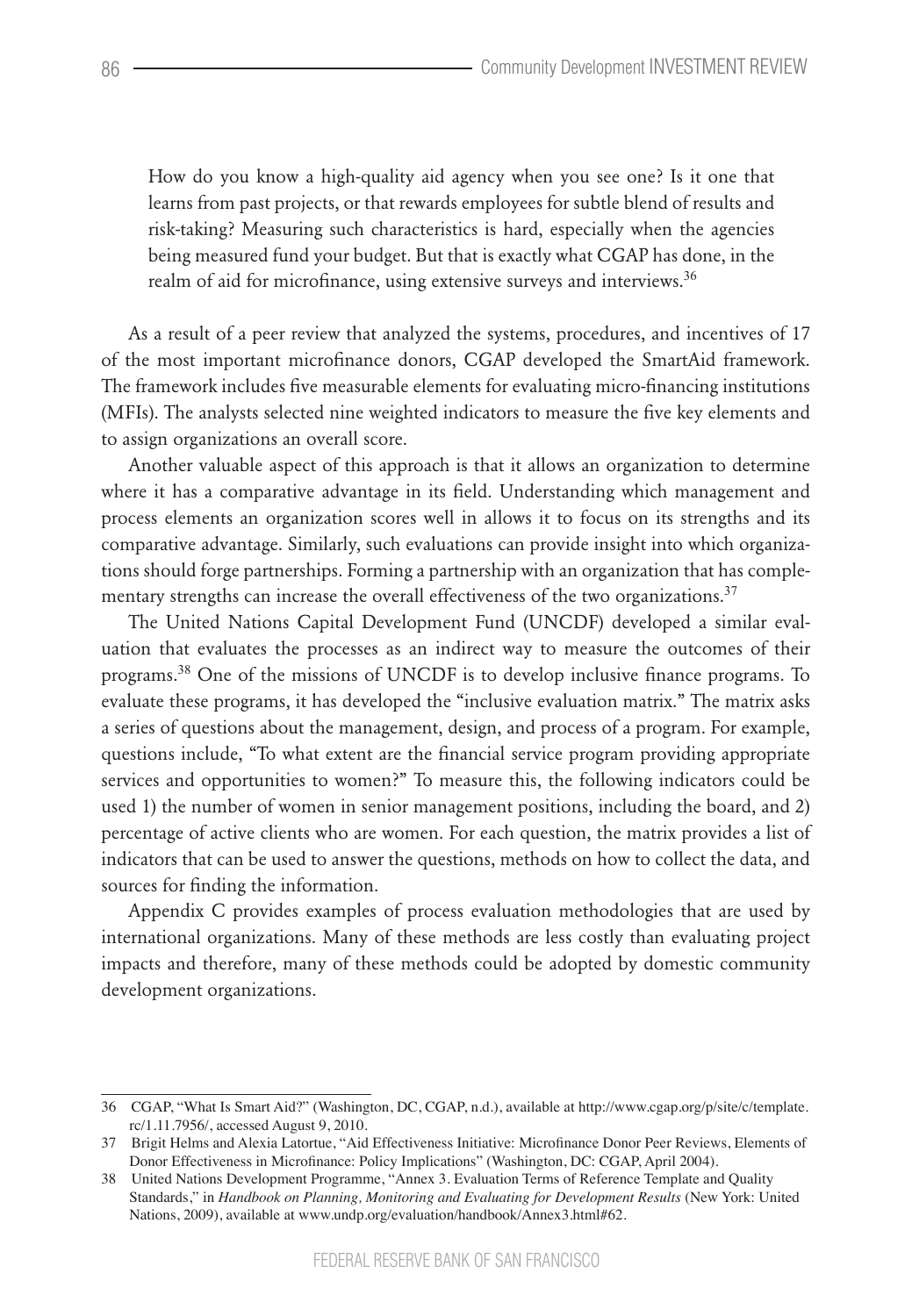#### *Evaluation Infrastructure*

The final category of evaluation, underlying all the above categories, includes tools that improve the infrastructure of evaluations knowledge. They improve the standardization of evaluation methodology, promote the use of evaluations, and distribute evaluation techniques and results. This category is extremely important because evaluations are only as valuable as their ability to be used to improve either current or future development projects, and this cannot happen if the information is not shared with other practitioners. In addition, practitioners must be able to easily understand this information, which means that the data must be standardized for impact development projects to be understood, replicated, or improved. Such standardization also leads to improved transparency and credibility, which in turn attracts more funding. Organizations and foundations are attempting to create standards for the evaluation and measurement of social impacts. These organizations are leading the way in creating the infrastructure that will allow for the effective dissemination of evaluation research.

One example of a group of organizations working to create evaluation research infrastructure is the Global Impact Investing Network (GIIN) and its "Impact Reporting and Investment Standards" (IRIS) initiative. GIIN is a network of nonprofits that include organizations such as the Rockefeller Foundation, Acumen Fund, and B Lab that are dedicated to increasing the effectiveness of impact investing.<sup>39</sup> Impact investments attempt to have positive social or environmental impacts while generating profit. IRIS is creating a common framework for defining, tracking, and reporting the performance of impact capital. As a recent report notes:

The IRIS initiative will build on these sector-specific efforts to create a common language that will allow comparison and communication across the breadth of organizations that have social or environmental impact as a primary driver. A common language for measuring and reporting performance forms a basis for enabling infrastructure and leads to transparency and credibility.<sup>40</sup>

Currently the IRIS framework consists of hundreds of social indicators that are defined and categorized into five parts:

- 1. The social performance standards framework and description;
- 2. Descriptor Indicators that focus on the organization's mission, products, and services and the target markets that the organization intends to affect;
- 3. Financial Indicators that are expected to be commonly reported for all organizations regardless of size or operational mode;

<sup>39</sup>  For more information, see Global Impact Investing Network, http://www.thegiin.org/cgi-bin/iowa/home/index.html.

<sup>40</sup> The Rockefeller Foundation, Acumen Fund and B Lab, 'Impact Reporting and Investment Standards' website: http://iris-standards.org/.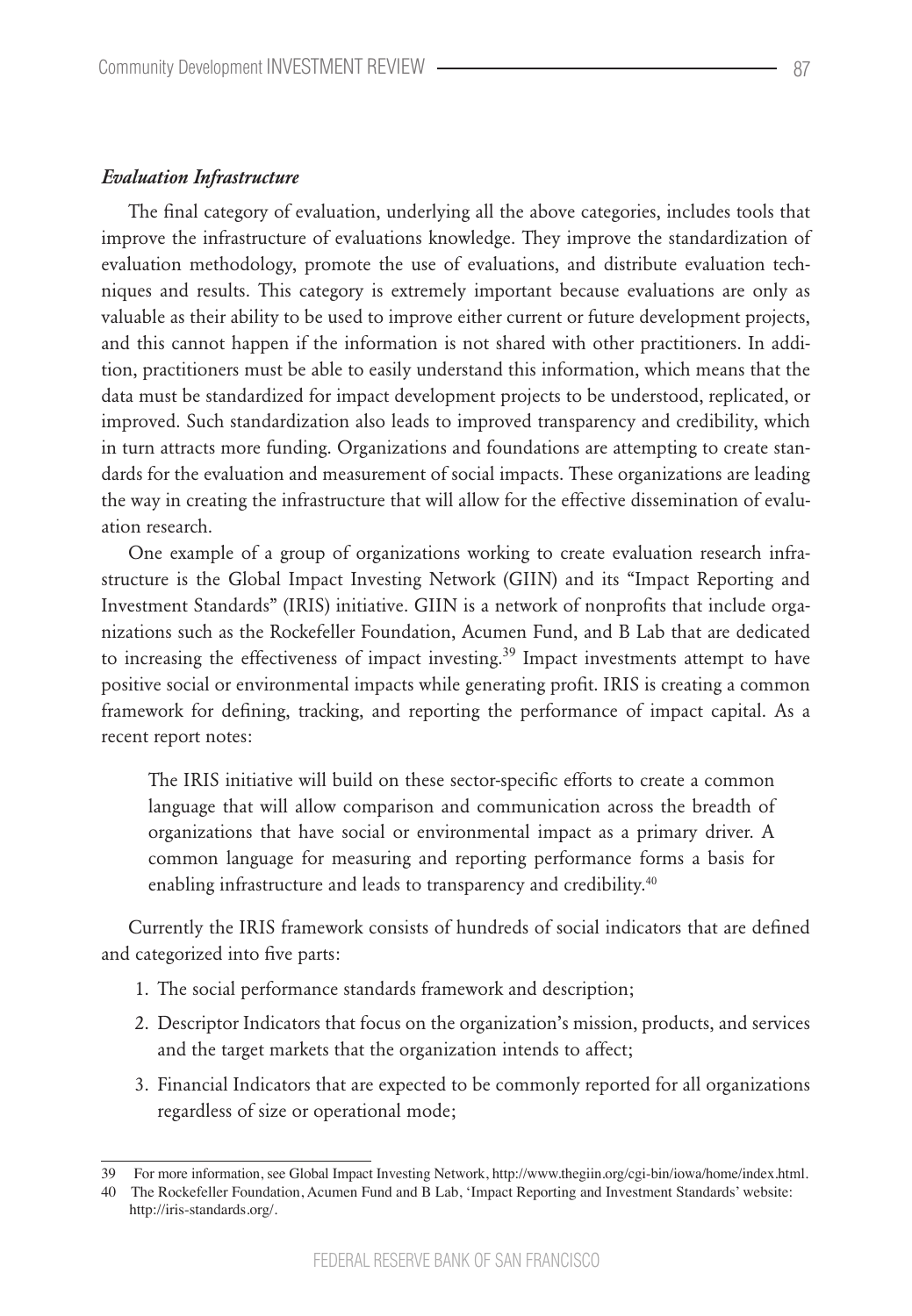- 4. Operations Indicators that are applied to organizations depending on their operational type and where in the production process they function; and
- 5. Sector-specific indicators:
	- agriculture and artisanal indicators
	- energy, environment and water indicators
	- education indicators
	- community development financial indicators
	- healthcare indicators
	- microfinance indicators

Similarly, an online database that is increasing the evaluation infrastructure is the "Tools and Resources for Assessing Social Impact" (TRASI), created by the Foundation Center. TRASI contains a comprehensive listing of 150 approaches to measuring and analyzing social impact for programs and investments. A range of organizations have contributed to the database, including social investors, foundations, NGOs, and microfinance institutions. These approaches range from off-the-shelf tools and concrete methodologies to generalized best practices. These approaches to measuring social impacts have been classified into 18 categories.<sup>41</sup>

## **Applying International Methodologies to Domestic Community Development**

The above section demonstrated how various evaluation techniques used in international development have greatly enhanced the effectiveness of certain development projects. Unfortunately, evaluations are rarely done for domestic community development projects, and therefore the impacts of these projects are largely unknown. Using the examples from above, I suggest various ways international development evaluation methods could be adopted domestically to improve the cost-effectiveness of the billions of dollars that are spent each year on community development projects.

Financial institutions often fund community development projects in conjunction with nonprofits and federal, state, and local governments. These sources of funding can be categorized into five main groups:<sup>42</sup>

*Government:* Federally, the U.S. Department of Treasury, through the Community Development Financial Institution (CDFI) Fund, channels financial support directly to the CDFIs that register with the fund in order to receive funding.

*Depository Institutions:* These include banks and credit unions that are created specifically for the purpose of working in markets underserved by traditional capital and federally insured commercial banks and savings institutions, which are motivated by CRA requirements.

<sup>41</sup> The Foundation Center, "Tools and Resources for Assessing Social Impact" website at http://trasi. foundationcenter.org.

<sup>42</sup> Ben Thornley and Colby Dailey, Building Scale in Community Impact Investing through Nonfinancial Performance Measurement," Federal Reserve Bank of San Francisco, *Community Development Investment Review,* Volume 6, Issue 1, 2010.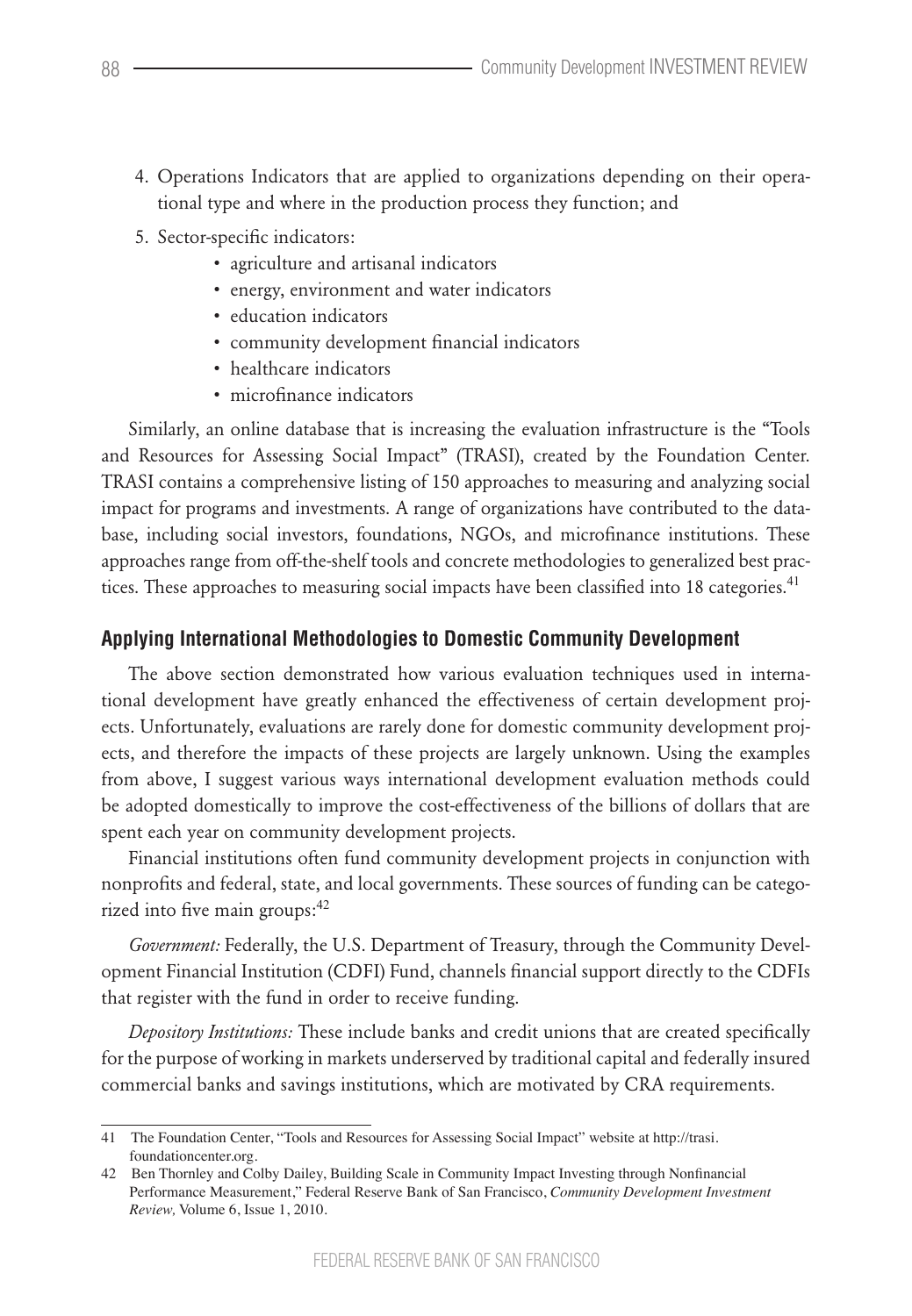*Nondepository Institutions:* These include institutions created specifically for the purpose of community investment, such as community development loan funds and community development venture capital funds registered with the CDFI Fund. They also include a diversity of pension funds, private insurers, financial advisors, and investment funds investing for financial and nonfinancial returns.

*Philanthropic Organizations Making Investments:* These include corporate, community, religious, and especially private foundations that invest in community development projects.

*Individuals:* Tens of thousands of individuals, including bank customers, mutual fund investors, and the world's wealthiest families, are a large contributor to community development projects.

A large portion of the money funneled to community development projects is motivated by the CRA.<sup>43</sup> Among the 998 institutions reporting CRA-motivated lending in 2007, 746 institutions invested  $$63.8$  billion.<sup>44</sup> None of these institutions are required to conduct evaluations of their investments.<sup>45</sup> For example, the single largest investor in community development projects in the United State, the CDFI Fund, requires only that CDFIs respond to a very narrow set of social impact survey questions. In any one year, just one-fifth of CDFIs are mandated to report community impacts.<sup>46</sup>

As reported in their paper, The Role of Nonfinancial Performance in Community Impact Investing, Colby Dailey and Ben Thronley conducted a literature review, stakeholder interviews and examinations of 40 annual reports. They concluded that the reports lacked nonfinancial performance measurements in the field of community development. The nonfinancial returns were not widely measured nor widely disclosed. The review revealed significant differences and clear trends in the measurement and reporting of nonfinancial returns. The general observations they made were as follows:

- Most impact investors surveyed do not include nonfinancial performance in annual reports. The measures that are reported are usually published separately or only on the investor's website
- Although the CDFIs report on a very narrow set of survey questions, they report nonfinancial performance in the greatest depth compared to other community development practitioners, with measures of job creation, housing units and commercial/facilities spaces financed, number of individuals served, and minority group representation

<sup>43</sup> Currently four federal regulators oversee the CRA: Federal Reserve Bank, Office of the Comptroller of the Currency , Federal Deposit Insurance Corporation, and the Office of Thrift Supervision. The latter will cease operation in the summer of 2011.

<sup>44</sup> Federal Financial Institutions Examination Council, www.ffiec.gov, accessed July 21, 2010.

<sup>45</sup> Ben Thornley and Colby Dailey, "Building Scale in Community Impact Investing through Nonfinancial Performance Measurement," Federal Reserve Bank of San Francisco, Community Development Investment Review, Volume 6, Issue 1, 2010.

<sup>46</sup> Ibid.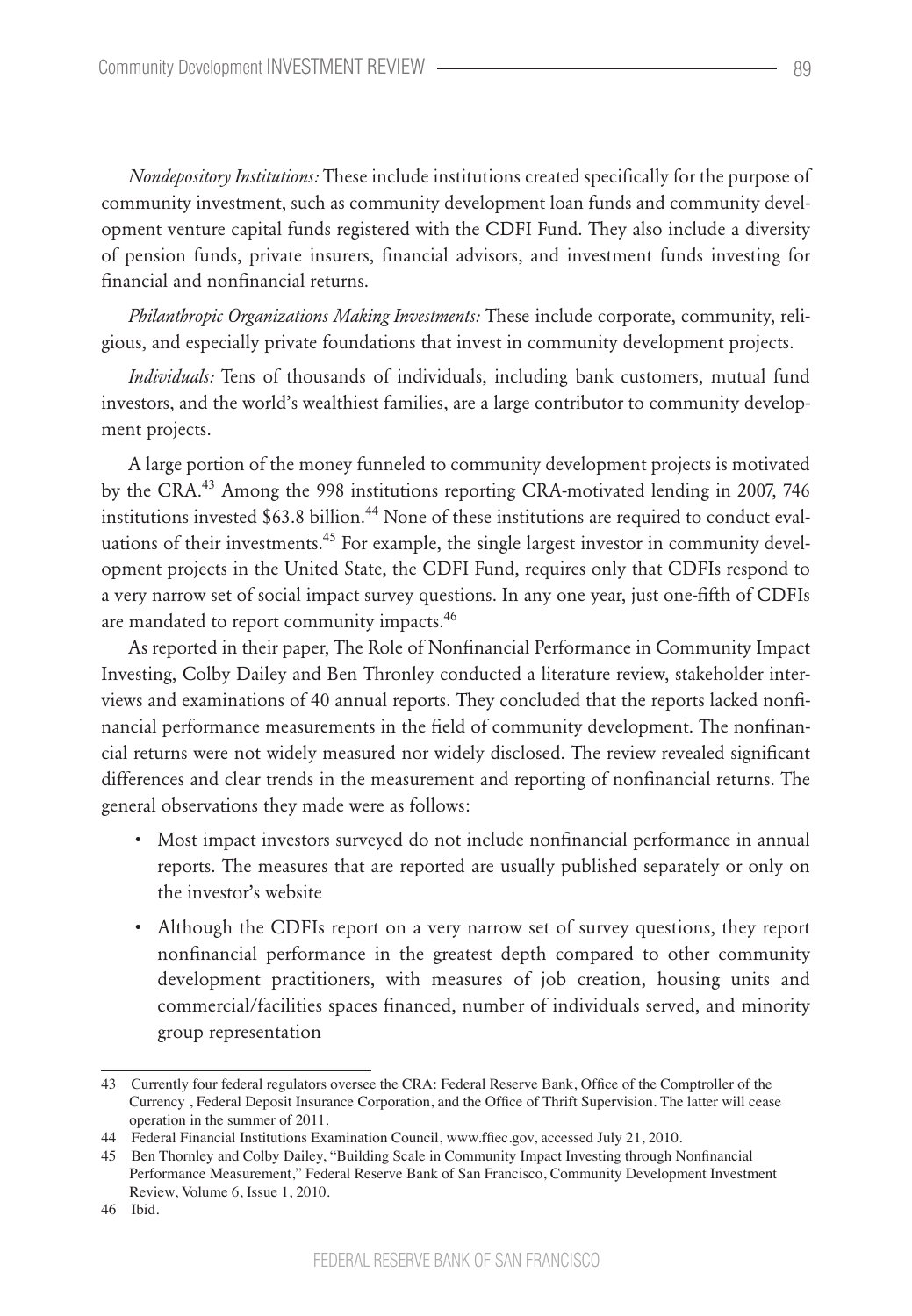- Banks, in particular, appear to use nonfinancial performance as a marketing and branding tool in annual reports, with stories and photographs but no accompanying analysis. All of the major banks sampled published separate corporate citizenship/ corporate social responsibility (CSR) reports or reported on CRA lending volume on websites;
- Foundations, pension funds, and private equity managers were the least likely to report publicly on nonfinancial performance.
- Investment firms (fund/equity managers) generally highlight nonfinancial performance by describing screening and selection processes and the characteristics of underlying portfolio companies

The analysis also found that the most widely reported metrics were the volume of inputs invested for community impact (dollars of financing and capital); that anecdotal evidence of impact was typically presented as a supplement to quantitative performance measures; and that none of the investor annual reports reviewed benchmarked the nonfinancial performance data that was included.

Next I will use the template I created to look at how community development practices can be improved domestically.<sup>47</sup> The goal is to inspire innovation and to reveal potential opportunities for improving domestic evaluation practices. Specifically, I offer examples of how these methods can either be implemented for specific community development projects or incorporated into the existing institutional framework that is responsible for carrying out community development projects in the United States.

## *Randomized Evaluations*

The scope of community development projects in the United States is large and diverse, but it is accepted that all could benefit from thorough evaluation. Affordable housing is a large sector of the community development field. Affordable housing typically refers to affordable rental housing for those of lesser means. Randomized evaluations could help uncover various impacts of stable and affordable housing on a family, which could improve the design of future affordable housing programs.

Recently, a *New York Times* article criticized the randomized evaluations of the affordable housing program Homebase as unethical and cruel.<sup>48</sup> However, there are usually more eligible candidates for affordable housing than available housing and funds. Therefore, a control group (those who did not receive housing) would exist irrespective of the randomized evaluations, eliminating ethical issues in randomly assigning eligible candidates to either receive affordable housing or not. This fact that there are more eligible candidates than funds

<sup>47</sup> A more in-depth analysis of this topic can be found in Ben Thornley and Colby Dailey, "Building Scale in Community Impact Investing through Nonfinancial Performance Measurement," Federal Reserve Bank of San Francisco, Community Development Investment Review, Volume 6, Issue 1, 2010.

<sup>48</sup> Cara Buckley, "To Test Housing Program, Some are Denied Aid," *New York Times,* December 8, 2010.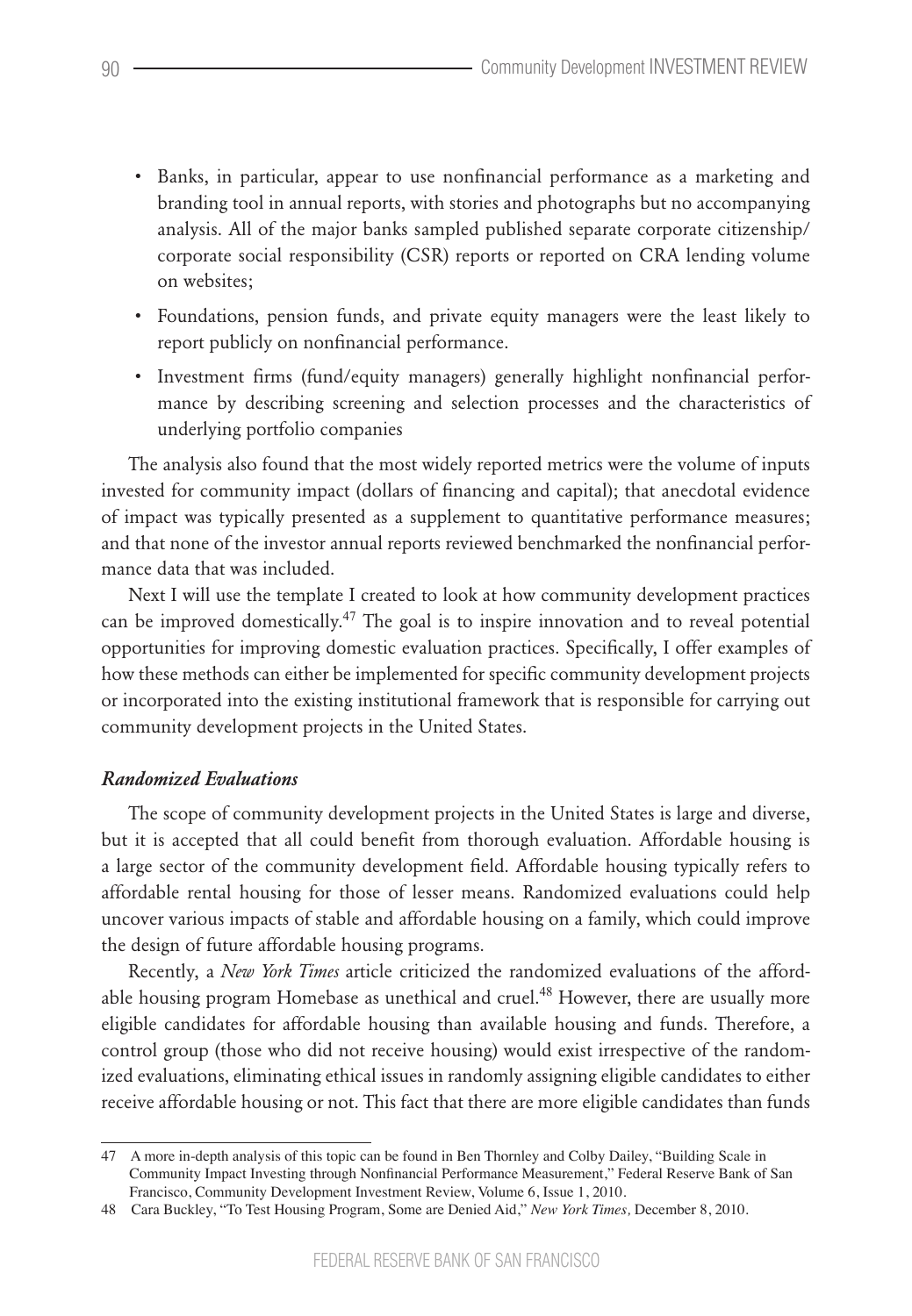available provides an opportunity for a randomized evaluation as typically there are multiple treatment groups and a control group that can be evaluated and compared. A different community development intervention could be introduced to each treatment group to understand which aspects of affordable housing have the greatest impact on the tenants' livelihoods. Tenants who are selected would then be evaluated prior to moving into the housing and then re-evaluated periodically thereafter. These evaluations would measure social indicators such as housing conditions, health, employment, education, mobility, welfare receipt, delinquency, and so forth. These results would then be compared with the control group to reveal the impact of the program.

There have been very few randomized evaluations of community development projects. One example of such an evaluation is the Moving to Opportunity program. This on-going evaluation examined the short-term impacts of moving from high-poverty public housing to lower-poverty neighborhoods. Families that qualified received Section 8 housing vouchers through a random lottery. One group was required to move to low-income neighborhoods, a second group could use the vouchers to move anywhere, and a third group (the control) received no vouchers. The evaluators were able to determine whether moving to low-income neighborhoods caused changes to well-being relative to a control group.

The short-term results, which were measured five years after the treatment groups received the vouchers, showed that moving to low-poverty neighborhoods had significant positive impacts on personal safety, housing quality, mental health and obesity among adults, and staying in school, delinquency, and risky behavior among teenage girls. However, there was an apparent negative impact on boys' behavior and no significant effect on employment outcomes for adults or educational achievement for children. Only marginal improvements were found in the quality of schools attended.<sup>49</sup> These results are considered short-term impact and the effects of the program could change in the long-term.

A randomized evaluation such as this conducted for the HUD program rarely occurs for any community development project. Such randomized evaluations should be performed more frequently and continuously improved in order to clearly understand the effects of community development interventions and to determine any needed policy adjustments. It is not realistic to suggest that randomized evaluations should be performed on all, or even the majority, of community development projects. However, if they are performed on key projects, they can provide a tremendous amount of information for other projects and evaluations to build on.

Consider the deworming program in Kenya, for example. Without the proof of causality provided by the randomized evaluation, it would have been unlikely that developers would have considered allocating the majority of resources to a deworming program, as opposed

<sup>49</sup> For interim results see Jeffry Kling, Jeffrey, Jeffrey B. Liebman, and Lawrence F. Katz. "Experimental Analysis of Neighborhood Effects," *Econometrica* 75(1) (2007): 83-119; and Jeffrey Kling, Jens Ludwig, and Lawrence F. Katz, "Neighborhood Effects on Crime for Female and Male Youth: Evidence from a Randomized Housing Voucher Experiment," *Quarterly Journal of Economics* 120(1) (2005): 87-130.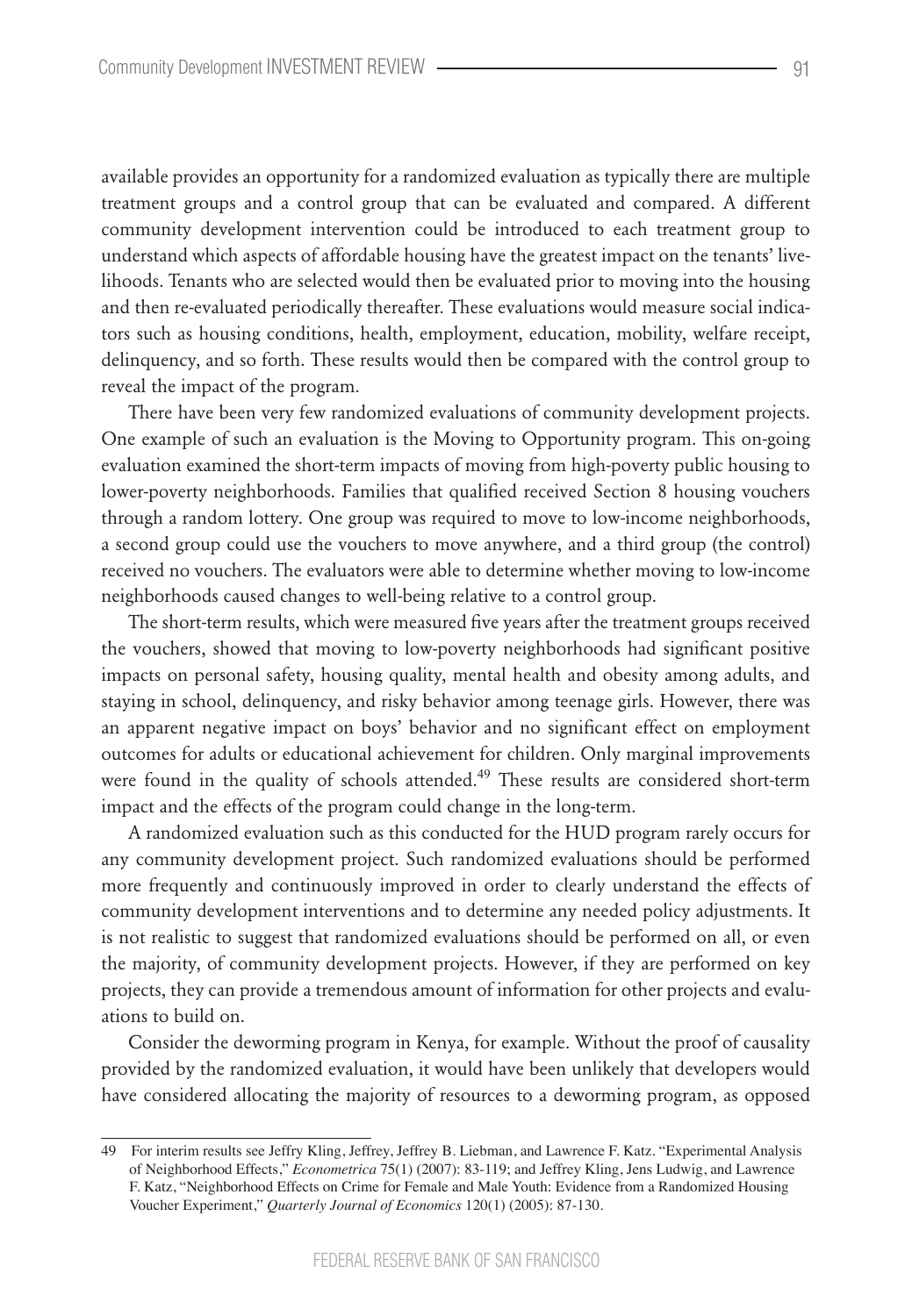to additional teachers or materials, in order to increase school attendance. Randomized evaluations are needed to test our assumptions about what works and what does not work in community development, and, as the deworming example illustrates, to uncover seemingly unlikely solutions to achieve a development goal. In addition, randomized evaluations provide a solid base for other, less expensive evaluations, such as observational evaluations.

Community development practitioners should work together and select key projects for a randomized evaluation. These projects should be selected on their ability to allow for the testing of multiple interventions and assumptions and, at the same time, provide the most pertinent information for a large variety of community development practitioners. This way, a small number of randomized evaluations can provide a large amount of useful information to the community development field.

#### *Observational Evaluations*

As discussed above, randomized evaluations are not always feasible. Observational evaluations, however, might be a good second option. Hundreds of observational evaluations have been conducted on community development projects, largely performed by academic institutions. It is rare to find a community development policy or program that mandates an observational evaluation. One example is the U.S. Department of Education's "Promise Neighborhoods." The program is intended to significantly improve the educational and developmental outcomes of all children in the most distressed communities, including rural and tribal communities. The program aims to transform those communities by supporting comprehensive cradle-through-college-to-career programs.

Among 339 applicants, DOE only had funding for 20 distressed communities. An observational evaluation could provide valuable information on the effectiveness of the program. Data for each community that receives funding could be collected prior to receiving funding and periodically thereafter. This data could be compared among the 20 communities to see what interventions were implemented and which communities improved.<sup>50</sup>

Although this would not demonstrate causality, it would provide useful information by revealing which interventions are most correlated with improvement in social indicators. There is a large spectrum of evaluations techniques that can be adapted to every type of community development project. It is just a matter of finding the right one that fits the specific characteristics and budget of a particular project.

If more government policies and community development projects required data collection and evaluation, the pool of data on these types of projects would grow. With better data, a greater number of, and more accurate, regression analyses could be conducted to reveal what works and what doesn't in community development. Paul Collier in The Bottom Billion, offers an example of how regression analyses using large databases has resulted in

<sup>50</sup> U.S. Department of Education, Promise Neighborhoods, http://www.ed.gov/blog/2010/04/promiseneighborhoods/, accessed July 27, 2010.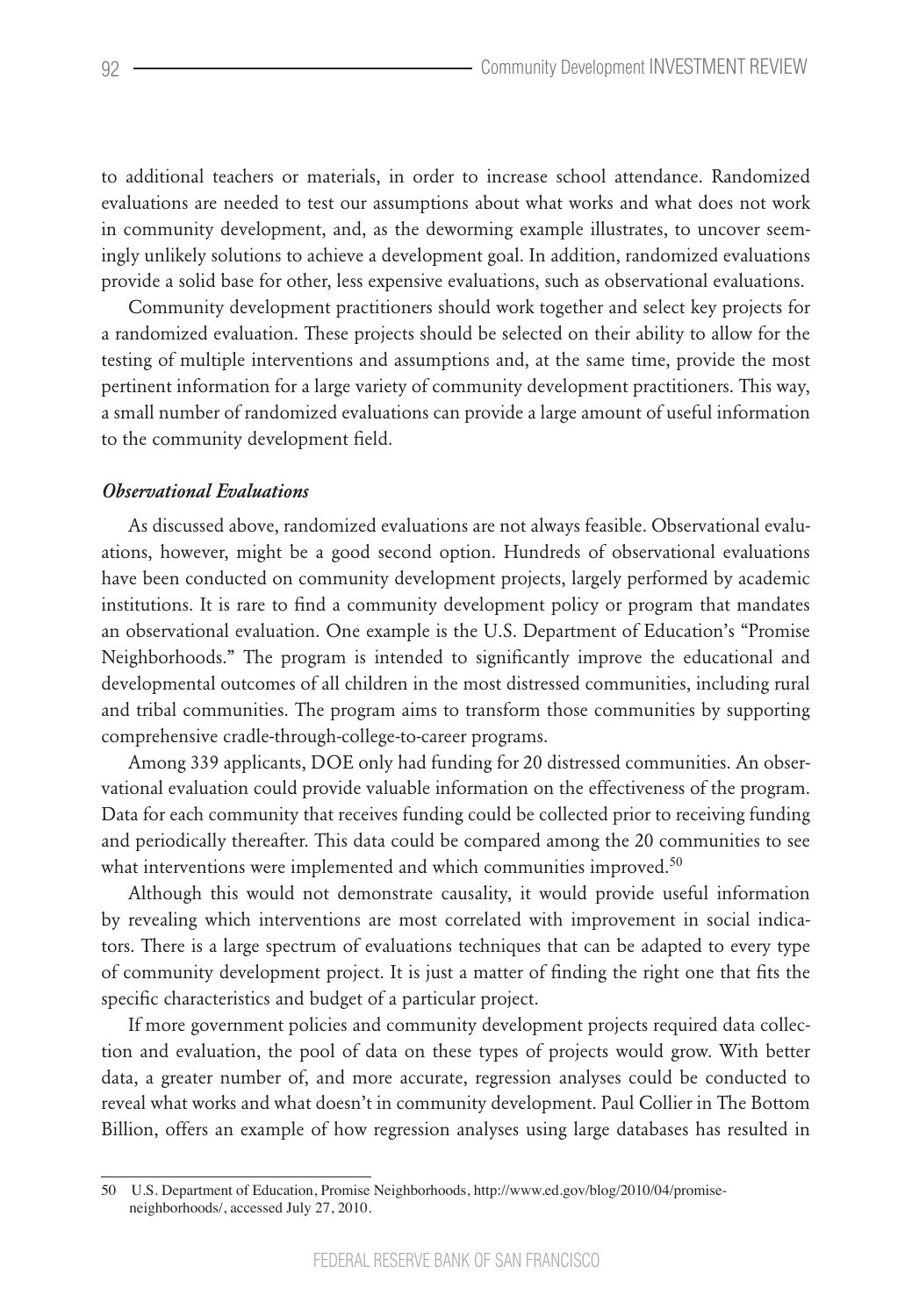surprising and useful information. Collier used large databases from a number of sources, such as the U.N. and World Bank, to identify four main poverty traps for countries: 1) *conflict trap*—the more recently a country has experienced a civil war, the more likely it suffers from a lack of development; 2) *natural resource trap*—the more a country's economy relies on one natural resource, the greater the likelihood of lacking development; 3) *landlocked trap*—landlocked countries are more likely to lack development; and 4) *bad government trap*—countries that have high corruption, patronage, and relatively high military spending are correlated with lack of development. This information is very helpful for development practitioners in designing new projects that address these poverty traps.<sup>51</sup>

#### *Cost-Benefit Analysis*

Government assessments of projects and programs rarely include a comprehensive costbenefit analysis. Only about 12 percent of all the U.S. government regulations that had an impact assessment in 2007 included a cost-benefit analysis or a best estimate for total net benefits to society. This 12 percent does not include the many more regulations that had no impact assessment conducted.

| Scorecard item                           | Percent of analyses in U.S.<br>study that include the<br>scorecard item ( $n = 74$ ) | Percent of analyses in<br>European study that include<br>the scorecard item ( $n = 70$ ) |
|------------------------------------------|--------------------------------------------------------------------------------------|------------------------------------------------------------------------------------------|
| <b>Estimation of total costs</b>         |                                                                                      |                                                                                          |
| Provided best estimate of total costs    | 65%                                                                                  | 19%                                                                                      |
| Provided range of total costs            | 34%                                                                                  | 13%                                                                                      |
| <b>Estimation of total benefits</b>      |                                                                                      |                                                                                          |
| Provided best estimate of total benefits | 22%                                                                                  | 13%                                                                                      |
| Provided range of total benefits         | 26%                                                                                  | 3%                                                                                       |
| <b>Estimation of net benefits</b>        |                                                                                      |                                                                                          |
| Provided a best estimate of net benefits | 12%                                                                                  | 13%                                                                                      |
| Provided a range of net benefits         | 20%                                                                                  | 4%                                                                                       |

*Table 2. Summary of U.S. Regulatory Impact Analyses and EU Impact Assessments*

Notes: U.S. study figures taken from Hahn and Dudley (2007), based on regulatory impact analyses. European Study figures taken from Renda (2006), based on impact assessments. See text for details. Numbers are rounded to nearest percent.

An example of the tremendous amount of useful information a cost-benefit analysis of a community development program provides is a study on early care and education in the United States.<sup>52</sup> This study used both randomized and observational evaluations and

<sup>51</sup> Paul Collier, *The Bottom Billion,* Oxford University Press, 2007.

<sup>52</sup> James Heckman, Rob Grunewald, and Arthur Reynolds, "The Dollars and Cents of Investing Early: Cost-Benefit Analysis in Early Care and Education, Zero to Three," v26 n6 p10-17 July, 2006.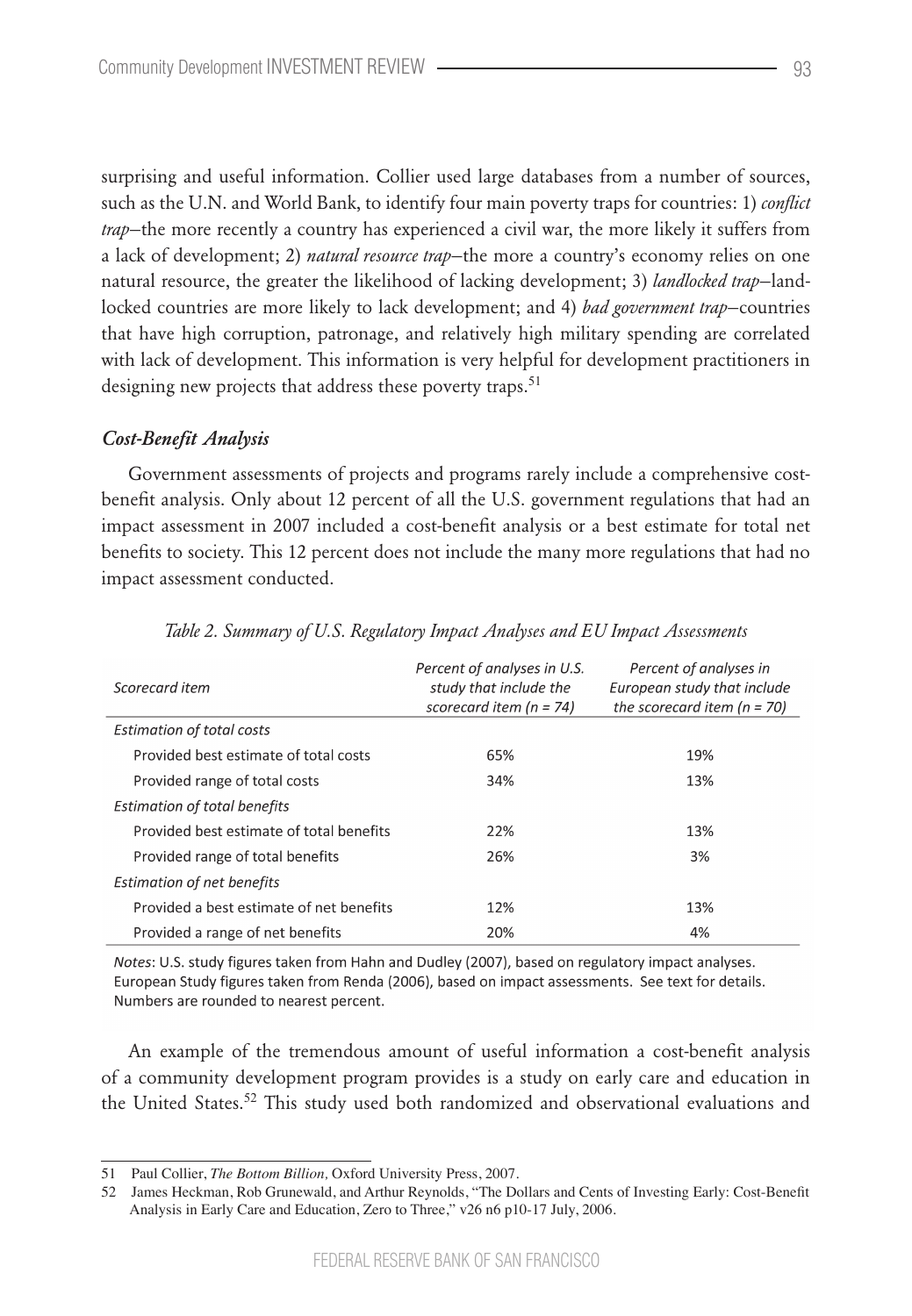found that, compared with a control group who did not receive early child education, those who did were more likely to make significant gains in cognition, social-emotional development, to perform better in school, to have higher earnings in the workforce, and they were less likely to commit juvenile and adult crimes. The researchers also calculated the estimated economic benefit of the early care and education programs in increased earnings (and resulting tax revenues), public savings due to reduced crime, averted crime victim costs, and reduced need for rehabilitation and treatment. The range of the benefit to society was from \$3.78 per dollar invested to \$17.07 per dollar.<sup>53</sup> This type of analysis provides insight into which program should be further funded and expanded.<sup>54</sup>

It is important that such cost-benefit analyses be encouraged, if not required, for projects implemented to fulfill CRA requirements and that standards are created and used. Standards—in this case that the assumptions (discussed above) for similar projects be calculated using the same methods—are important so that they may be accurately compared to one another. The greater the standardization, the easier it is to compare the benefits and costs of community development projects, even those that are quite dissimilar.

As mentioned above, randomized evaluation allowed development practitioners to illustrate that out of all the programs analyzed, the deworming program was the most effective program at increasing student attendance. In addition, a cost-benefit analysis was conducted and revealed the deworming program would cost on average \$3.50 per pupil per year. This was compared to the next most effective program, which cost approximately \$99 dollars per pupil per year. In addition, the evaluation estimated that the program cost only \$5 per Disability Adjusted Life Year (DALY)<sup>55</sup> saved. This is extremely low when compared to vaccinations that are considered one of the most cost effective ways to save DALYs at \$12 to \$17. With this information it is obvious that the more effective and cheaper deworming program is the one that should be scaled up.<sup>56</sup> Imagine how much money could be saved and how more effective community development protects would be if similar information could be obtained through evaluations.

#### *Citizen Participation*

Some have argued that participatory budgeting (PB) and community report cards (CRC) are not necessary in the United States because the democratic political system allows citizens to participate through elections. However, this is not always the case in high-poverty areas. A study conducted by the Federal Reserve System Community Affairs Offices found that local

<sup>53</sup> This disparity in benefit-cost ratio is partially due to the varying time frames that were used to evaluate each program. The longer the time period was from implementation, the greater the benefits.

<sup>54</sup> James Heckman, Rob Grunewald, and Arthur Reynolds, "The Dollars and Cents of Investing Early: Cost-Benefit Analysis in Early Care and Education, Zero to Three," v26 n6 p10-17 July, 2006.

<sup>55</sup> The disability-adjusted life year (DALY) is a measure of overall disease burden, expressed as the number of years lost due to ill-health, disability or early death.

<sup>56</sup> Edward Miguel and Michael Kremer, Worms: Identifying Impacts on Education and Health in the Presence of Treatment Externalities, *Econometrica*, Vol. 72, No. 1, January, 2004.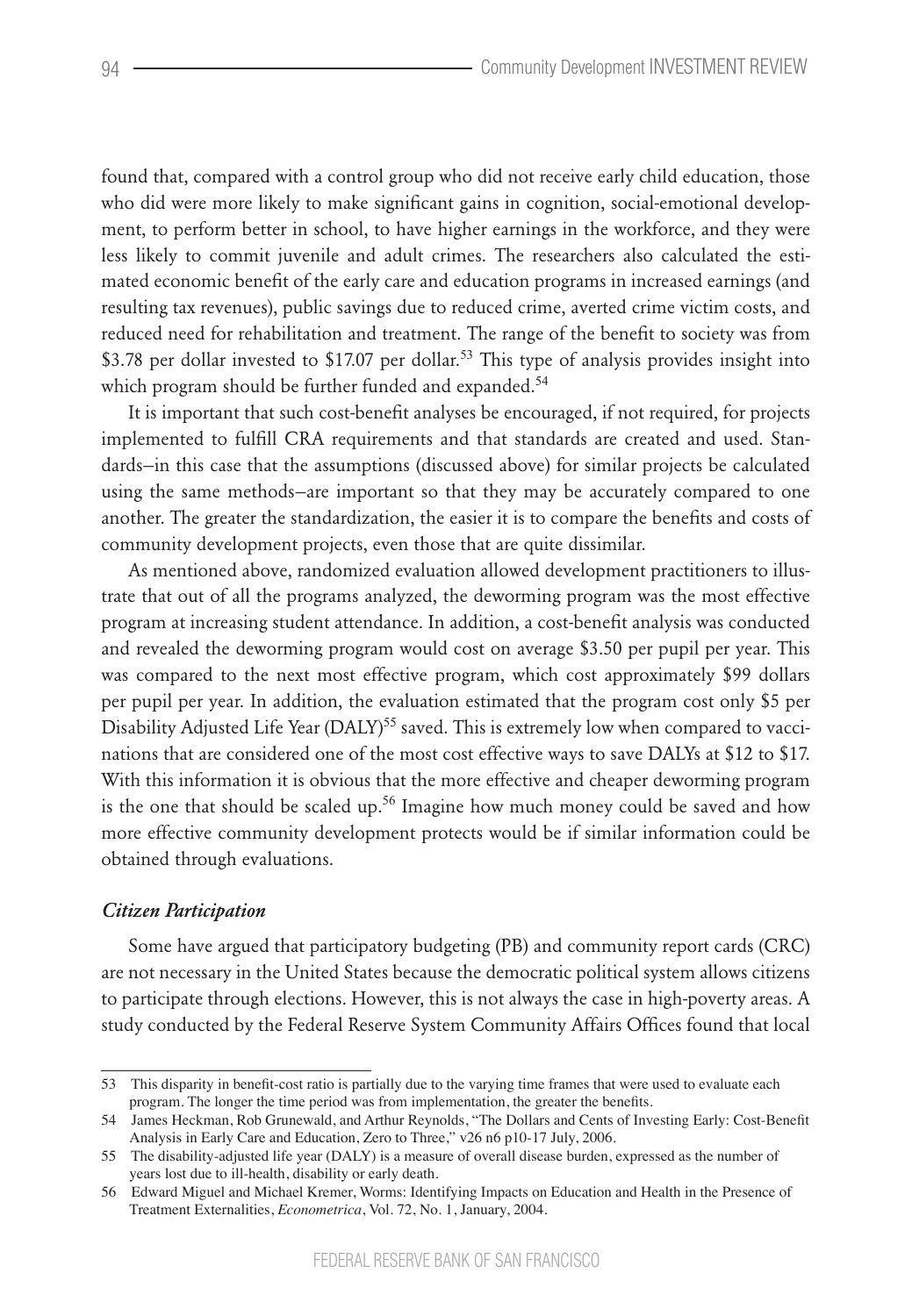governments are not always leaders in alleviating poverty in low-income areas.<sup>57</sup> This suggests that locally elected governments in these low-income areas are not adequately addressing the community development needs of the citizens. This situation could be improved if the citizens had more say in where funds where allocated.

Currently, it is often the case in the community development field that organizations or government agencies identify the needs of low-income communities and then procure funding to address those needs. Yet often the organizations assessing the needs of a community are not located in the community and do not take the time to gather input from those living there. Consequently, they may not be in the best position to determine the needs of that community. This situation is further exacerbated when multiple government agencies, nonprofits, and foundations operate in the same area and all compete for limited resources.

PB and CRC could address these problems by providing citizens with the opportunity to identify and prioritize those aspects of their community they wish to improve. This would push competing organizations to collaborate and share funding in order to meet the needs of the community as determined by those living in it.

One argument against greater citizen participation in the decision-making process is that bureaucracies and the political processes are already slow-moving and that providing additional avenues for citizen participation will bog down the political processes even further. An additional argument is that the citizens in these low-income communities usually have low levels of education and therefore will make less-informed decisions than practitioners in the community development field. However, these obstacles are even more prevalent and extreme in low-income areas of developing countries, yet PB and CRC have succeeded in improving communities in these countries. As mentioned above, PB practices in Brazil resulted in greater infrastructure improvements and a larger percent of resources allocated to health and education services. CRC in India resulted in a decline in corruption and an increase in citizen satisfaction with public services.<sup>58</sup>

PB and CRC should be performed prior to implementing a community development project to gain insights on whether the particular project is a priority for the community or if they would prefer to allocate funds to a different community project. The information gained from PB and CRC would reduce the number of failed projects that are implemented, but never properly supported or used by the local community. In addition, such information could be analyzed for correlations between certain types of communities and the types of project and improvements they prefer. This will assist community development practitioners in designing projects that more directly address the needs of the community.

<sup>57</sup> The Federal Reserve System and Brookings Institute, "The Enduring Challenge of Concentrated Poverty in America: Case Studies from Communities Across the U.S.," http://www.frbsf.org/cpreport/, 2006.

<sup>58</sup> Anwar Shah, ed., Public Governance and Accountability Series, Participatory Budgeting (New York: World Bank, June 9, 2010). See also Balakrishnan and Sekhar, "Citizens Voice Through Report Cards in Bangalore."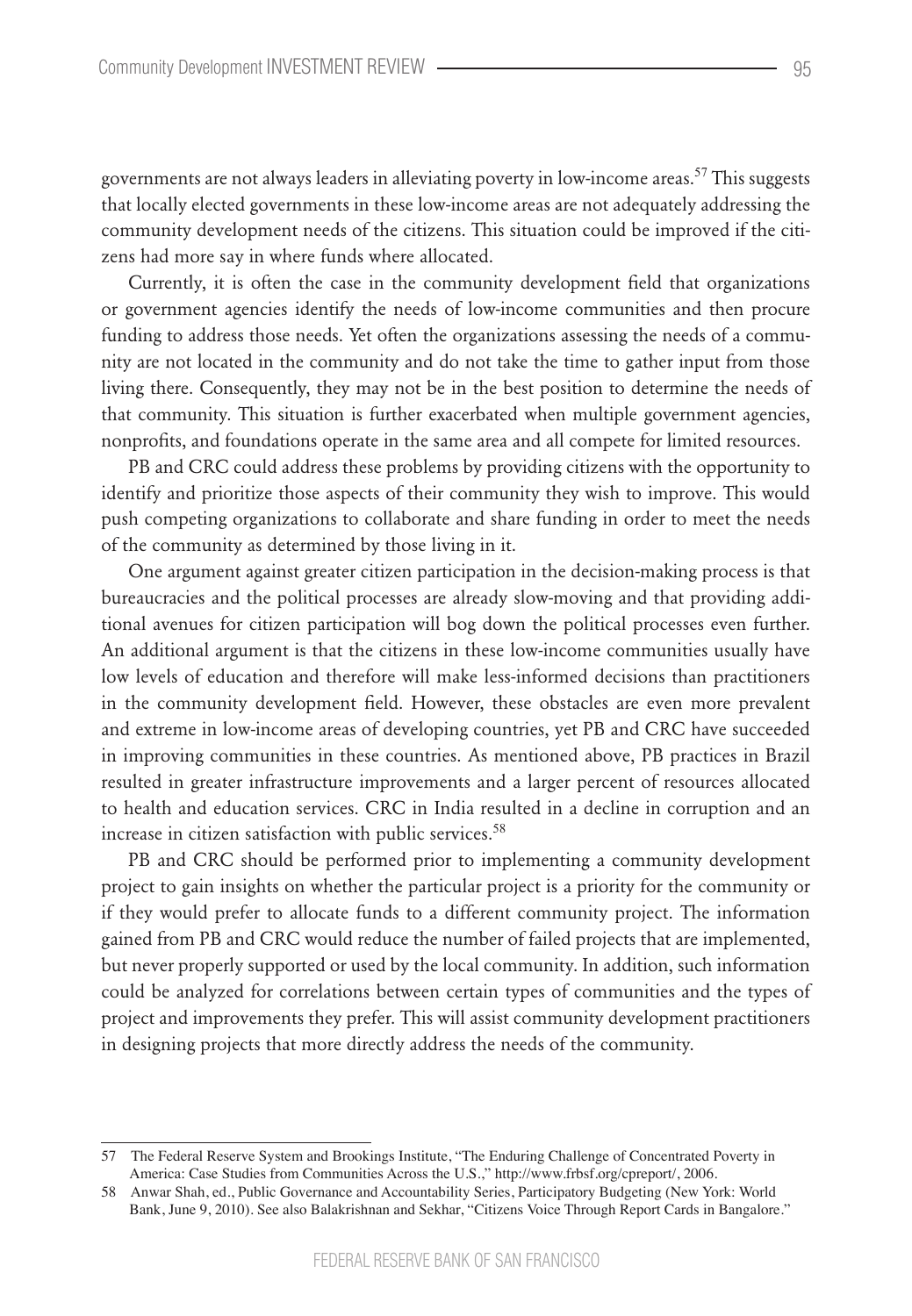#### *Process Evaluations*

A further suggestion is to create a rating or certification system for banks, based on the comprehensiveness of their evaluations of community development projects. The certification process could be modeled after the Fair Trade Certification system and might work alongside, or even replace, current CRA regulation.

The Federal Reserve System, Office of the Comptroller of the Currency, or the Federal Deposit Insurance Corporation could conduct the certification process, or it could be contracted out to a third party. Banks could earn certification by allocating a certain percentage of their investments to certified community development projects or programs, funds, or intermediaries, such as CDFIs or Community Development Corporations (CDCs).<sup>59</sup> These third parties would be certified through conducting thorough evaluations of their activities. Banks would seek certifications as they could be used as a marketing tool and as part of their public relations strategy. A bank could attract customers with a certification demonstrating the bank's commitment to community development. The Fair Trade Certification has already proved there is a large market for those who want to purchase goods or services from organizations that contribute to sustainable development or environmental protection (see Appendix C for more information about Fair Trade Certification). Similar certificates include LEED certification for green buildings. In addition to a certification system, an added incentive could be created for those banks that demonstrate effectiveness in their community development projects. A bank could satisfy its CRA requirements by investing in CRA-certified projects or CRA-certified intermediaries, for example.

As an alternative to a certification system, a ranking or scoring system could be developed to rank those banks that have the greatest community development impact. Such ranking would create competition among banks to attract more socially conscious customers. Similar ranking and scoring systems have been developed for companies and nonprofits that are involved in social impact work.

A certification system could save both the banks and the bank regulators time and resources. Currently banks employ CRA compliance staff who are responsible for collecting and analyzing data on the bank's operations in low-income areas in order to demonstrate compliance. If these employees were redirected to evaluating community investment projects working toward social impacts the bank is supporting, then the bank could receive certification or a ranking based on established criteria. Certified banks could be rewarded, for example, by being subjected to less frequent CRA reviews. This would allow the banks to reduce the number of CRA compliance officers employed. In addition, they could have their CRA requirements reduced (as suggested with a certification system) based on their ranking or score.

<sup>59</sup> Although there is no established legal definition of CDCs, they are characterized by their community-based leadership and their work primarily in housing production and/or job creation. This is what differentiates them from other types of nonprofit groups.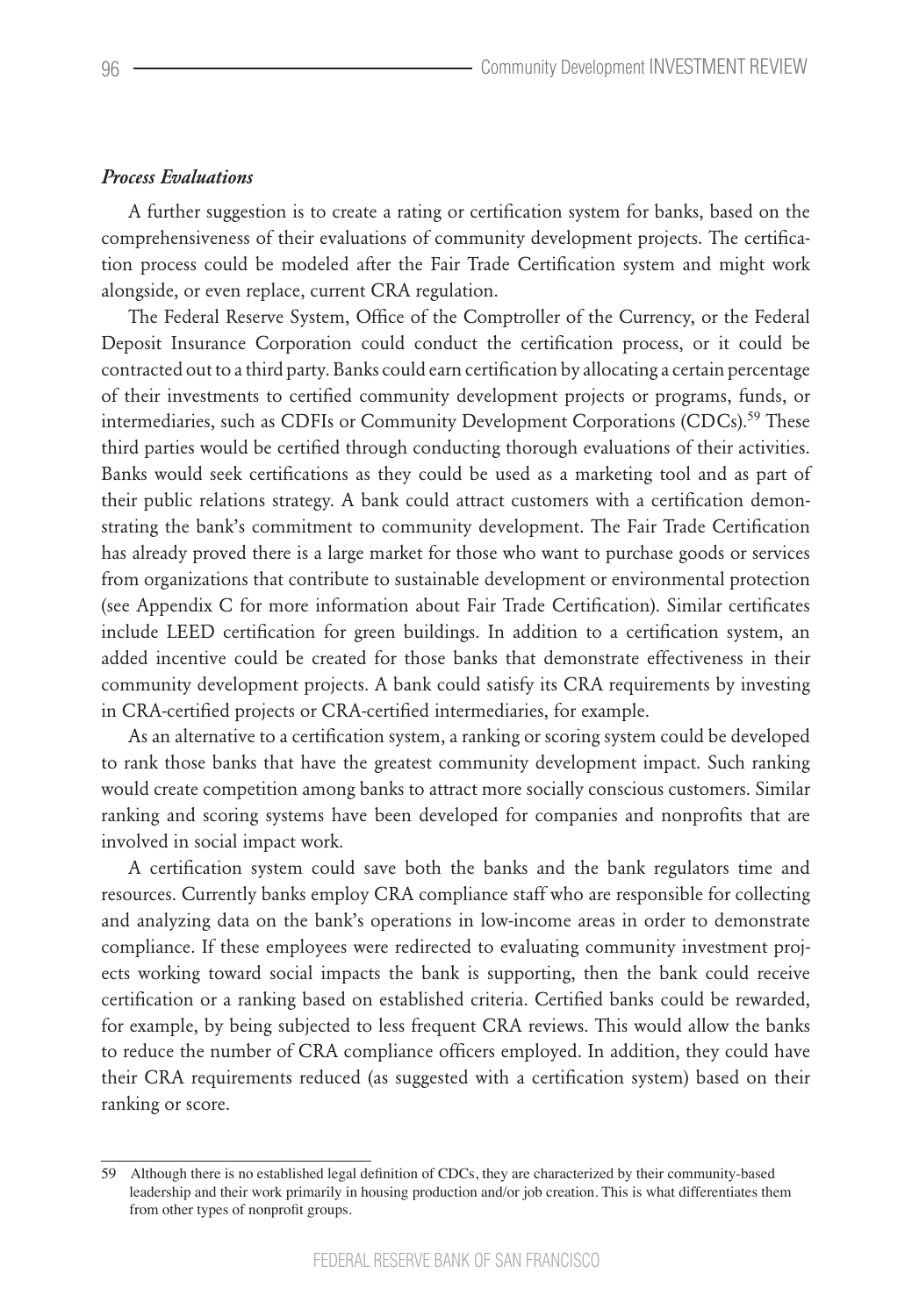Bank regulators also invest resources in bank examiners who are responsible for assessing whether a bank is complying with CRA requirements. Currently, CRA compliance staff at banks are required to produce large amounts of documentation to demonstrate that the bank activities meet CRA requirements. Bank examiners then must examine this documentation to assess whether each investment complies with CRA requirements. This process is time-consuming and expensive. Alternatively, if a bank can simply show that it invested in a certified CDFI, then a bank regulator would not need to review the investment because the CDFIs, by definition, comply with federal CRA requirements. However, there are not always CDFIs available in a bank's area of operation. If more individual projects/programs, CDFI Funds, or intermediaries, such as CDFIs and CDCs, were certified as CRA compliant, banks could then choose to invest in such entities, thus reducing the costs of the bank's CRA officers and the bank regulators' CRA compliance monitoring costs.

It is true that by reducing CRA requirements for banks that demonstrate effective investments in community development projects, these banks might invest less community development money because the amount of funds they will be obligated to invest in community development projects would be reduced and redirected to more profitable investments. However, the incentive would allow banks to discover those projects that are most effective and to allocate all of CRA funds to projects that are proven to be successful rather than to many projects whose impacts are undetermined. In addition, the information and data from such evaluations could be disseminated to other banks, which could then invest in similar community development projects. These benefits would far outweigh the negative impact of having CRA requirements reduced for banks that demonstrate effective community development investing.

A CDFI Fund certification process currently exists through the Financial Assistance (FA) Awards and the Bank Enterprise Awards Program (BEA). Through the FA Awards, the CDFI Fund invests in certified CDFIs that have demonstrated financial and managerial capacity to provide financial products that will positively impact their communities. Similarly, the BEA supports FDIC-insured financial institutions that are dedicated to financing and supporting community and economic development activities.<sup>60</sup> These certification processes can be

<sup>60</sup> The FAAwards are given to financial institutions that can demonstrate the ability to: 1) provide affordable and appropriate financial products and services that positively impact their communities; 2) be viable financial institutions; and 3) use and leverage CDFI Fund dollars effectively. The BEA Program provides financial incentives to those banks that help to expand investments in CDFIs and to increase lending, investment, and service activities within economically distressed communities. The BEA Program provides grants to applicants in three categories: 1) investments or technical assistance to qualified CDFI partners; 2) affordable mortgages, small business, education, commercial real estate loans; and 3) deposits, community services, and financial services. Certification and scoring appears to be the method that could most successfully be implemented on a large scale for community development projects in the United States. With existing community development institutions, there is considerable potential for including a thorough certification system for those banks and organizations that, through evaluations, can demonstrate effective allocation of resources to development projects. However, the certification should be based more on actual results determined by evaluations and less on processes and dollar amounts invested. Once banks have the incentive to demonstrate the effective allocation of their resources to community development projects the certification process can be substantially scaled up and improved from their present the standard of practice.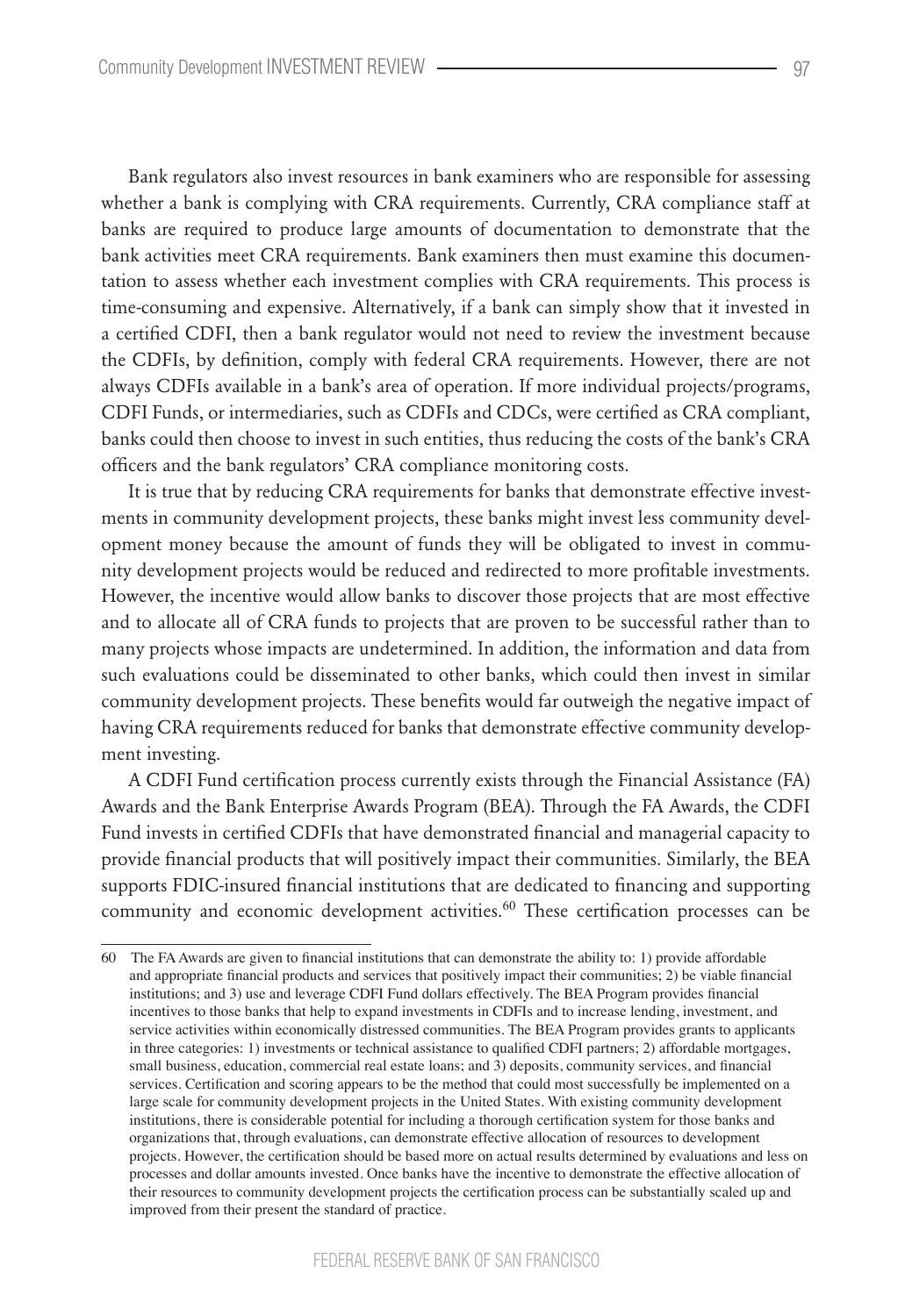improved and scaled up, which would give organizations more incentive to conduct evaluations that would prove their eligibility for such certification programs.

#### *Evaluation Infrastructure*

It is paramount to promote evaluation infrastructure that will allow community development practitioners to share more information and experiences. Much of the information in IRIS and TRASI is applicable to domestic community development projects. However, a database specifically designed for community development projects in the United States would make it easier for community development practitioners to analyze and make decisions based on domestically collected data.

Development projects are extremely sensitive to the environment in which they are being implemented. Development projects in a developing country must be designed with a completely different set of goals, assumptions, cultural considerations, demographics, infrastructure, and institutions than domestic community development projects. In addition, the outcome of a particular development project will vary significantly depending on its location. Therefore, it is important to develop evaluation infrastructure that focuses specifically on domestic community development projects.<sup>61</sup>

For an evaluation infrastructure to be built, incentives are needed for practitioners to both evaluate projects and to disseminate the data. One way would be to simply make it a requirement. The government could require organizations to provide evaluation for all federally funded programs and then publish the findings. Alternatively, the government could create a market for evaluation data. The government could purchase evaluation data and project design information for community development projects that have proved successful. Similarly, if incentives were created for banks to have a greater community impact through methods discussed above, such as a certification process or reduced CRA requirements, the banks would be willing to pay for the project design and evaluation information of successful community development projects. As illustrated above, a cost-benefit analysis on projects striving to address certain development issues can reveal large differences in their efficiency. If the impact of a bank's community reinvestment programs were important to the bank, it would appreciate the savings of a program that generates \$17 of benefit per \$1 spent as opposed to \$3. This potential savings would induce banks to pay for the information

<sup>61</sup> For example, when analyzing evaluation methods of international development projects for the purpose of applying them to community development, two obvious differences must be considered. First, evaluation methods for international projects were usually developed to assess populations living at poverty levels rarely seen in the United States. It is also unlikely that U.S. residents lack access to clean water, medical facilities, basic infrastructure and institutions. Methods must either be adapted for the United States environment or abandoned as incompatible. Second, discrimination based on gender is much greater in developing countries. As a result, it is important to measure the social impacts by gender in international development projects. In the United States, discrimination is most evident against minorities. Again, this must be considered when adopting international evaluation methods in the United States. These differences do, however, provide an opportunity to adopt innovative techniques for measuring gender discrimination to race-ethnicity discrimination.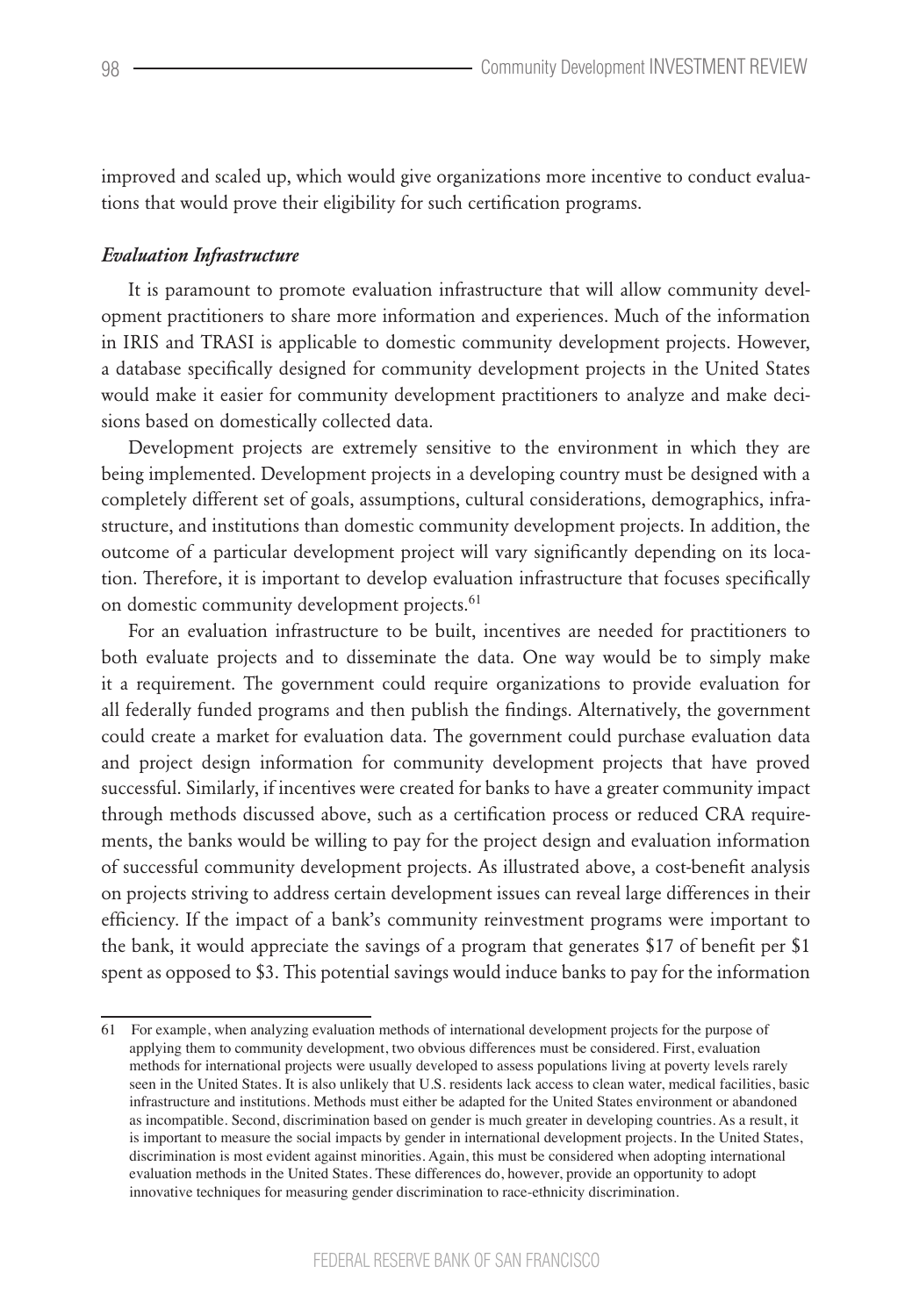that would allow them to implement the more efficient development program.

An evaluation information market would attract other parties besides the government or community development practitioners. Private consultants and specialists who focus on performing evaluations of community development programs would perform evaluations and gather data in return for a fee. As cost-benefit illustrated, there is the potential for significant efficiency improvements in community development programs--perhaps enough so that such consulting fees could be covered.

The U.S. government is beginning to recognize the importance of evaluating development and other social impact programs. In May 2005, the Panel on the Nonprofit Sector (established by Independent Sector) recommended to the Senate Finance Committee that, as a best practice, charitable organizations should establish procedures for measuring and evaluating their program accomplishments on the basis of specific goals and objectives.<sup>62</sup> In addition, the panel recommended a sectorwide effort to provide information and training focused on appropriate methods of evaluations of social impact programs. Although it appears improbable that detailed federal legislation on performance reporting will be developed, practitioners are focusing more attention on evaluation processes in order to assess their effectiveness.<sup>63</sup>

In 2009, President Obama's White House Office of Social Innovation and Civic Participation asked Congress to provide \$50 million in seed capital to identify the most promising, results-oriented (determined through evaluations) nonprofit programs and expand their reach throughout the country. The guidelines include the following three principles: 1) share knowledge across stakeholders within and outside government; 2) learn about the best solutions in communities; and 3) continually update principles, standards, and expectations of measurement and evaluation.

Similarly, the U.S. Agency for International Aid (USAID) has its own evaluation requirements for the development projects it invests in overseas.<sup>64</sup> These evaluation requirements are listed in its Automated Directives System (ADS), chapter 203, "Assessing and Learning." Chapter 203 provides guidance for USAID operating units on agency practices and standards used to determine the attainment of project objectives. The guidelines address how to collect and present impact data; use evaluations to improve development outcomes; identify obstacles that are preventing intended results and how to overcome these obstacles, and disseminate evaluation results to improve the practices of the development community as a whole.<sup>65</sup>

<sup>62</sup> Linda M. Lampkin et al., "Building a Common Outcome Framework To Measure Nonprofit Performance" (Washington, DC: Urban Institute, 2007), available at www.urban.org/publications/411404.html.

<sup>63</sup> Independent Sector is the leadership forum for charities, foundations, and corporate giving programs committed to advancing the common good in America and around the world. See also, Independent Sector, http://www. independentsector.org/about.

<sup>64</sup> USAID is the principal U.S. agency to extend assistance to countries recovering from disaster, trying to escape poverty, and engaging in democratic reforms.

<sup>65</sup> USAID, Automated Directives System Chapter 203, Assessing and Learning, April 2, 2010.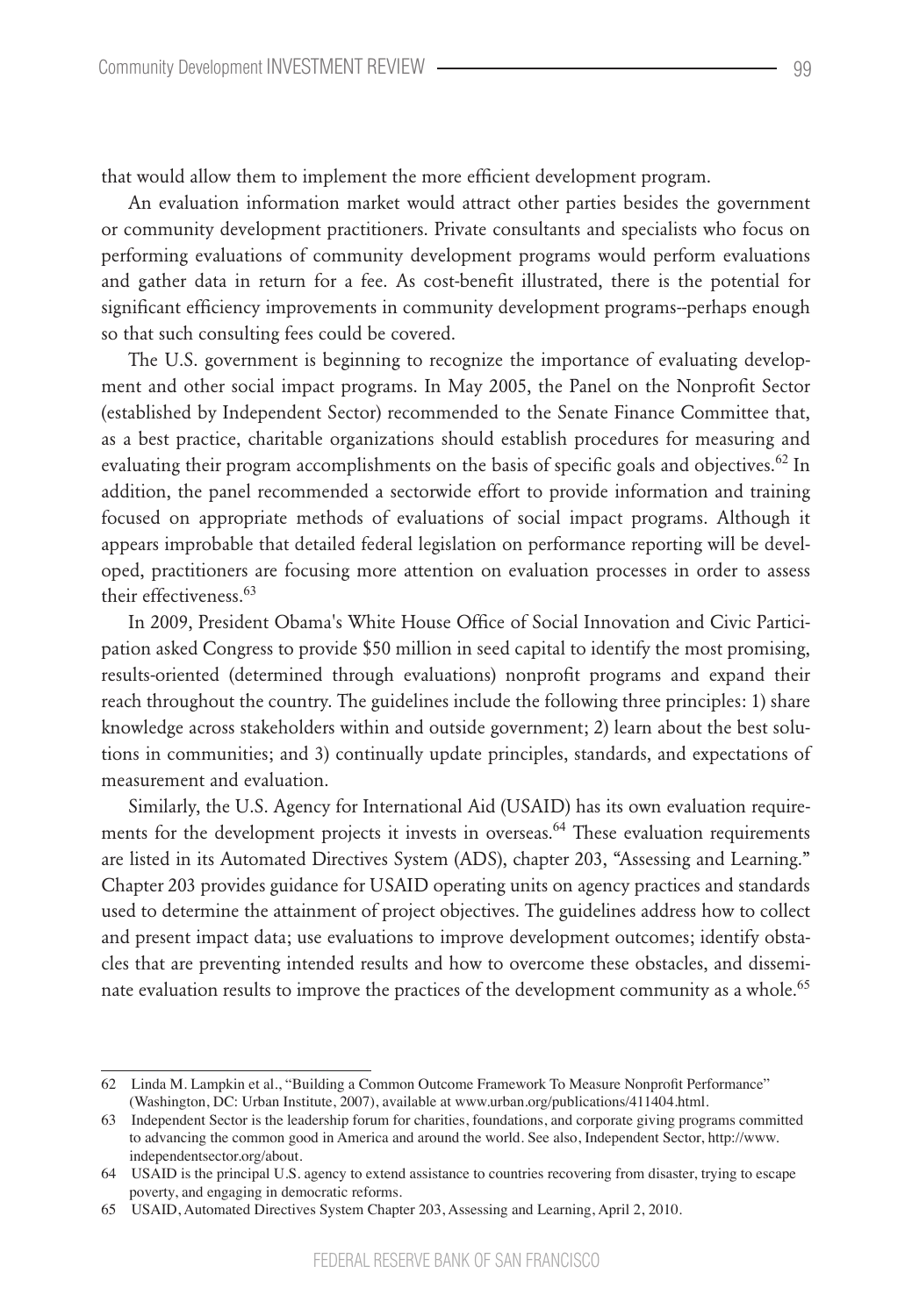The USAID directives for evaluations and the work done by the Office of Social Innovation and Civic Participation on improving evaluation methodology should be used to develop a similar department that would assist those in the United States who invest in community development projects to improve their evaluations methodology and eventually their effectiveness in achieving social change.

### **Conclusion**

Evaluating development projects is vital for improving the lives of those affected the most by poverty. Evaluations will allow stakeholders to identify the most effective community development projects, which can then be expanded for a greater impact. The United States should implement new policies that will inspire a revolution in evaluation practices.

The federal government must play a larger role in developing and applying evaluations for community development projects. The federal government is the largest single collector and repository of social impact information and investing.<sup>66</sup> Evaluation research should be considered a public good, like the construction of a freeway or other infrastructure projects, in that the total benefits from the research may far exceed those experienced by the people involved in the study.<sup>67</sup> Information from an evaluation can be used to design and implement more effective and efficient community development projects, which will produce greater social impacts and savings in government expenditures. Evaluation research loses most of its value if it is not shared with other community development practitioners. Like many public goods, the government must take the lead because most organizations will not invest in developing and sharing evaluation research because of a "free rider" problem (those who use the information do not contribute to the cost of collecting it).

The federal government also has the ability to standardize evaluation research and reporting procedures for community development projects. It would be helpful to require certain evaluation methods and reporting procedures in order for community development practitioners to receive tax breaks or other financial benefits.

The current CRA provides little incentive for banks to conduct evaluations of community development projects they invest in. As a result, little is known about the true impact of the CRA on low- and moderate-income communities in the United States. Banks do not want to allocate the additional money and time to collect and analyze data. Banks are simply trying to meet their CRA requirements and are not invested in the social impact of the projects. These incentives must be altered to encourage banks to perform evaluations and to invest in more effective community development projects.

<sup>66</sup> Ben Thornley and Colby Dailey, "Building Scale in Community Impact Investing through Nonfinancial Performance Measurement," Federal Reserve Bank of San Francisco, *Community Development Investment Review,* Volume 6, Issue 1, 2010.

<sup>67</sup> Franck S. Wiebe, Millennium Challenge Corporation, " Working Paper: Aid Effectiveness: Putting Results at the Forefront," October 27, 2008.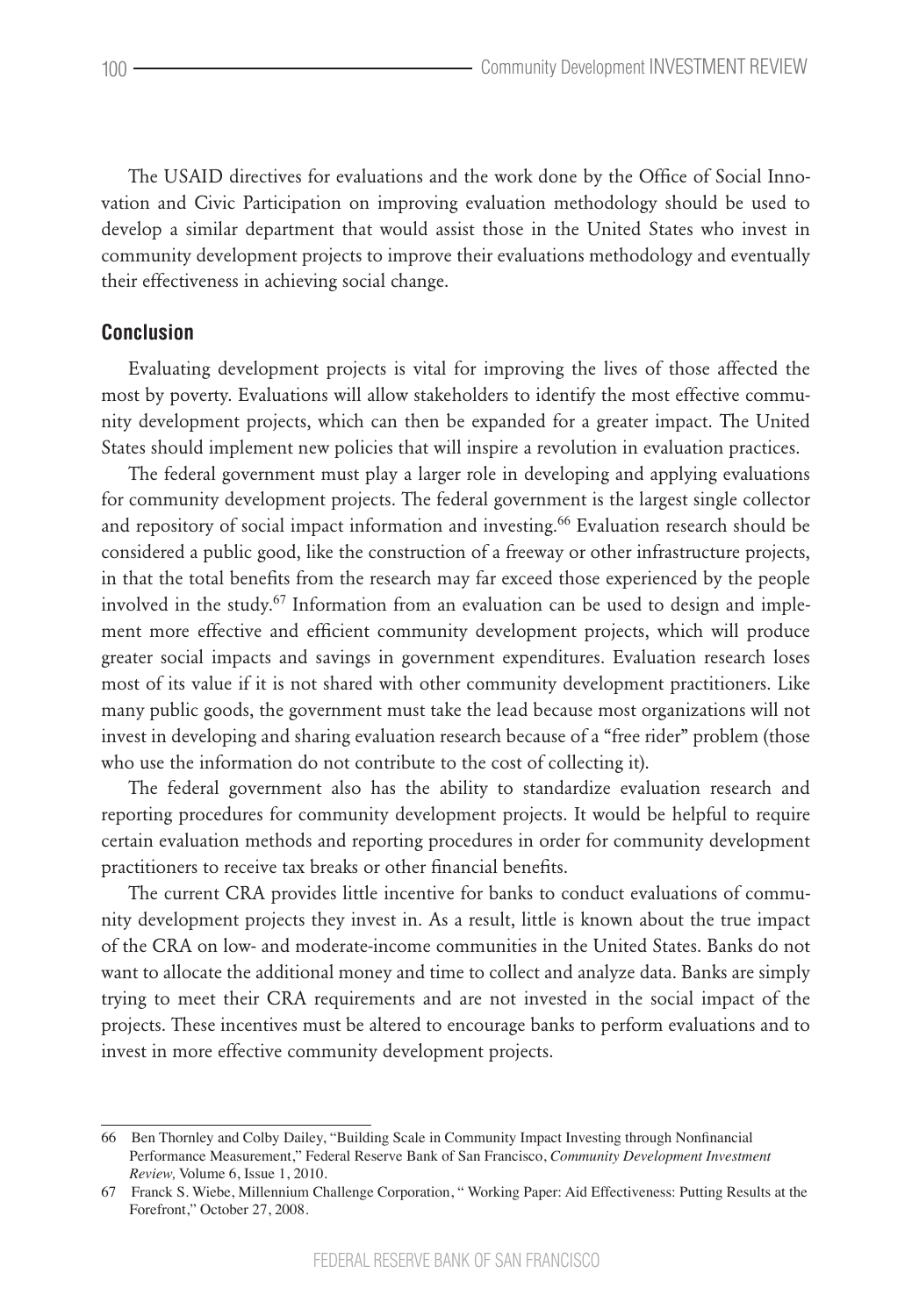It is time to create an evaluation environment in the United States that creates incentives for thorough evaluations and shared impact results. The international arena offers a wealth of knowledge that could inform and inspire domestic antipoverty efforts. With more and better social impact evaluations and cost-benefit analyses, we can have a greater impact with fewer resources on U.S. impoverished communities. We must demand proof of the effectiveness of our community development projects and no longer be content with basing our community development strategies on status quo assumptions.

**Paul Veldman** *is currently completing a Master's Degree in Public Administration (MPA) at Columbia University's School of International and Public Affairs (SIPA). He also has experience working with microfinancing institutions in Kenya and currently works with the United Nations Population Fund (UNFPA). Prior to attending SIPA, he worked as an Environmental Impact Consultant in San Francisco. Mr. Veldman holds a B.A. from UC Berkeley.*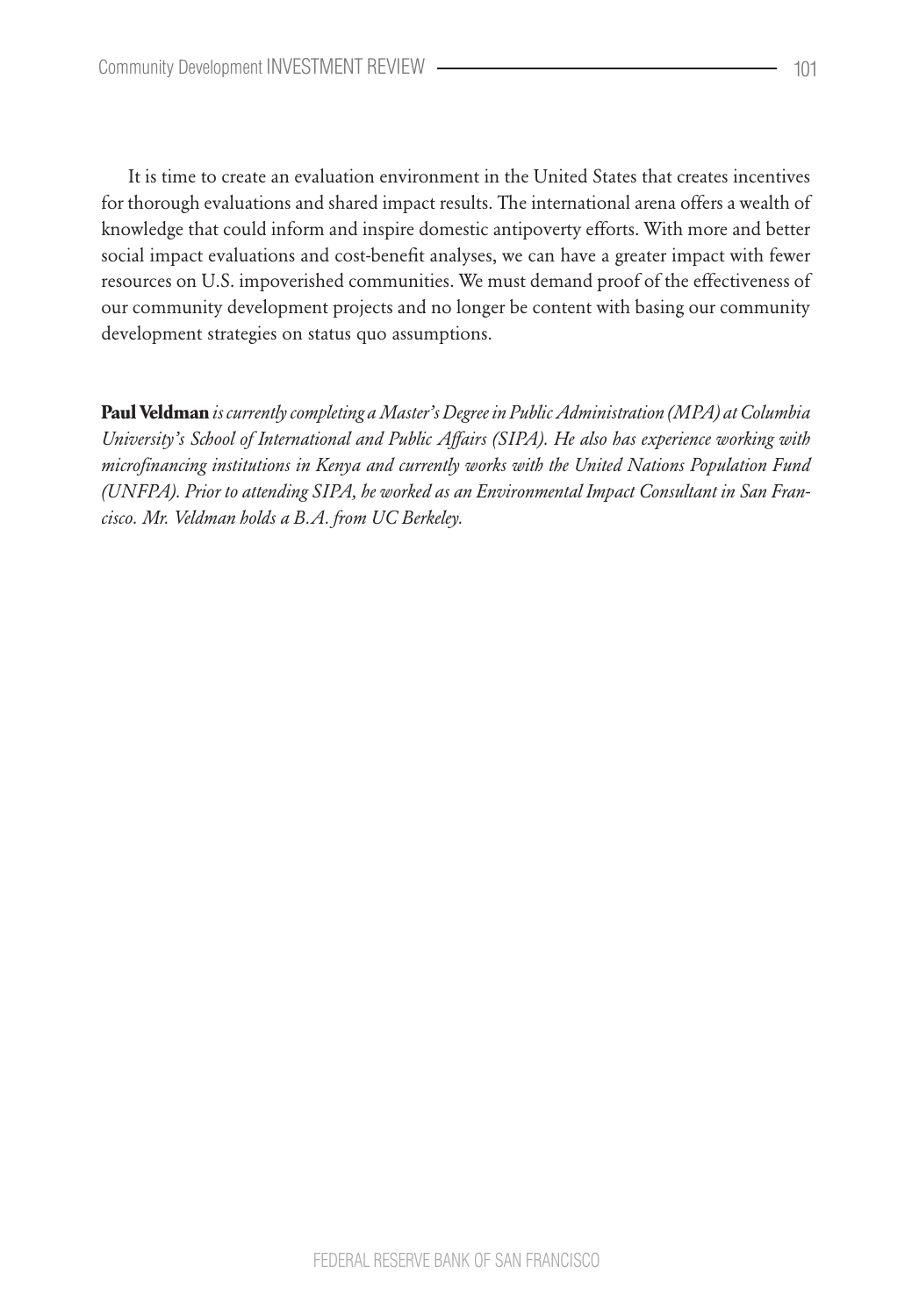## Appendix A: Examples of Observational Method

The following are examples of observational evaluation methods that are used in the international development field. Many of these examples use a mix of the above observational evaluation techniques.

### **Progress Out of Poverty (PPI)**

*Overview.* Dr. Mark Schreiner developed the Progress Out of Poverty Indices (PPIs) for the Grameen Foundation. The PPIs attempt to measure how many microfinance clients are in poverty and whether they are moving out of poverty. Although this method has been applied to the microfinance sectors, in theory it could be applied to other industries. The method used in the PPIs is very similar to the method used by major credit card companies when determining the credit risk of potential clients, but adapted to estimate the likelihood of poverty. As of 2008, foundations and organizations have developed approximately 36 PPIs in the following countries: Bangladesh, Bolivia, Guatemala, Ghana, Haiti, India, Kenya, Malawi, Mexico, Morocco, Nepal, Nigeria, Pakistan, Peru, South Africa, The Philippines, and Vietnam.

*Data.* The PPI is based on a national income and expenditure household survey for a country. This usually involves a sample size of 7,000-50,000 households, which is usually conducted by a government's statistical department every several years.

*Methodology.* The survey ask questions of households that assess how much a household earns and how much it spends, as well as up to 200 other nonfinancial questions such as: What are the walls of your house made of? Do you own a refrigerator? How many in your household are between the ages of 0 and 17? Analysts then use regression analysis of the survey data to determine which of the nonfinancial questions best predict poverty at the national or international poverty line for a given country. The PPI ultimately consists of ten questions that are predictive of poverty, not co-related (overlapping), easy to ask and not offensive, easy to verify, and discreet. The questions are tailored to local customs and personnel preferences in different countries. Loan officers at micro-financing institution (MFI) ask the questions of clients during the loan application and maintenance process. This approach uses the prospect of receiving a loan as an incentive to beneficiaries to participate in the evaluation process.

*Analysis.* From the surveys, a threshold is calculated to represent the poverty line. Data are then aggregated to illustrate trends among groups of clients over time, and their progress out of poverty is subsequently measured. This approach only assesses indirect effects and, therefore, cannot be used to measure the MFIs' direct impact on poverty reduction.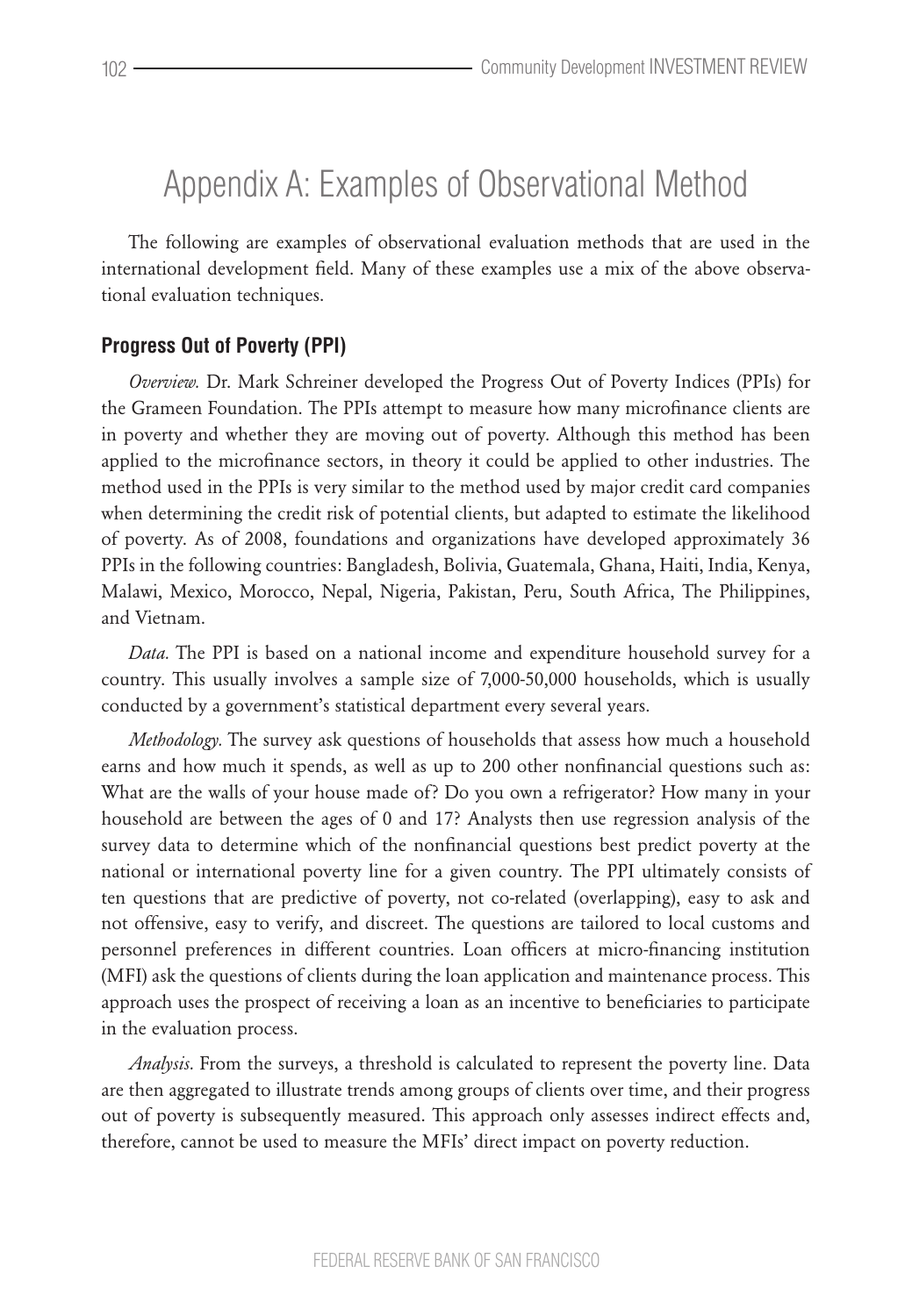#### **Dalberg Approach**

*Overview.* The Dalberg approach was created by the Dalberg Global Development Advisors in 2001 to assess organizations' progress in achieving financial and social goals. As of 2008, Dalberg has implemented more than 400 projects for more than 100 global organizations in over 75 countries around the world. About one-third of projects evaluated have been for international organizations such as the World Bank and the United Nations Development Programme (UNDP); one-third with businesses trying to expand operations into developing countries, and one-third with foundations such as the Bill and Melinda Gates Foundation. This approach provides a more accurate assessment of how an organization's social impact activities are benefiting an individual or community and focuses more on the indirect impacts of an organization's activities and less on its direct impacts.

*Methodology.* The Dalberg approach divides organizations involved in social entrepreneurial activities into three categories: 1) those striving for standard commercial returns with some consideration for social impacts; 2) those seeking blended capital models where a lower internal rate of return is acceptable in order to achieve social impacts but profitability is still expected; and 3) social-enterprises that may not be commercially viable, but are striving to achieve self-sustainability. Most of the data are self-reported by the client investor or company.

*Data.* This approach collects data on a program or project's result hierarchy, discussed above. Analysts collect information on the entire process from inputs, activities, outputs, outcomes, to goals.

*Analysis.* The Dalberg approach is a comprehensive analysis, starting with an evaluation of the social impact theory behind a project's activities. The approach then analyzes a project's inputs and the resulting activities from those inputs. Following this, researchers analyze the outputs of the project's activities and measure their resulting social impacts. Finally, the team compares these results against a counterfactual or benchmark, which is usually a similar business that focuses only on the bottom line and not a social impact. For example, the Dalberg approach would analyze an energy resource project that focuses not only on increased dollar volume purchased locally, but also on how to increase value added locally, and skills, employment, and enterprises built locally. This would be compared against a similar energy resources project that was concerned with just profits.<sup>68</sup>

#### **Movement Above the US \$1 a Day Threshold**

*Overview.* The Movement Above the US \$1 a Day Threshold is a nine-year strategic plan begun in 1997 by the Microcredit Summit Campaign (MSC). The plan is to achieve its goal of reaching 175 million of the world's poorest people through microcredit and ensuring that, between 1990 and 2015, 100 million families rise above the US\$1/day threshold. The

<sup>68</sup> See www.dalberg.com/case\_studies.php, for more information on the Dalberg approach.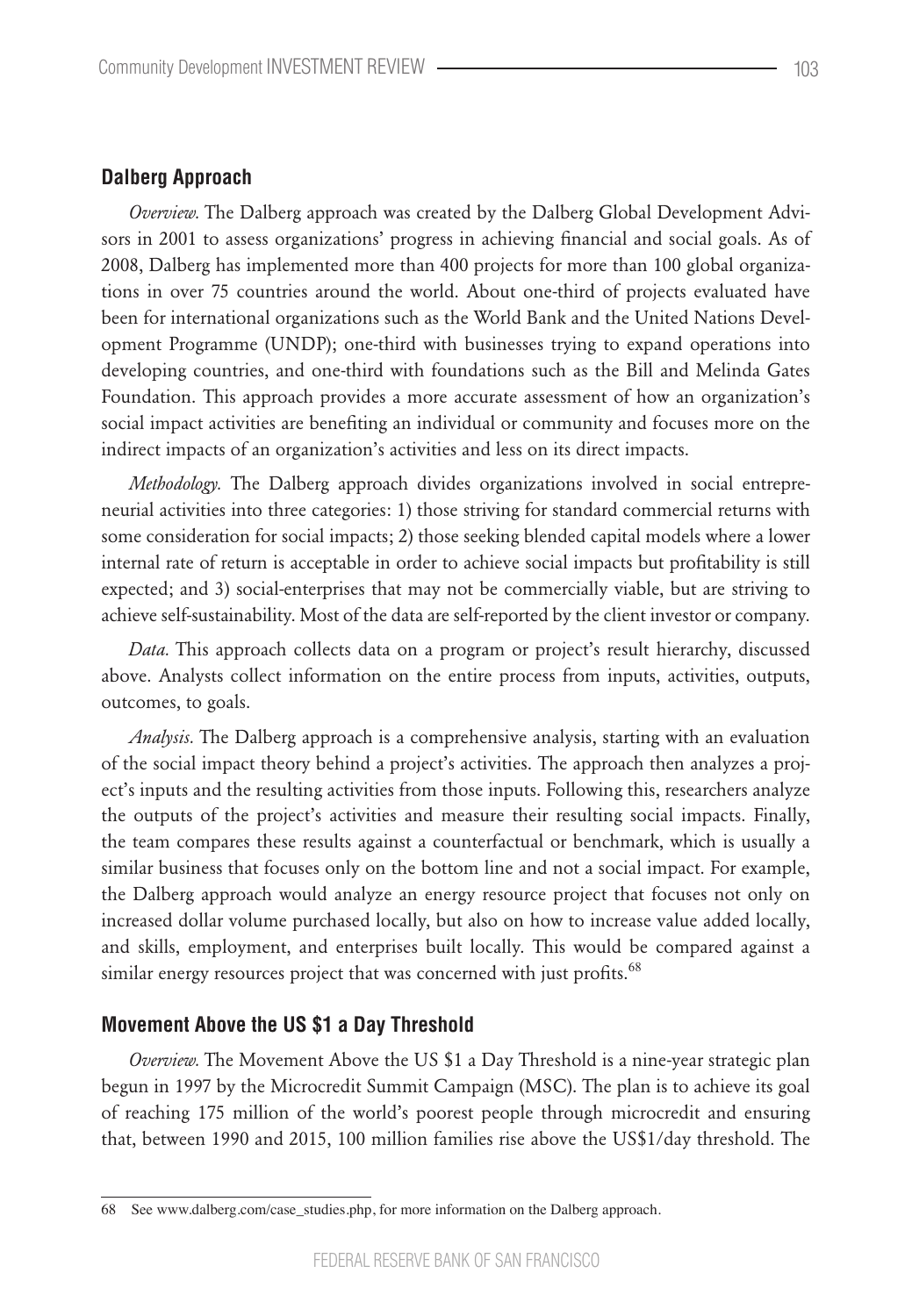movement is based on the partnership of MSC and 15 of the largest MFIs and networks in the world (representing approximately 60 percent of the world's entire microcredit clients in 2008). The MSC found sufficient existing data to make calculations for Bangladesh, India, Pakistan, Vietnam and Sri Lanka.<sup>69</sup> MSC plans to expand the project to include Africa and Latin America in the coming years. This approach only measures the economic status of the beneficiaries and focuses on the indirect impacts of the microfinancing programs and less on the direct impacts.

*Data.* The socioeconomic indicators used in the scorecard survey include information on food consumption, children's education, and various household assets. MFIs report the data, but credibility varies. MSC performs offsite third-party verification of source documentation by confirming the consistency of self-reported data.

*Methodology.* Assessing income improvement among clients includes: 1) analyzing existing data about clients' rise above the \$1/day threshold; 2) administering surveys to establish baseline data for new clients so their progress can be assessed; and 3) commissioning panels of top poverty researchers in various countries to ensure accurate estimates of the total number of clients who rise above the \$1/day threshold. In addition to the three steps, MFI loan officers administer a "poverty scorecard" of 10 questions during the loan application and maintenance interviews with the clients.

*Analysis.* The scorecard is administered at the clients' entry and periodically over time and hence determines whether, and when, a client passes the threshold. Partnering nongovernmental organizations administer the scorecards.

#### **Social Rating**

*Overview.* Social Rating is a tool pioneered in 2005 by Micro-Credit Ratings International Limited (M-CRIL).<sup>70</sup> The Social Rating has been applied to MFIs in Bangladesh, India, Vietnam, Cambodia, the Philippines, Kenya, South Africa, Bolivia, and Haiti. This approach provides more information about the direct effects of the MFI's activities and less on the indirect effects.

*Data.* Data are collected through client interviews targeting four areas: 1) clients' awareness about the financial projects, including knowledge of the interest rates they are charged on loans, the rate paid on their savings, and other details; 2) clients' access to capital and the role the MFI plays, such as whether anyone in the household already has a savings account with another MFI, has outstanding debt from a moneylender, etc.; 3) enterprise-level information including the enterprise's industry sector, whether any employees are non-family

<sup>69</sup> www.microcreditsummit.org/movement\_above\_one\_dollar\_per\_day/ for more information on the Microcredit Summit Campaign

<sup>70</sup> M-CRIL provides a rating of MFIs that allows investors and to effectively invest their money to achieve social, ethical, and financial goals.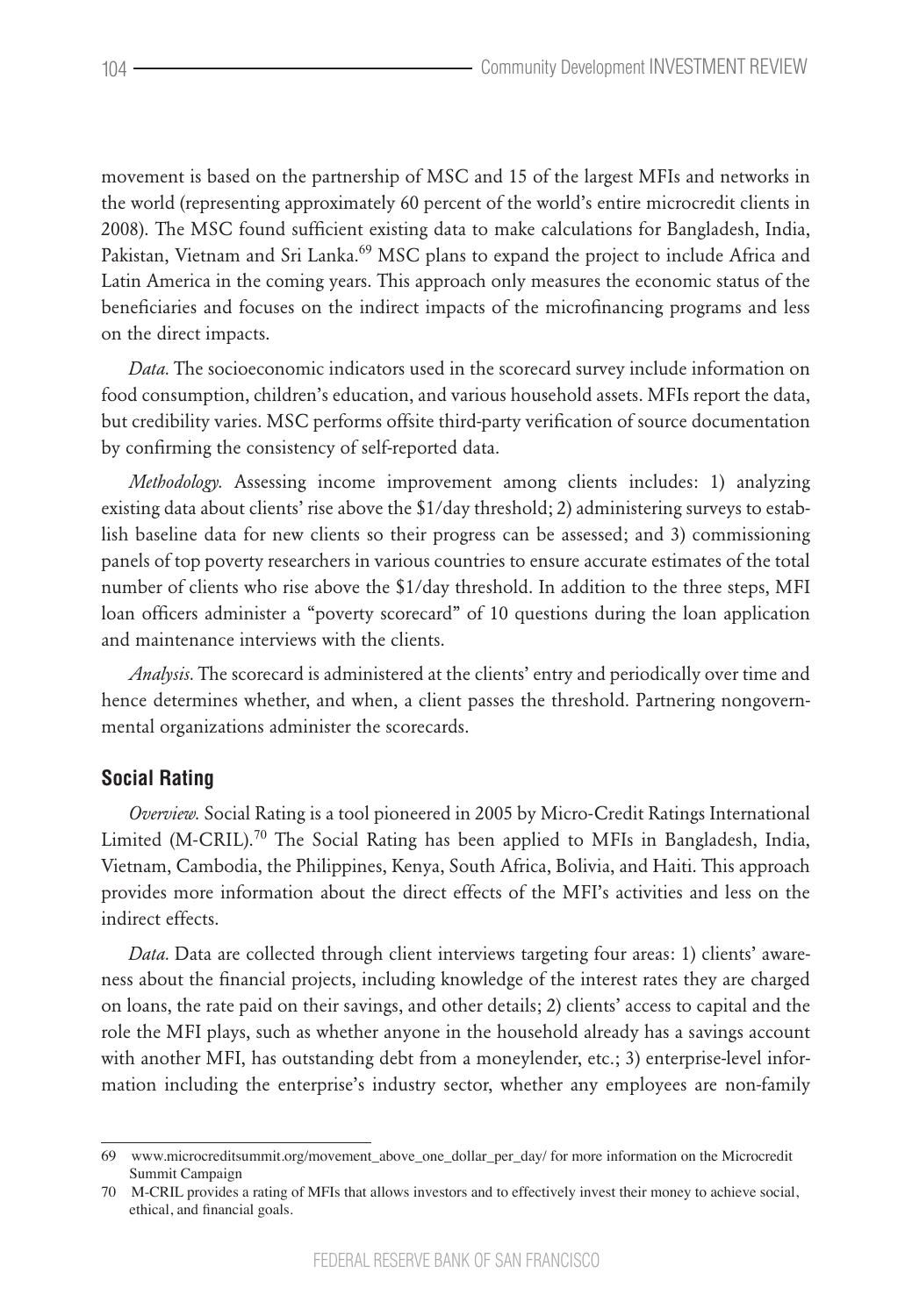members, etc.; and 4) poverty information using, among other indicators, the PPI where applicable, and income relative to the poverty line where it is not.

*Methodology.* The process begins with an MFI providing M-CRIL with annual reports and other operational and portfolio information. M-CRIL reviews the reports, and an independent rating committee of third-party experts reviews the content and quality before the evaluation is finalized. After reviewing the material, M-CRIL staff meet with the MFI's board members and senior management to explain the Social Rating process. Analysts then interview a subset of staff members on all levels about mission, targeting, product development, market segmentation, client retention, human resources, management information system, and internal audit. Following this process, the team visits two to three branches for interviews with loan officers and a random sample of clients big enough to attain results at a 95 percent statistical confidence level. MFI staff who have been trained and who are supervised by M-CRIL often conduct the interviews.

*Analysis.* M-CRIL conducts client focus groups to obtain information on the effectiveness of the MFI. M-CRIL also performs cross-tabulation, frequency distribution, and qualitative analysis. The above efforts are used to assign a letter rating and accompanying narrative and quantitative report for the MFI. This information is made available to the public.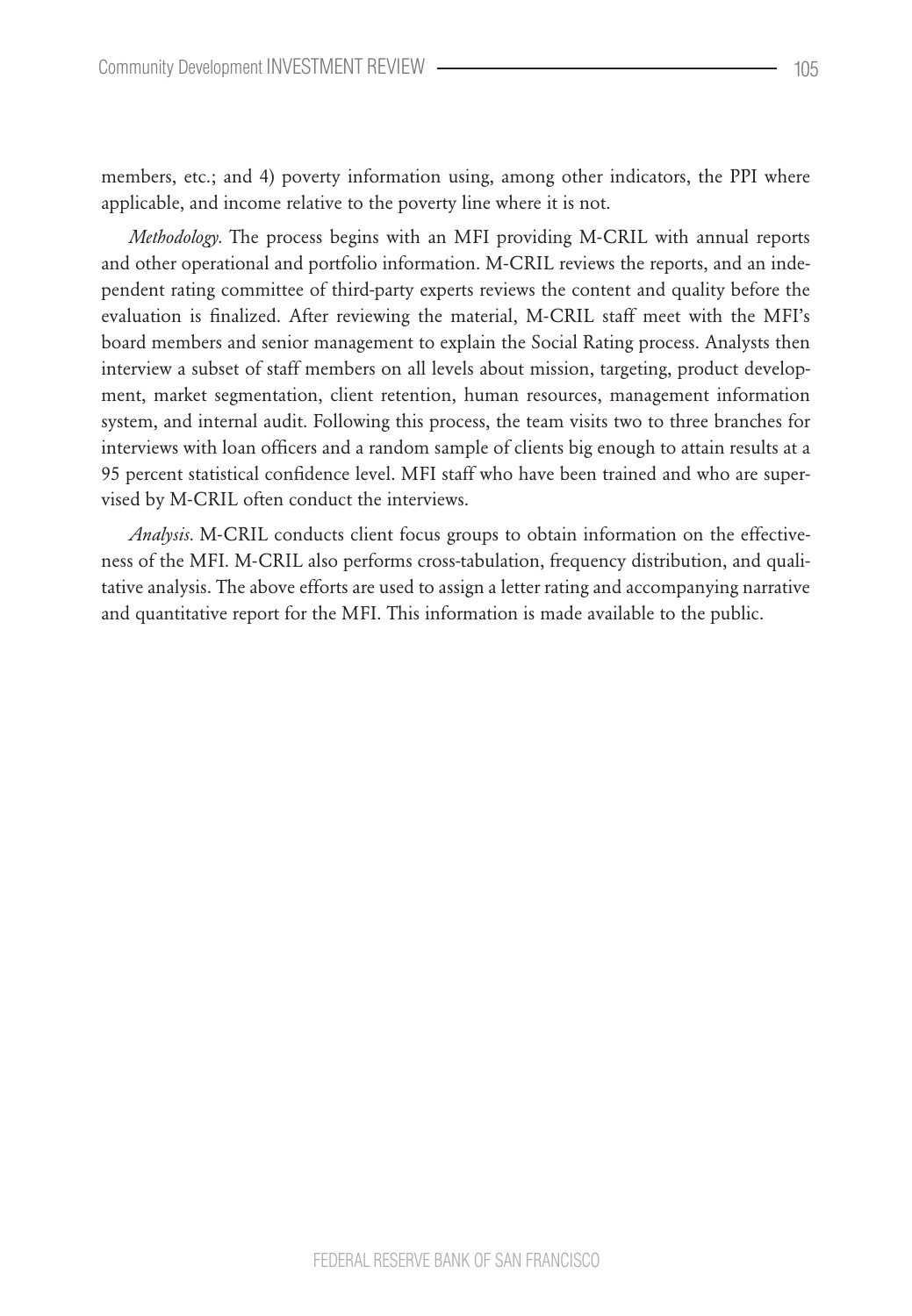## Appendix B: Examples of Cost-Benefit Analysis

Although cost-benefit analyses do not require as much time and resources as randomized evaluations, they still can be taxing on an organization. Collecting data for calculating the cost-benefit ratios can be difficult and time consuming. The following evaluation toolkits employ some form of a cost benefit analysis.

## **Acumen Fund, Best Available Charitable Option (BACO) Ratio**

*Overview.* Acumen developed its BACO Ratio methodology in 2004. Acumen Fund seeks to quantify an investment's social impact and compare it with existing charitable options for that explicit social issue. This helps to inform investors where their philanthropic capital will be most effective and answers the question, "For each dollar invested, how much social output will this generate over the life of the investment relative to the best available charitable option?" In cases where a viable local comparison does not exist, Acumen tries to develop realistic hypothetical options on the basis of other geographies or from plausible "what if" scenarios.

*Data.* Acumen Fund assesses how another organization performs compared to outcomes Acumen Fund estimates they could achieve by using the same amount of money and implementing the program themselves. For example, Acumen Fund could estimate that it would cost them less than \$0.02 to protect one individual from malaria for one year, compared with \$0.84 via the next best option of investing the money with an NGO that already provides protection from malaria. In other words, Acumen Fund's investment in this scenario is 52 times more cost-effective than the best available charitable option.

*Analysis.* The BACO cost calculation is completed against a range of three financial scenarios: full return on investment (principal plus interest); return of only the principal; and complete loss. Similarly, the social impact forecasts are broken down into three scenarios: initial projections (from the original investment plan); conservative projections (developed by Acumen Fund portfolio team, on the basis of moderate growth plans); and revised projections (updated on a real-time basis using actual impact data).<sup>71</sup>

## **Hewlett Foundation Expected Return**

*Overview.* The Hewlett Foundation developed its Expected Return (ER) methodology to evaluate potential charitable investments through a systematic, consistent, quantitative process.

<sup>71</sup> Acumen Fund, The Best Available Charitable Option, http://www.acumenfund.org/uploads/assets/documents/ BACO percent20Concept percent20Paper percent20final\_B1cNOVEM.pdf, January 2007.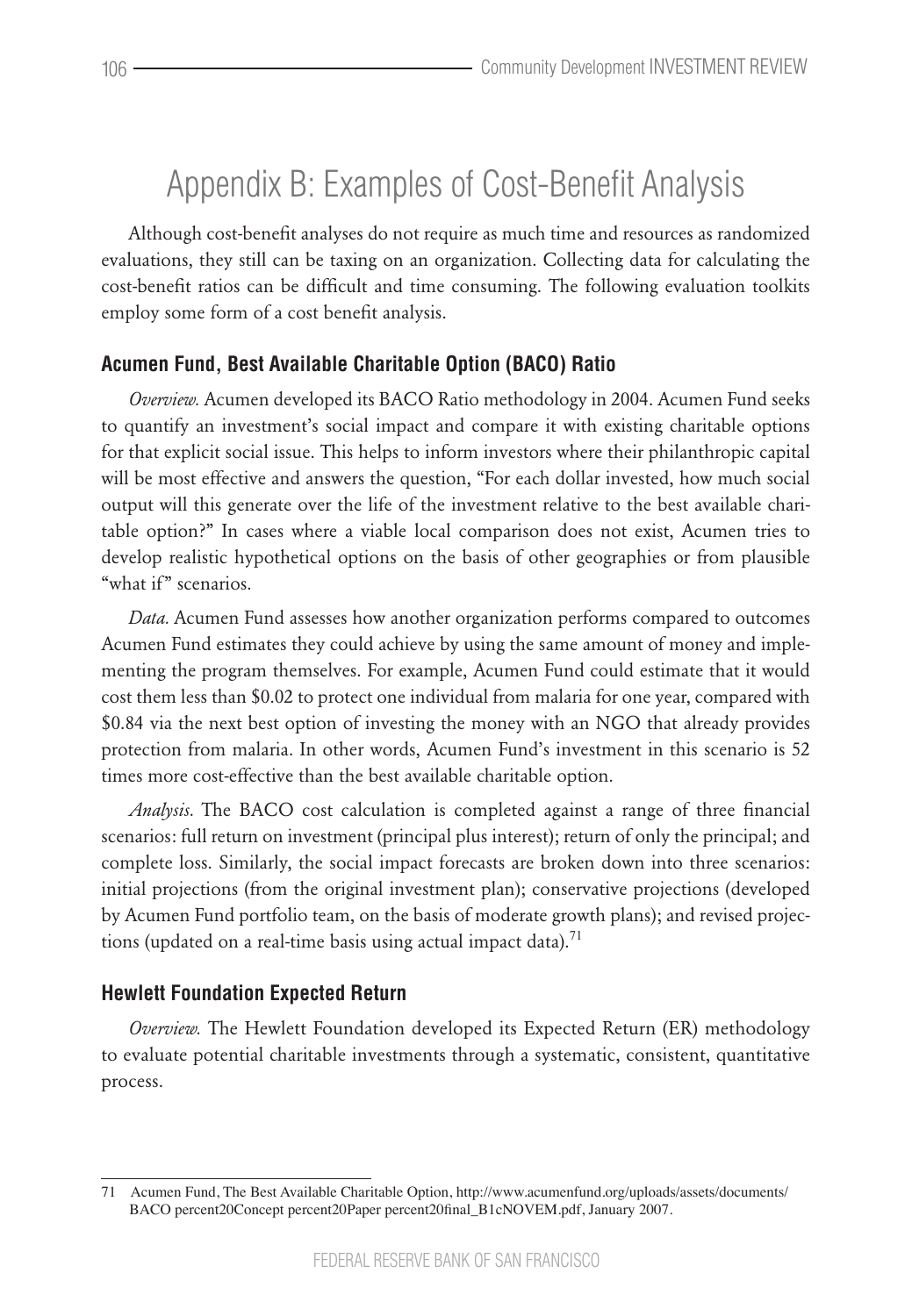*Data.* The formulae for the ER method is as follows:

Expected return is calculated as such:

Benefit in perfect world x likelihood of success x philanthropy's contribution **Cost** 

## *Where:*

*Philanthropy contribution* includes a *financial contribution* (the percentage of an individual organization's contribution relative to the overall philanthropic contribution needed to achieve the outcome) and the *degree of influence* (how important the investment is to achieving the outcome). The degree of influence can result in philanthropic contribution that is greater than the level of financial share (if the philanthropy is providing other expertise, such as leadership), or it can result in a contribution that is less than financial share (if the philanthropy is relying on the services and expertise of others, and is contributing little other than money).

## **and where:**

The cost includes program cost and percent of overhead cost used to support the program.

Likelihood of success is calculated as such:

*Likelihood of Success = strategic accuracy x grantee success x external conditions*

*Analysis.* Expected Return forces program officers to test their assumptions and theory of change or their logic model against the ER results, quantify high-level trade-offs between investments within an investment portfolio, and ideally make better prospective funding decisions within their investment portfolios. Calculating the likelihood of success forces program officers to consider unidentified risks instead of just focusing on impacts. Similarly, assumptions must be made explicit.<sup>72</sup>

## **RAND Corporation**

*Overview.* The Rand Corporation studied the measurement and use of estimated economic value, or "shadow price," in applying cost-benefit analysis to social program evaluation. Although this study is not an evaluation toolkit, its findings and method provide valuable insight on how to perform cost-benefit analyses.<sup>73</sup>

*Data.* The RAND Corporation reviewed 39 social programs whose effectiveness has been evaluated with scientifically rigorous methods. A third party then conducted one or more cost-benefit analyses for 22 of the 39 programs.

<sup>72</sup> William and Flora Hewlett Foundation, "Making Every Dollar Count: How expected return can transform philanthropy," http://www.hewlett.org/what-we-re-learning/strategy, April 10, 2008.

<sup>73</sup> Lyn Karoly, "Valuing Benefits in Benefit-Cost Studies of Social Programs," Rand Corporation, http://www.rand. org/pubs/technical\_reports/2008/RAND\_TR643.pdf, 2008.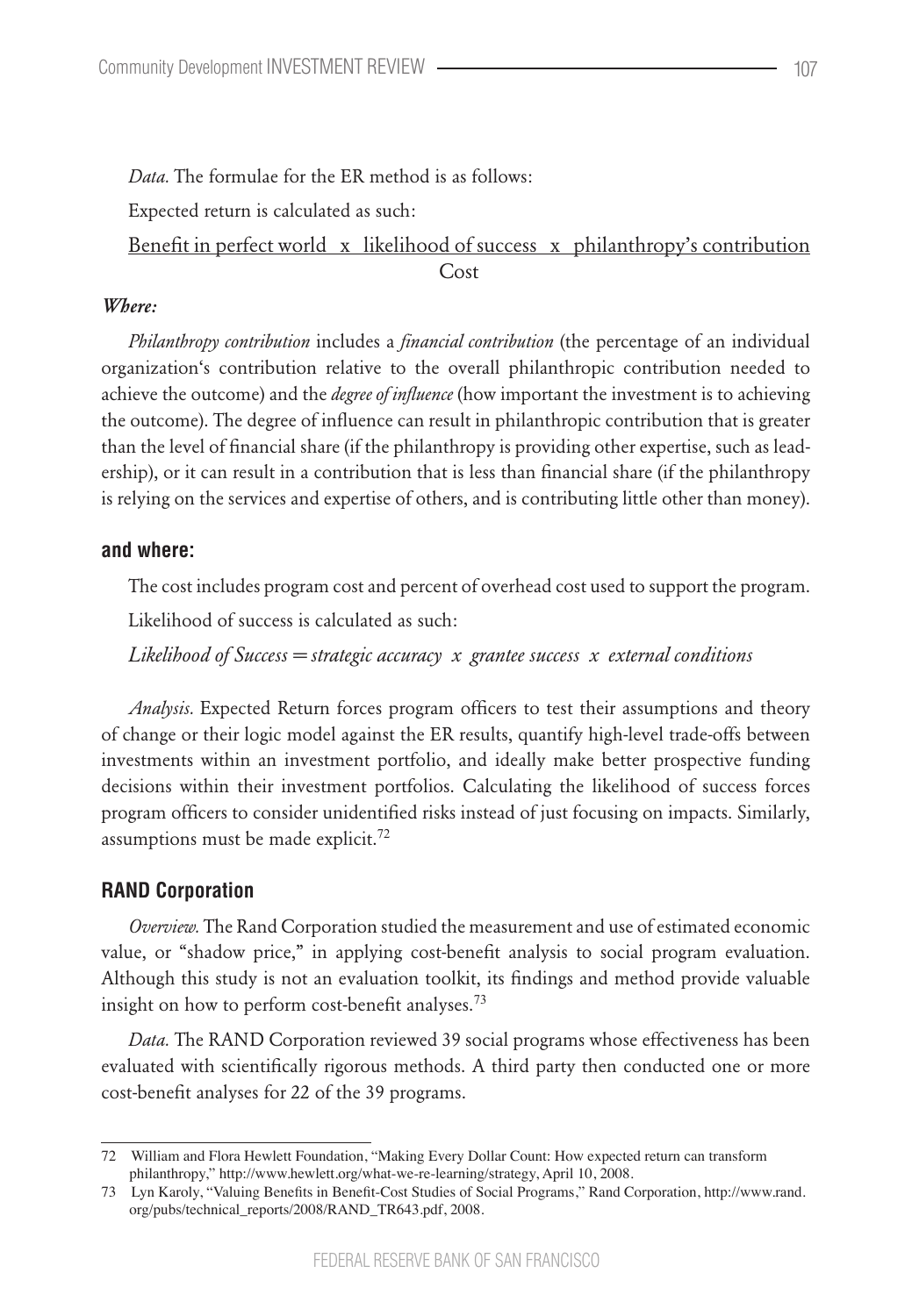*Analysis.* The study finds that many of the important benefits that accrue from social programs are rarely, if ever, monetized. It also finds that shadow prices for outcomes in cost-benefit analyses do not consistently capture the full range of societal benefits or costs. Even where there is a well-established research base for valuing outcomes, the use of shadow prices is not consistent across studies of social programs. The study also found that program benefits that extend into the future may be monetized, but uncertainty associated with future costs and benefits must be recognized. The findings suggest directions for future methodological work to advance the use of cost-benefit analysis in evaluating the economic returns from social programs.

#### **The Roberts Enterprise Development Fund SROI**

*Overview.* The Roberts Enterprise Development Fund (REDF) created the Social Return on Investment (SROI) in 1996 to analyze the social returns on investment of two of its social purpose enterprises. Although the SROI was developed in the United States to evaluate domestic programs, REDF was one of the pioneering organizations to develop a cost-benefit analysis method for development programs. As a result, many international organizations have adopted the SROI or developed a new method based on it. The SROI was calculated to demonstrate the social, enterprise, and blended value accrued to society compared with the total investments for a given social enterprise program on an ongoing and retrospective basis.

*Data.* Data are mostly collected through analyses of the financial statements of the participating organization.

*Analysis.* The SROI measures value creation, which is presented as a continuum ranging from social, to socioeconomic, to economic value creation. The SROI uses a discounted cash flow analysis in an effort to monetize the economic value of social impacts of programs in the REDF portfolio. This monetized social value is then consolidated with the economic value created by the same social purpose enterprises.

#### *The six stages of the SROI analysis are:*

*Stage 1:* Calculate enterprise value, forecast its cash flow, and then discount its free cash flows, using an appropriate discount rate.

*Stage 2:* Calculate the social purpose value (mirroring the enterprise valuation process). Estimate the future social purpose cash flows, calculate a terminal value (value created beyond the ten-year point), and then discount that value using a discount rate appropriate to social investments.

*Stage 3:* Calculate the blended value: Add together the enterprise value and the social purpose value, and subtract any accrued long-term debt.

*Stage 4:* Enterprise index of return: This index summarizes an enterprise's financial performance relative to the investment it required. To calculate, divide the enterprise value (its projected cash flows discounted to a present value) by the investment to date.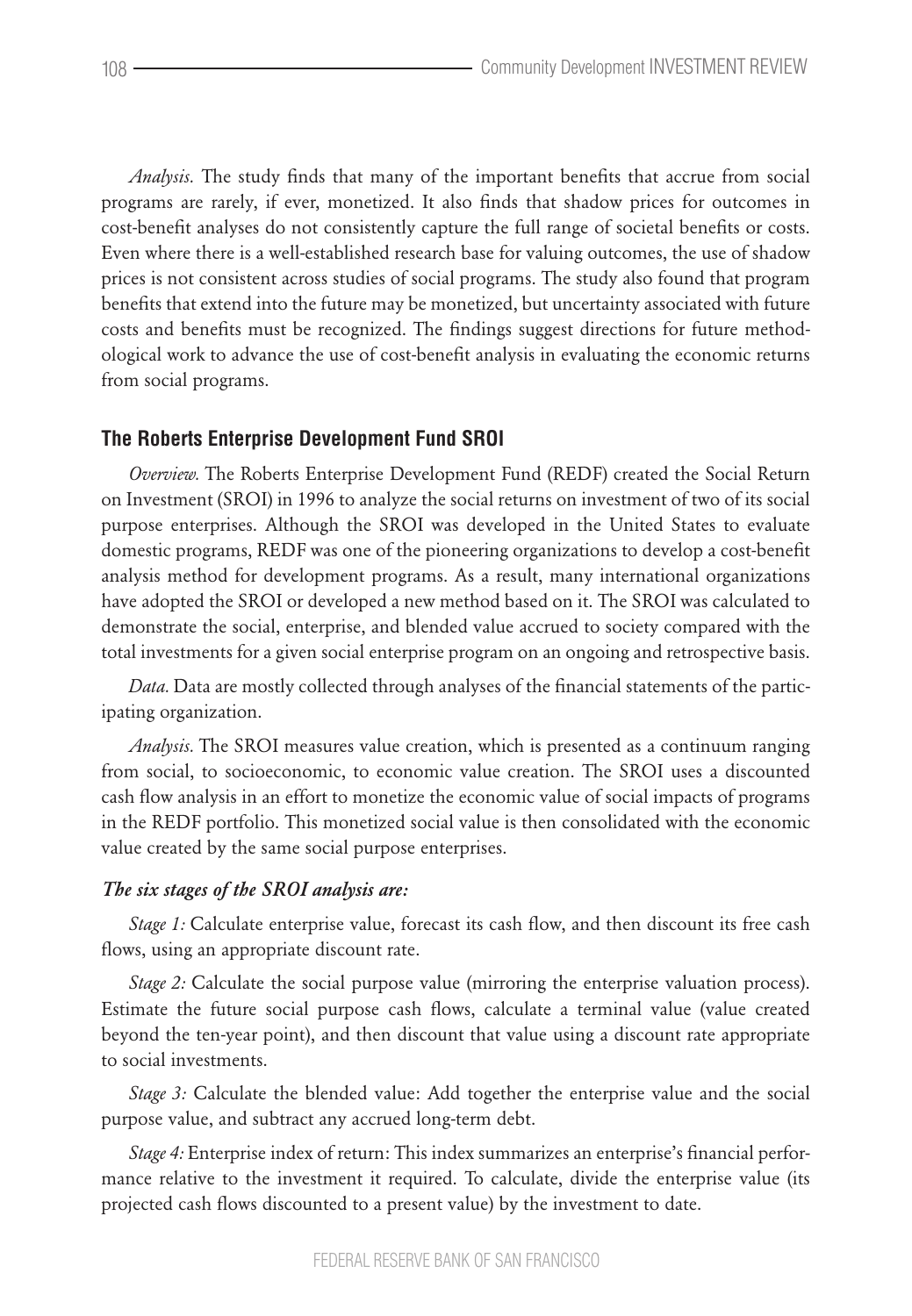*Stage 5:* Social purpose index of return: This index summarizes the degree of social impact that can be monetized relative to the investment it required. To calculate, divide the social purpose value (determined by the methods described above) by the program's investment to date.

*Stage 6:* Calculate blended index of return by comparing the blended value and the investment to date. This shows the return on both business and social mission activities relative to the investment to date.<sup>74</sup>

## **Social Impact Assessment (SIA)**

*Overview.* The SIA is an evaluation tool developed by Global Social Venture Competition  $(GSVC)^{75}$  with methods adopted from REDF's SROI and the work of Clark et al. in the Double Bottom line Catalog. GSVC started requiring quantification of projected social impacts during the first round of the competition in 1999-2000, and formalized the SIA guidelines in 2003. As of 2008, 37 countries had submitted 764 full business plans, all of which contained SIAs.

*Data.* The SIA is based on three major steps: 1) define the social value proposition that is core to the organization's desired social outcomes using the "Theory of Change" tool (meaning that the proposition is strongly based on social impact theory); 2) quantify the social value by listing the top three leading social indicators that are measurable and that will most strongly correlate with the organization's desired social outcomes, and that can be tracked as part of their normal business operations; and 3) monetize the value of the social impact the organization aims to create over the next 10 years. Data are self-reported, and no one verifies the secondary research sources upon which extrapolated outcomes are based.

*Analysis.* The SIA provides guidelines for a self-directed process for entrepreneurs. The guidelines include developing an impact value chain that specifies financial, human, and other inputs required for operations; activities; measurable outputs produced; and outcomes or changes in terms of the social, environmental, or economic issues being addressed by the venture. Entrepreneurs prioritize outcomes and determine applicable leading indicators that are used to monitor the activities and/or outputs believed to be correlated with desired outcomes. Secondary measures of outcomes that have been correlated with similar ventures support the selection of metrics. If possible, the SIA directs entrepreneurs to assign a monetary value to outcomes, which allows for a discounted "social cash flow analysis" of these values. There are no standard discount rates for such calculations and, therefore, the SIA requires the entrepreneurs to create their own logical discount rates. The SIA is limited in scope because the evaluation is only for future projects and is not used for follow-up verification.

<sup>74</sup> Carla I. Javits, "Social Return on Investment (SROI) Collection" (San Francisco: Roberts Enterprise Development Fund, n.d.), available at www.redf.org/learn-from-redf/publications/119, 2000.

<sup>75</sup> The GSVC is the largest and oldest student-led business plan competition providing mentoring, exposure and prizes for social ventures from around the world. For more information, see www.gsvc.org/about\_gsvc/.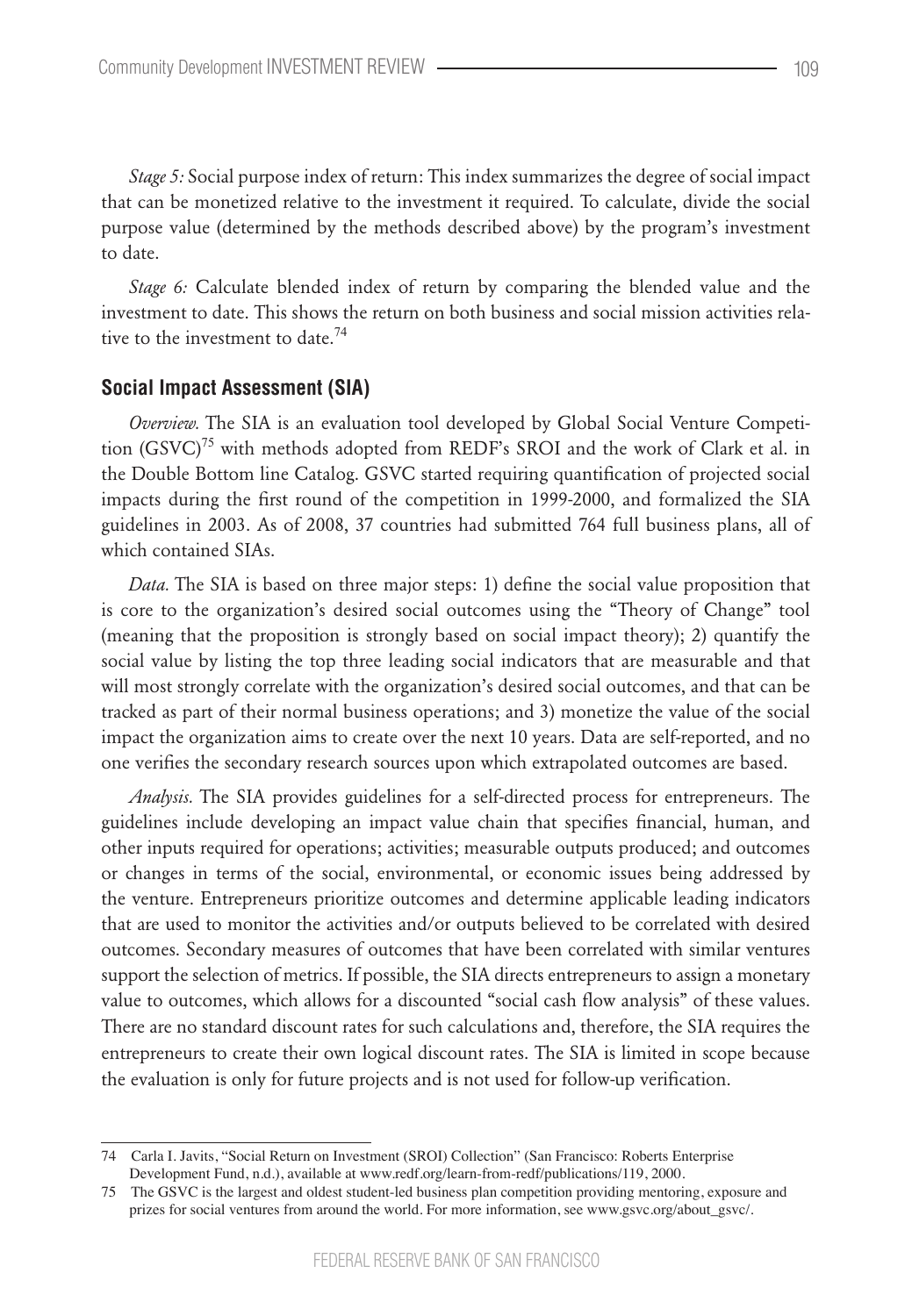## Appendix C: Examples of Processed-based Evaluation

Evaluation of an organization's processes and management lends itself to creating a certification or scoring system based on how well organizations achieve key elements (that is, internal management systems, processes and procedures, and incentives) that have proven to result in successful development projects. Below is a discussion and examples of certification and scoring methods that use process-based evaluations.

*Certification.* The Fair Trade certification creates the market for impoverished farmers to sell their goods to the consumers with the assurance that the goods were produced in a socially responsible and environmentally sustainable fashion. Companies such as Starbucks have realized the benefits of attracting socially conscious consumers and now advertise that they are Fair Trade certified.

### **Fair Trade Certification**

*Overview.* Transfair USA has developed a successful certification system for agricultural products grown in other countries. It began in the 1980s, and as of 2008 has certified more than 25 products from over 55 countries. Fair Trade Labeling Organizations International (FLO) certifies and updates certifications. FLO is an organization composed of nonprofit organizations and regional farmers representing approximately 1.4 million FT farmers and workers. The certification provides an evaluation of an agricultural producer's direct and indirect impact on economic social and environmental factors.

*Data.* A cooperative or producer group interested in receiving the FT certification submits an application. FLO-CERT, a wholly owned subsidiary of FLO, inspects participating farms and registered producers annually or biannually. FLO-CERT also verifies that the pricing premiums generated are invested in socially responsible projects, such as in community development projects, infrastructure, scholarships, or other needs.

*Analysis.* The certification guarantees to retail buyers that the agricultural products are produced with methods that meet the minimum standards for fair prices, fair labor conditions, direct trade, democratic and transparent organization, community development, and environmental sustainability.

*Scoring and rating.* Consumers and investors are becoming more socially conscious and as a result are seeking businesses that are socially responsible and that practice environmentally and developmentally sustainable practices. This has resulted in businesses focusing on a "double bottom line." The conventional first bottom line measures a business's fiscal performance—whether it is making a profit. The second bottom line assesses and measures its positive social impact. In addition, some businesses monitor their triple bottom line, which assesses the ecological impact.

Similar to the certification process, scoring and ranking businesses based on their social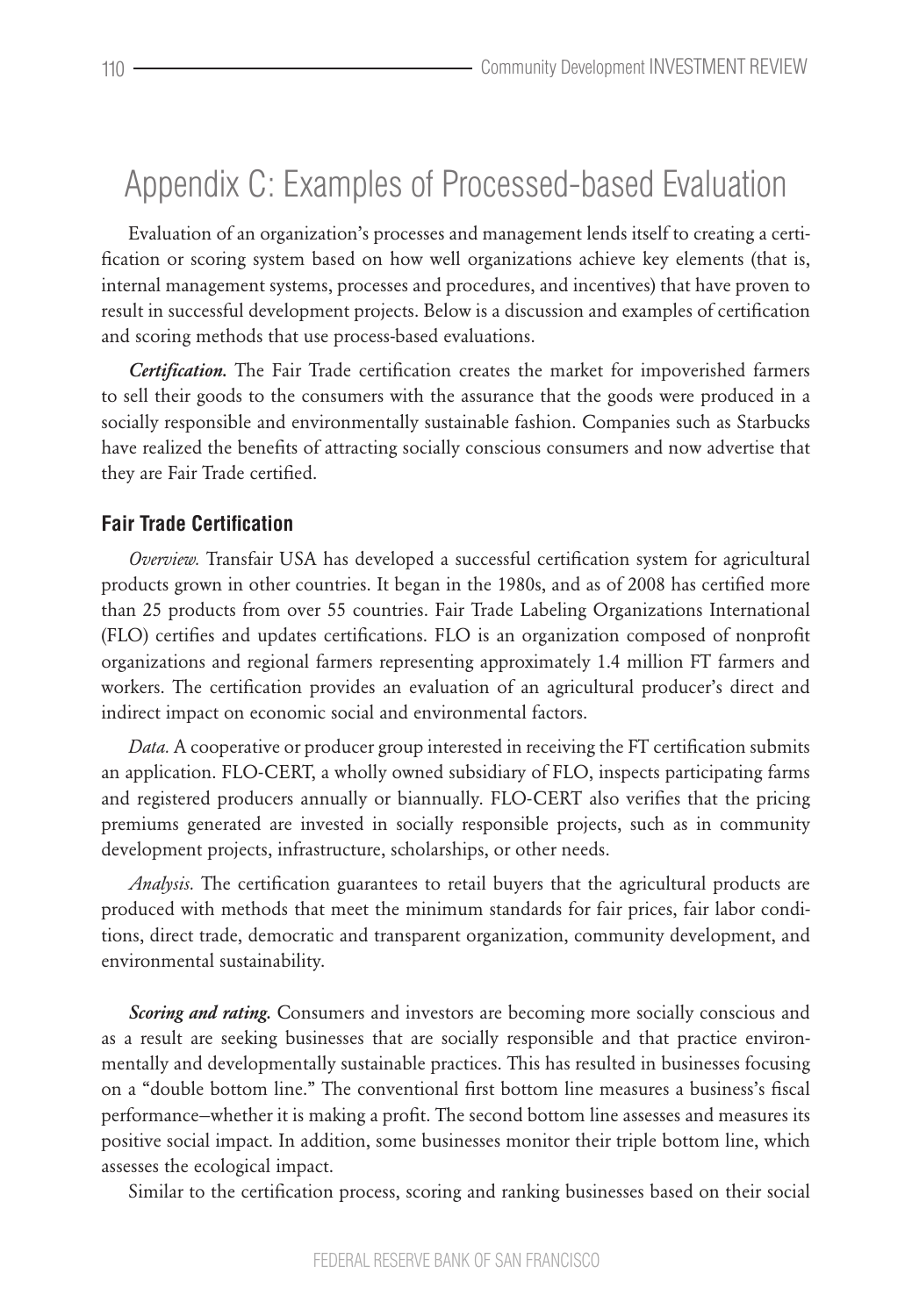impact are other possibilities. Rating an organization's performance can also be achieved with "benchmarking." Benchmarking evaluates an organization's performance relative to its peers. Benchmarks might be based on beneficiaries' perceptions of an organization's philanthropic activities, for example. If enough organizations are surveyed a ranking system can be created by comparing the performances, as determined by the surveys, of the organizations.

The various methods score organizations on a variety of aspects including: governance, impact on the company's employees, the community, the environment and consumers social impact, internal processes, learning and growth, financial risks, economy, society, well-being, and synergy. The following are examples of evaluations toolkits that are used to measure and rate organizations based on the various social impacts, and in some cases environmental sustainability, they achieve.

#### **Human Impact + Profit (HIPTM) Scorecard and Framework**

*Overview.* HIP Investor, Inc., developed the HIP Scorecard and Framework in 2004. It borrows from the SROI framework, among others. Analysts have used HIP to evaluate organizations in Costa Rica, France, Italy, India, The Netherlands, Thailand, United Kingdom, and United States. As of 2008, it has been applied to approximately 60 companies in the following sectors: energy, banking and microfinance, consumer projects and food, high technology, real estate, manufacturing, clean technology, and nonprofit organizations.

*Data.* The HIP quantifies human, social, and environmental impacts, how those impacts create financial results, and the management systems required to maintain success in the future. This approach focuses on the result-oriented measures of five categories: health (physical and mental), wealth (net assets and income), earth (carbon and environmental), equality (gender and ethnic balance), and trust (lawfulness and transparency). It assesses both direct and indirect impacts by analyzing the customers, employees, and suppliers, and it illustrates to what extent improvements in human impact create higher revenue, lower costs, or tax benefits. These measures are quantified and then an analysis is conducted through company interviews and secondary research. The HIP also assesses five management practices that drive sustainable, profitable growth: vision, measurement, decision making, accountability, and financial alignment.

*Scoring.* Analysts score organizations on the basis of three aspects: human impact, profit (and how it is affected by the human impact), and management practices (and the organization's relationship to sustainability). The scorecards can then be used for comparisons and to gauge the attractiveness and weightings of investments in a portfolio.

#### **Portfolio Data Management System (PDMS)**

*Overview.* The Acumen Fund in conjunction with Google engineers developed the PDMS in 2005. As of 2008, Acumen has used the system to assess more than 20 companies and more than 40 corporate and private foundations in countries including the United States,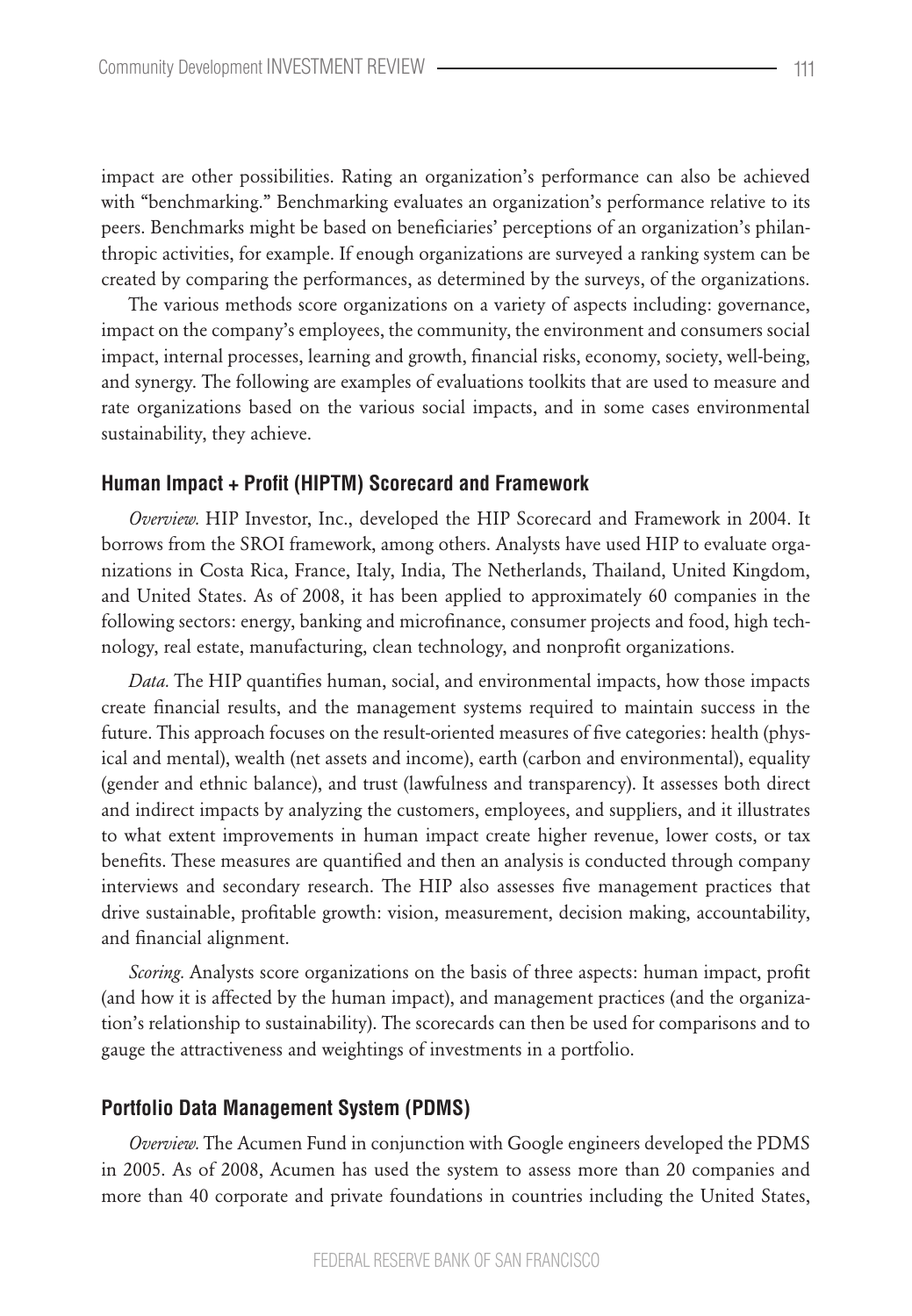Kenya, Pakistan, South Africa, India, and Tanzania. The PDMS is an online tool that allows investors to track a consistent set of quantitative financial, operational, and social metrics for each company. The PDMS primary focus is on the indirect effects of a company's activities, with less emphasis on its direct effects.

*Data.* Acumen staff enter company-reported data into the PDMS. In some cases, staff verify data on-site. Acumen creates a profile of a company in the PDMS when it is added to its portfolio, and sets targets on the basis of the company's business plan. The PDMS provides the flexibility to define custom metrics across investments and to perform qualitative assessments of the data. The impact potential of a company is based in part on a comparison of the company's outcomes per dollar invested with Acumen's "best available charitable option" (BACO), discussed above.

*Scoring.* The PDMS provides a qualitative rating of a company's management using a standardized "capabilities assessment" in six areas: alignment with the investors' mission, financial sustainability, potential for scaling up, potential for social impact, management capability, and business model effectiveness. This information is for investor use only and is not available to the public.

## **Charity Analysis Tool (CHAT)**

*Overview.* New Philanthropy Capital (NPC), a U.K. organization, created CHAT in 2002. CHAT has been updated several times to improve its consistency of application and standardization of documentation.<sup>76</sup> This evaluation method provides a more in-depth analysis of an organization's indirect impact relative to its direct impact. CHAT has been used to assess 400 to 500 U.K. charities. NPC has performed partial analyses of organizations operating in other countries but does not officially list them as "NPC recommended."

*Data.* NPC analysts spend 9 to 12 months performing field and desk research and analysis of a specific sector in order to produce a list of 10 organizations that are published in the "NPC recommend" list. An important feature of the CHAT is that it subtracts base case evidence (taking into account what would have happened in the absence of the organizations' interventions) from the results when this information is available. This provides a more accurate measure of an organization's impact.

*Scoring.* The analysis rates organizations in three categories: results, risks, and capacity. The results section is further broken down into breadth, depth, and change. The risk section is divided into organizational, financial, management, strategy, and evidence of claimed impact. The ratings are summarized in a two-page report that scores the following topics on a scale of 1 to 5: breadth (scale), depth (intensity), and change of impact, risk, difficulty of fundraising, organizational maturity, innovation, scalability, replicability, and geography.

<sup>76</sup> NPC provides consulting to funders and nonprofits for the purpose of achieving greater impacts.